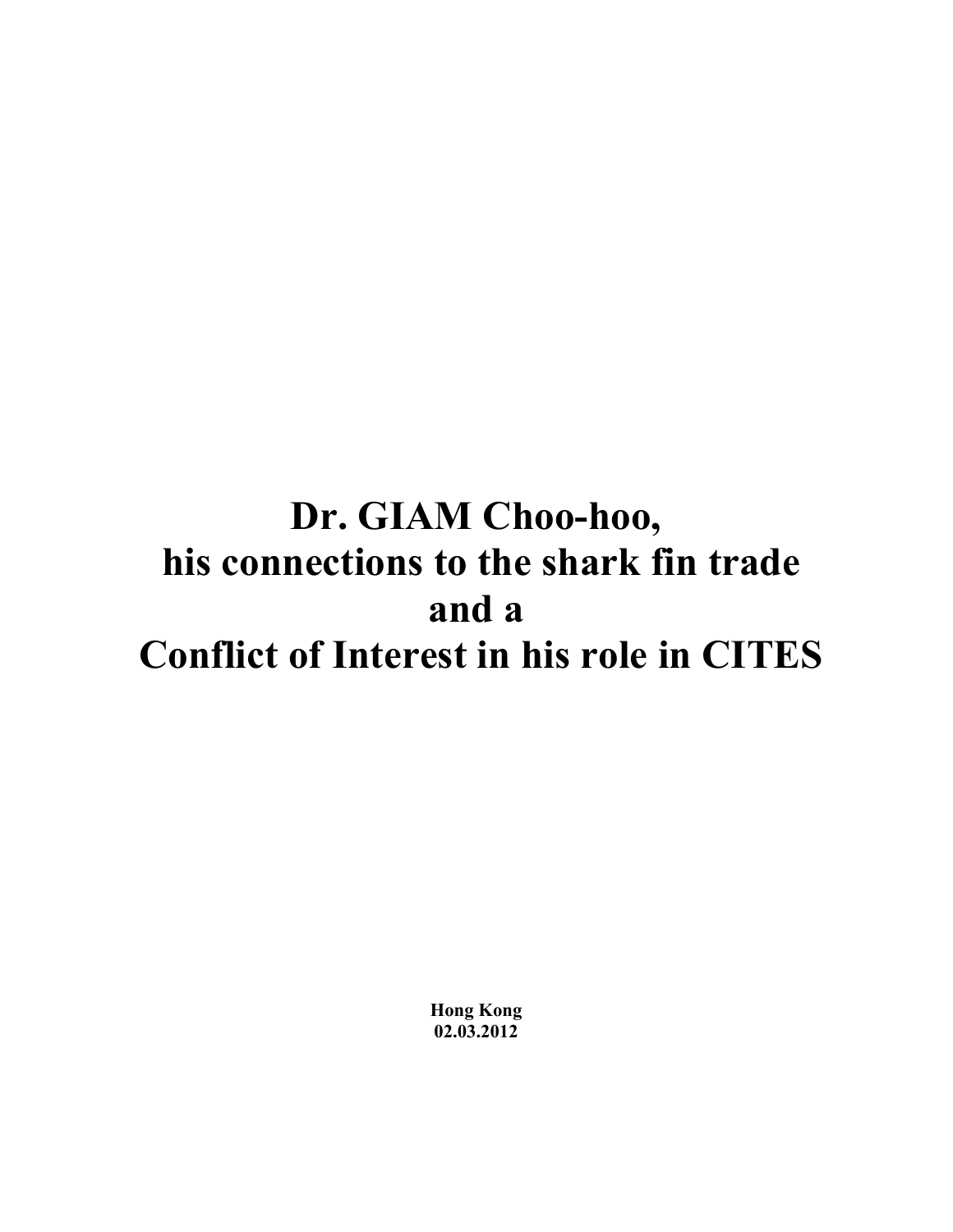# **Introduction**

Dr GIAM Choo-hoo is a representative for Asia on the CITES Animals Committee which advises CITES on shark conservation.

He is also a powerful ally and lobbyist on behalf of the shark fin industry and is well known in CITES for his opposition to almost any sort of restrictions being placed on the catching of sharks. Much of his lobbying to block shark conservation measures has been done within CITES.

There is a simple reason for this – **Dr GIAM is a representative of the shark fin industry!**

This report will:

- (a) highlight a clear and unacceptable **Conflict of Interest** on behalf of Dr GIAM in his role as a CITES committee member;
- (b) show Dr GIAM's links to and efforts on behalf of the shark fin trade, both within and outside of CITES; and
- (c) show how CITES own rules on committee membership are being ignored.

This report documents a blatant abuse of position and clearly demonstrates that Dr GIAM has stepped over the bounds of acceptable behavior expected of a regional representative on an international committee of an important UN Agency.

In this day and age, **Conflict of Interest** in any internationally representative decision making forum is unacceptable.

Based on the information contained in this report, it is recommended that a formal investigation be initiated into Dr GIAM's activities.

If the findings of this report are confirmed, Dr GIAMs continued representation in CITES is untenable and he should be relieved of his duties.

This report also recommends the need for a comprehensive review and overhaul of CITES rules and regulations regarding the operation of its committees.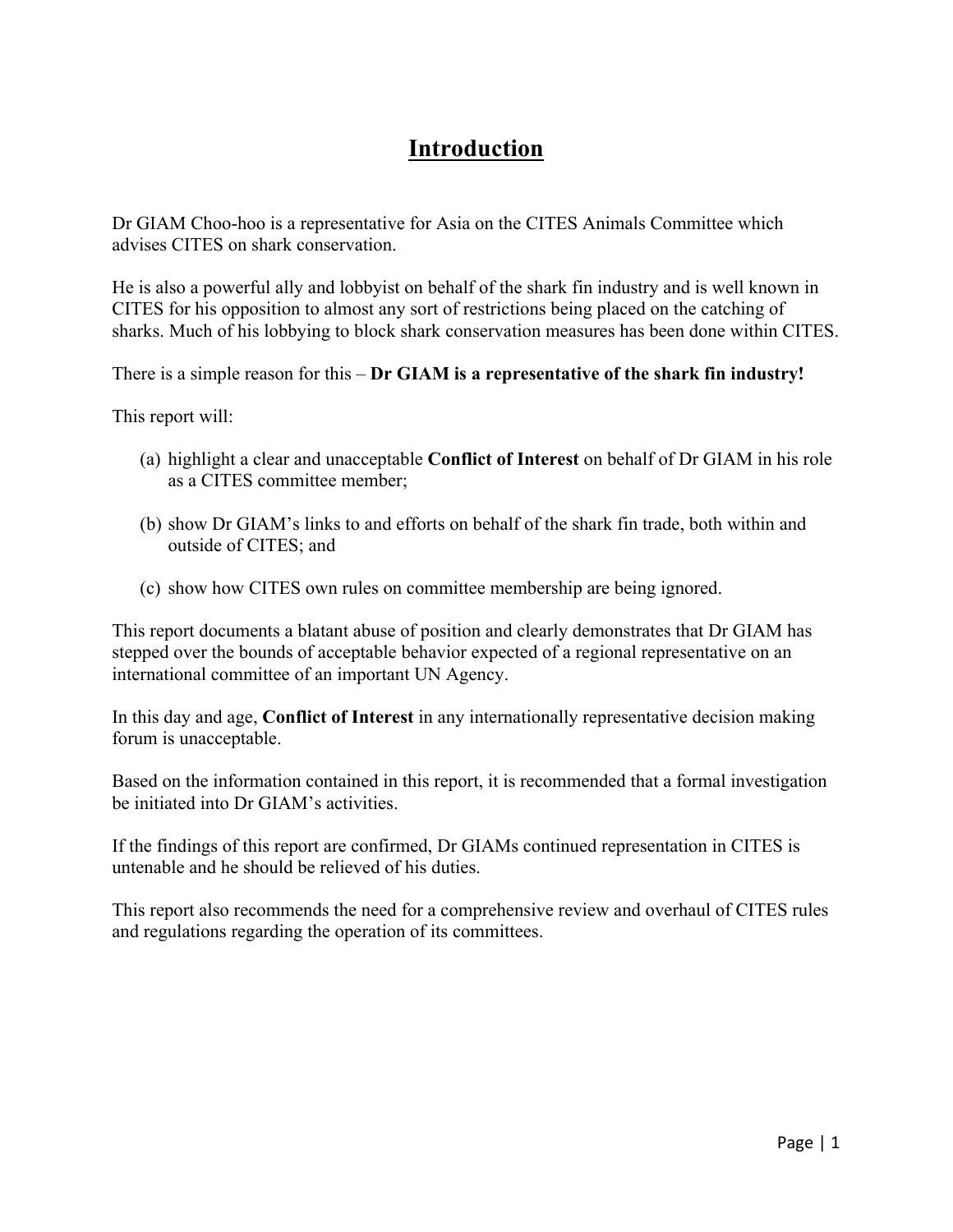# **Executive summary**

### **Conflict of interest**

A Conflict of Interest is a situation that has the potential to undermine the impartiality of a person because of the possibility of a clash between the person's public interest and his self interest.

A Conflict of Interest can only arise when the person is entrusted with some expectation of impartiality.

### **Dr GIAM's public interest**

CITES is an international agreement between governments and is a representative body of the nations who are signatories to it.

Dr GIAM is an Alternate Member for Asia on the CITES Animals Committee.

He was chosen for the committee based on the fact that he is an expert in animals, in his case crocodiles.

The role of the Animals Committee is to provide scientific advice and guidance to the CITES Conference of Parties on all matters relevant to the international trade in animals.

### **Dr GIAM's self interest**

#### **Evidence that Dr GIAM works for the shark fin trade**

In 2007, the author Juliet Eilperin travelled to Hong Kong to interview Mr. Charlie LIM of the Shark Fin and Marine Products Association for her book "Demon Fish: Travels Through the Hidden World of Sharks". After she entered his office, she describes the setting as follows:

*"I am surrounded by the shark fin trade heavy weights of Hong Kong. Lim, the secretary of Hong Kong's Sharkfin and Marine Products Association, has convened a special meeting in his organizations conference room for my benefit, so he and his colleagues can explain what exactly they do for a living. Giam has come in from Singapore ………….."*

When interviewed for the book, Dr GIAM formally introduced himself to the author as:

*"a representative of the shark fin industry in Singapore"*

#### **Representative of Species Management Specialists**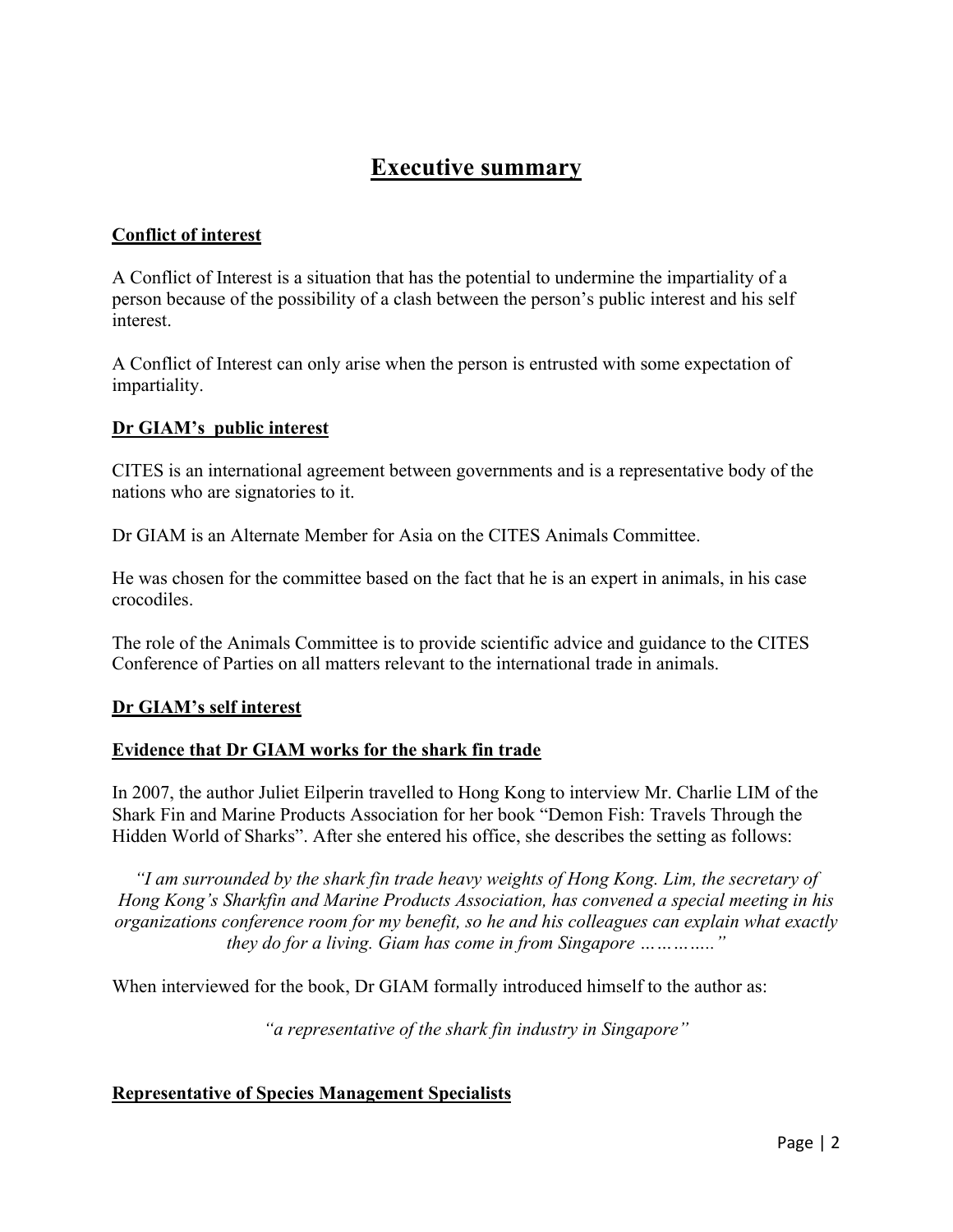Dr GIAM is also a representative of Species Management Specialists, an NGO operating out of Canberra, Australia headed by Robert (Hank) Jenkins, a former chairman of the CITES Animals Committee.

He has attended the following CITES committees as a representative of Species Management Specialists:

- (a)  $54<sup>th</sup>$  Standing Committee in Geneva in October 2006;
- (b) Conference of Parties 14 in The Hague in June 2007; and
- (c) Conference of Parties 15 in Doha in March 2010.

#### **Evidence of Conflict of Interest**

The following are examples of Conflict of Interest in respect of Dr GIAM and his role in CITES.

#### Species Management Specialists "Voting Guide"

Species Management Specialists produce what a Board Member (Glenn Inwood) claims is an **influential voting guide** for the Conference of Parties. They have produced voting guides for CoP 13 in Thailand (2004), CoP 14 in The Hague (2007) and CoP 15 in Doha (2010).

At the same time and for the same meetings, Dr GIAM is a member of the Animals Committee which is tasked with providing scientific advice and guidance to the Conference of Parties.

Both he, as a CITES Animals Committee member, and his company are therefore offering advice to the Conference of Parties at the same time.

#### Lobbying inside CITES on behalf of the shark fin trade

Prior to the 22<sup>nd</sup> meeting of the Animals Committee in Lima in 2006 Dr GIAM was a member of the Technical Workshop on the Conservation and Management of Sharks. In this workshop he attacked almost every issue relating to shark conservation.

In an inter-sessional working group at this meeting, both Dr GIAM and Species Management Specialists raised difficulties in implementing certain shark conservation measures, in the same meeting, at the same time.

At the  $24<sup>th</sup>$  meeting of the Animals Committee in Geneva in 2009 Dr GIAM tried to suppress a report on sharks which had been commissioned by the Australian Government.

#### Lobbying outside of CITES on behalf of the shark fin trade

In November 2006 Dr GIAM and Robert Jenkins attended a conference on shark conservation in Beijing, China. According to an observer attending the conference, they were there in an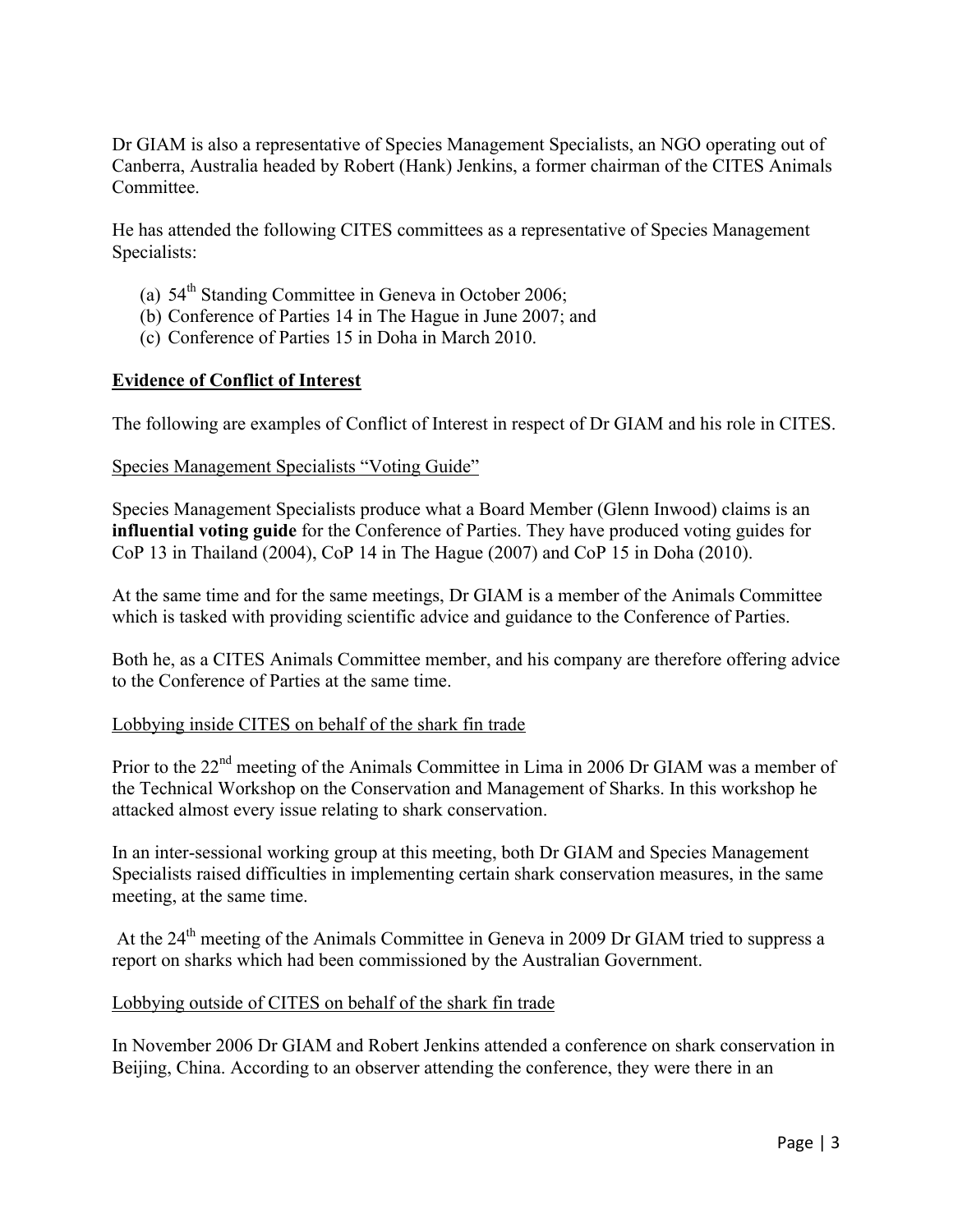advisory capacity to Charlie LIM of the Hong Kong based Shark Fin and Marine Products Association. Both Dr GIAM and Jenkins criticized shark conservation efforts at this conference. In September 2010 Dr GIAM and Robert Jenkins attended a closed conference in Hong Kong organised by Charlie LIM of the Marine Products Association where they both gave presentations speaking out against the need for the conservation of sharks.

In February 2012 Dr GIAM and Robert Jenkins attended a debate in Singapore "Shark's Fin Soup: To Ban or Not To Ban" in which they both attacked the credibility of shark conservation efforts.

# **Weak systems in place**

A major issue of concern is why Dr GIAM has been allowed to retain his position in CITES for so long. He has been a member of the Animals Committee since 1994, a period of 17 years. Part of the problem lies in the weak rules that CITES has in place regarding committees and terms of office.

# **Conclusion**

Dr GIAM is a regional representative on an international committee. As such, he is entrusted with a duty of impartiality.

Based on the evidence in this report, there is a clear Conflict of Interest by Dr GIAM in CITES in respect of the following:

- (a) he has admitted he is a representative of the shark fin industry;
- (b) he has been identified by Mr. Charlie LIM as being a colleague of his in the shark fin industry;
- (c) he is member of the Animals Committee at the same time that he is a representative of Species Management Specialists. Both are producing reports aimed at influencing decisions within the Conference of Parties; and
- (d) he is a colleague and advisor to Charlie LIM of the Hong Kong based Shark Fin and Marine Products Association and is promoting the shark fin trade outside CITES, whilst at the same time aggressively lobbying against scientifically based shark conservation efforts inside CITES.

These are examples of clear and unequivocal Conflicts of Interest.

Furthermore, this case highlights the weak systems that are in place governing CITES committee membership, including the fact there are no clear guidelines in CITES on terms of office or provisos to cover Declarations of Interest.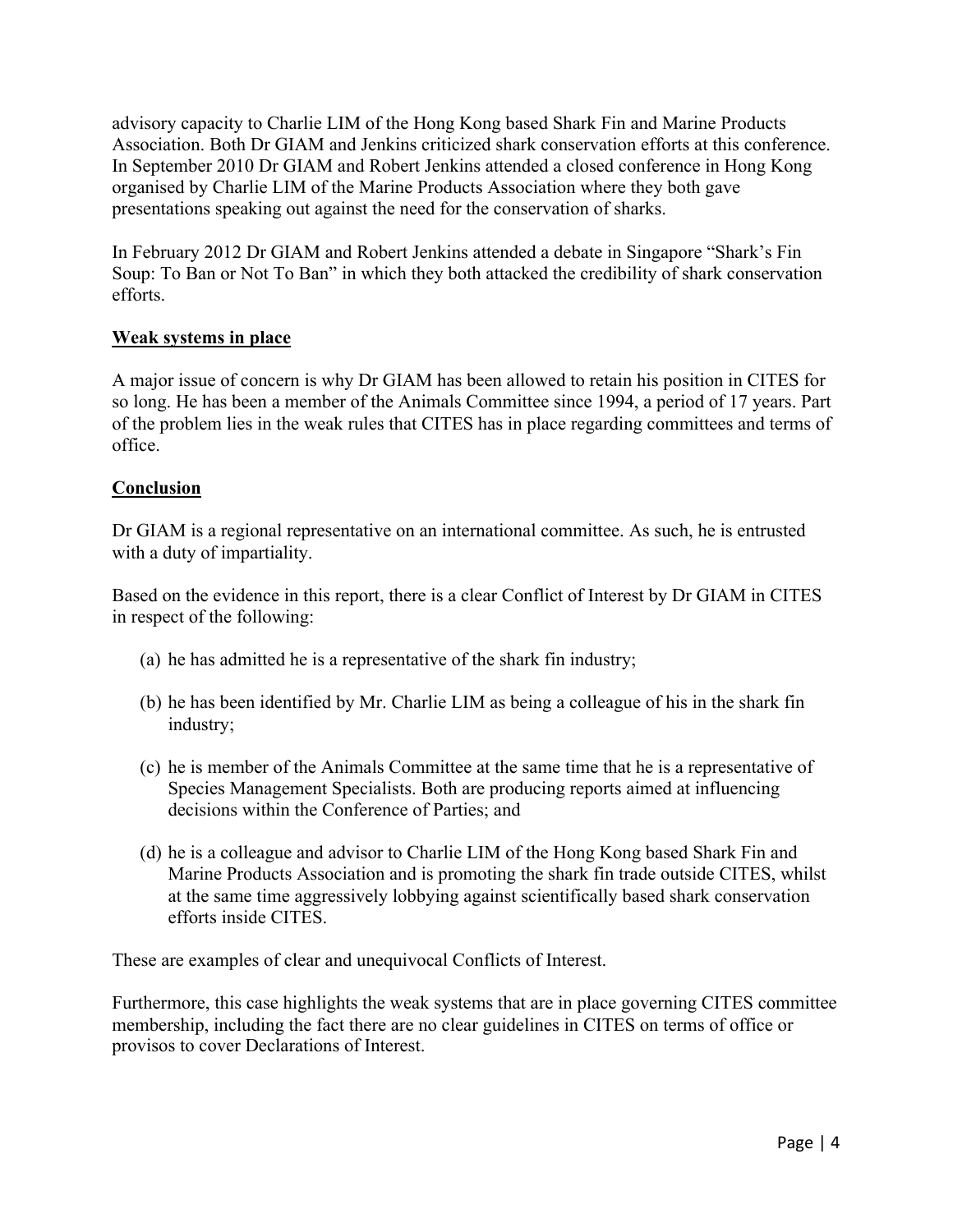Apart from dealing with the issue of Dr GIAM, CITES should conduct a comprehensive review of its systems governing all aspects of committee membership. How CITES handles this case will determine how it wants to be viewed in the future.

Does it want to be seen as a cosy club, easily subject to the influence of vested interests, or an international association with science at the forefront, whose integrity and systems are above reproach.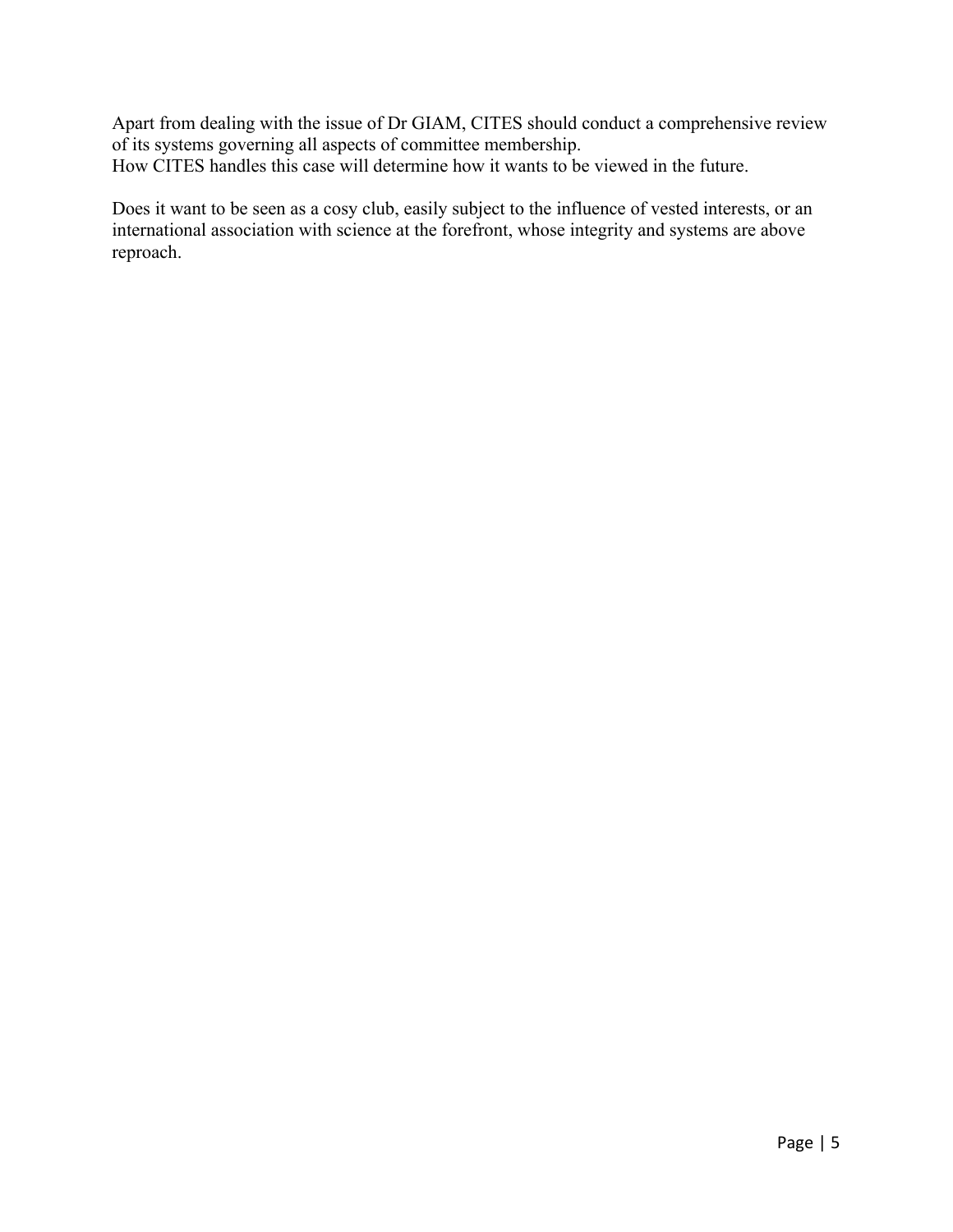# **Conflict of interest**

A Conflict of Interest is a situation that has the potential to undermine the impartiality of a person because of the possibility of a clash between the person's self interest and his public interest.

A Conflict of Interest can only arise when the person is entrusted with some expectation of impartiality.

> For a Conflict of Interest to occur no money, favours or reward need to change hands.

If money, favours or reward do change hands, then in many jurisdictions this constitutes Bribery and Corruption.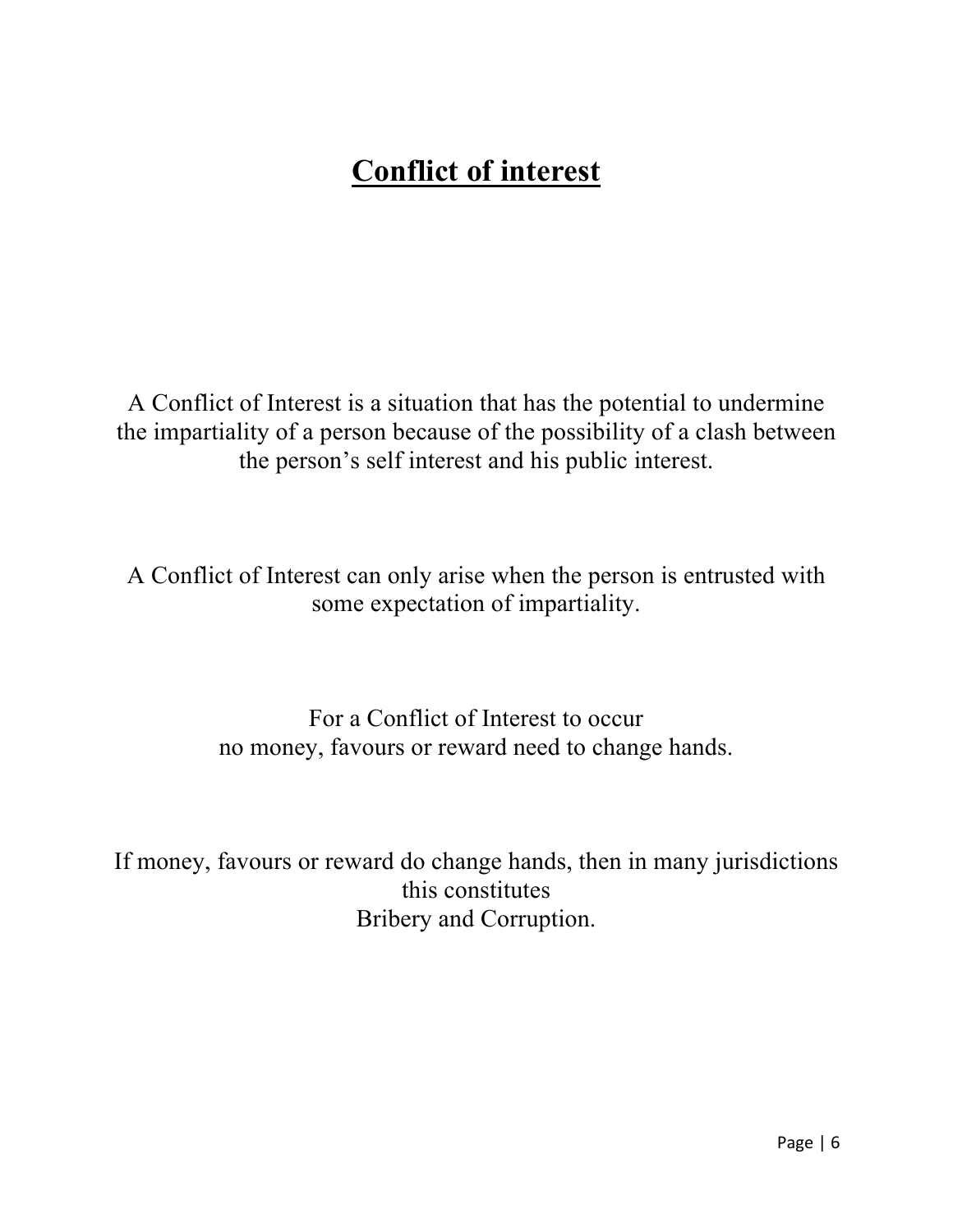# **Dr GIAM Choo-hoo**

#### **Background**

Dr Giam Choo Hoo:

- is a recognized crocodile expert
- from 1961 until his retirement in 1995 was Deputy-Director of the Primary Production Department, Ministry of National Development, Singapore (now known as AVA).
- was the leader of the Singapore CITES delegations 1986-1995. He drafted the Singapore CITES law and was responsible for its implementation.
- is a CITES Animals Committee member. He is currently the Alternate CITES Animals Committee member for SE Asia. He was elected in 1994, and has since been regularly reelected to become its longest serving member.
- was a founding board member of Jurong Bird Park and retired as its Deputy Chairman in 1996.
- has been closely associated with ASEAN on all CITES issues, and was an Advisor to the Royal Cambodian delegation at the CITES meeting, Bangkok 2-14 Oct 2004.
- is a member of the Royal College of Veterinary Surgeons, England.
- was the Chief Veterinary Officer of Singapore. He is a Past-President of the Association of Veterinary Surgeons Malaysia/ Singapore, the Singapore Veterinary Association, and a CVA Regional Representative (Commonwealth Veterinary Association).
- is a member of the IUCN-Crocodile Specialist Group Steering Committee
- is co-author (with Charlie Manolis and others) of the IUCN-SCC Crocodile Specialist Group review on Crocodile Conservation and Management in Cambodia. 13 April 2005.

#### **Species Management Specialists**

Dr GIAM is a representative of Species Management Specialists (SMS), a Canberra based NGO.

The president of SMS is Robert (Hank) Jenkins, a former Chairman of the CITES Animal Committee (1992 – 2000).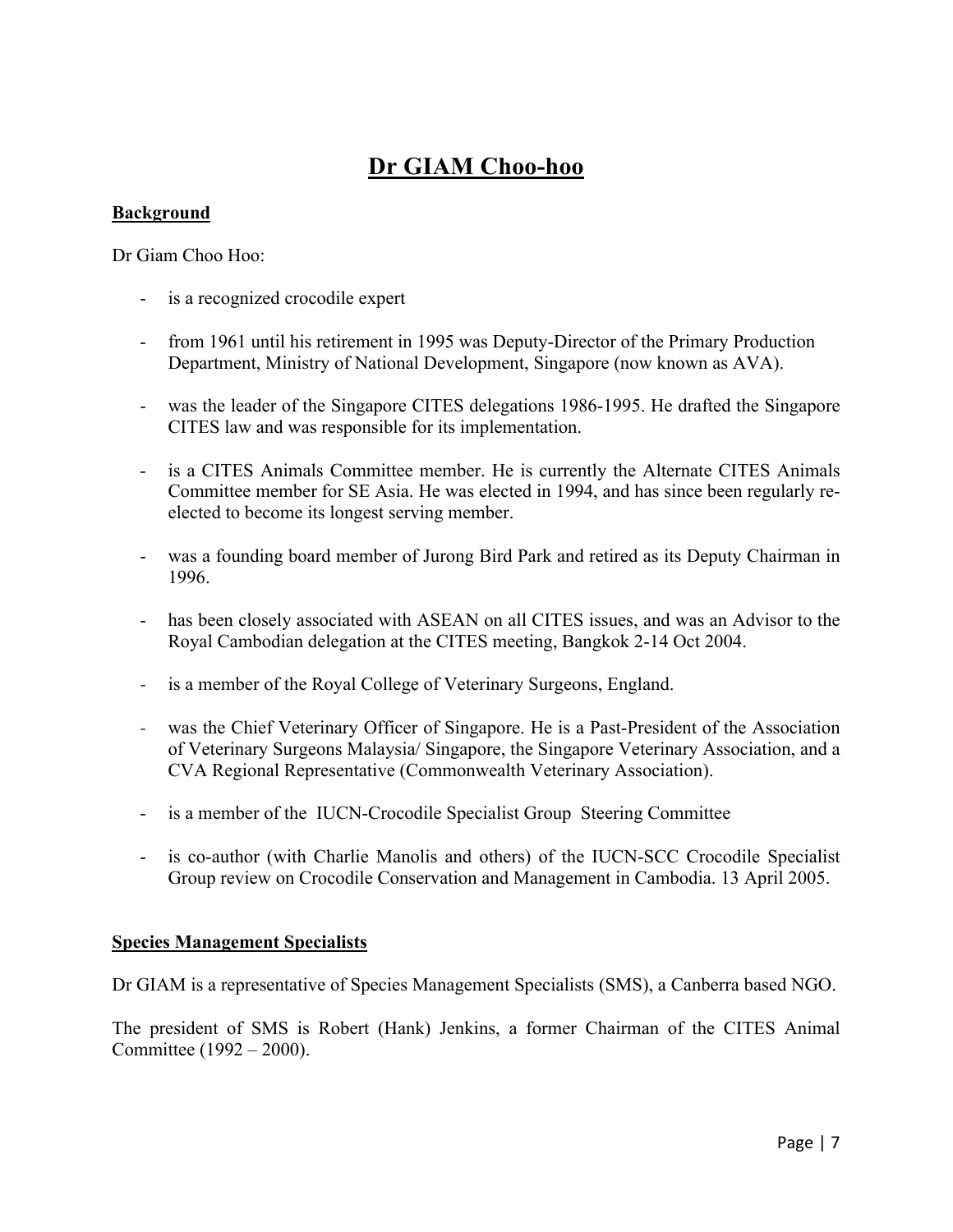In his Linkedin page, the Species Management Specialists Public Relations consultant Glenn Inwood states:

"SMS promotes the sustainable utilisation of wildlife and marine species and an **influential voting guide** for the Conference of the Parties to the Convention on the International Trade in Endangered Species (CITES)…………"

#### **Dr GIAM's connections to the crocodile skin trade**

#### Heng Long International

Dr GIAM is an Independent Director, Member of the Audit Committee, Member of the Nominating Committee and Member of the Remuneration Committee of Heng Long International. See details below:

http://investing.businessweek.com/businessweek/research/stocks/people/person.asp?personId=46 573739&ticker=HLONG:SP&previousCapId=41080398&previousTitle=HENG%20LONG%20I NTERNATIONAL%20LTD

The company profile is:

- Heng Long International Ltd., an investment holding company, engages in importing, exporting, and processing leather materials to luxury and fashion industry.
- The company offers a range of crocodilian leather products, including raw and crusted crocodilian skin, finished crocodilian leather, and other exotic skin and leather products for the manufacture of handbags, garments, shoes and boots, watch straps, and other accessories.
- It sells its products primarily in Europe, the Asia Pacific, and the Americas. The company was incorporated in 2007 and is based in Singapore. Heng long International Ltd. is a subsidiary of Heng Long Holdings Pte. Ltd.

See attached:

http://investing.businessweek.com/businessweek/research/stocks/snapshot/snapshot.asp?ticker= HLONG:SP

See a photograph of "the Heng Long Holdings board", including Dr GIAM:

http://henglong.listedcompany.com/directors.html

#### Dr GIAM divests his shares in Heng Long

On 2 November 2011 Heng Long International Limited issued a news release regarding "Notice of a Director's (including a Director Who Is A Substantial Shareholder) Interest and Change of Interest" regarding Dr GIAM's moves to divest himself of 150,000 shares in Heng Long International Limited: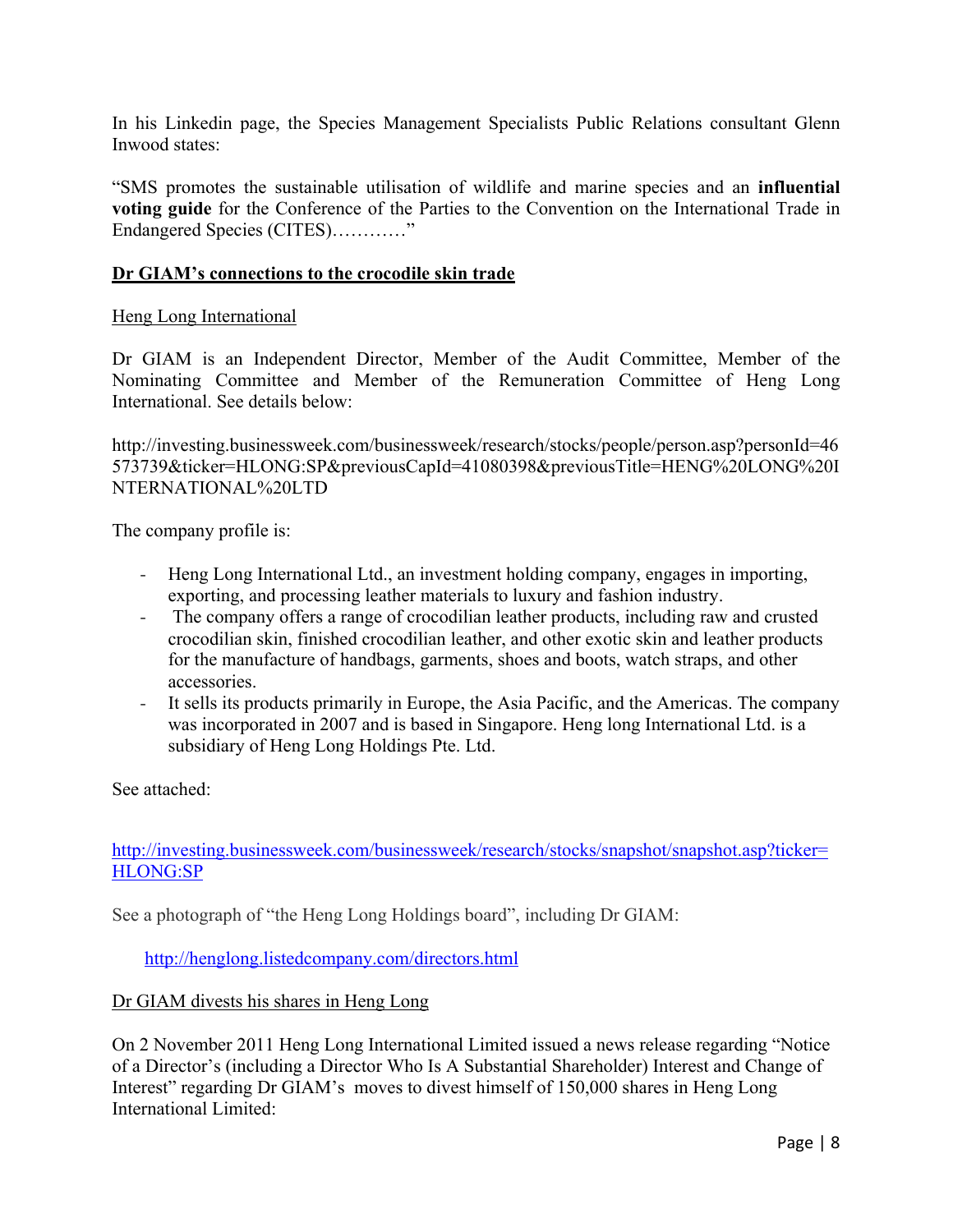See news release attached:

 http://henglong.listedcompany.com/news.html/id/274950 Singapore Reptile Skin Trade Association

Dr GIAM has attended a number of CITES committee meetings as a representative of the Singapore Reptile Skin Trade Association.

KOH Chon-tong, Managing Director of Heng Long International Limited was co-founder of this Association and has been its secretary since 1987.

See his profile attached:

http://henglong.listedcompany.com/directors.html

#### **CITES Committees**

CITES (Convention on International Trade in Endangered Species of Wild Fauna and Flora) is an international agreement between governments. Its aim is to ensure that international trade in specimens of wild animals and plants does not threaten their survival.

CITES works through 3 committees:

- (a) The Parties (member States) to CITES are collectively referred to as the Conference of the Parties (CoP). The **Conference of the Parties** meets every two to three years to review the implementation of the Convention;
- (b) a **Standing Committee** provides policy guidance to the Secretariat concerning the implementation of the Convention and oversees the management of the Secretariat's budget. Beyond these key roles, it coordinates and oversees, where required, the work of other committees and working groups; and
- (c) The **Animals and Plant Committees** are committees of experts established to fill gaps in biological and other specialized knowledge regarding species of animals and plants that are (or might become) subject to CITES trade controls. Their role is to provide technical support to decision-making about these species.

Dr GIAM has been a member of the Animals Committee since 1994 and is currently an Alternate Member for Asia on the Animals Committee. This is a period of 17 years.

#### **CITES Animals Committee**

According to CITES protocols, the CITES Animals Committee is a committee of experts established to fill gaps in biological and other **specialized knowledge** regarding species of animals and plants that are (or might become) subject to CITES trade controls.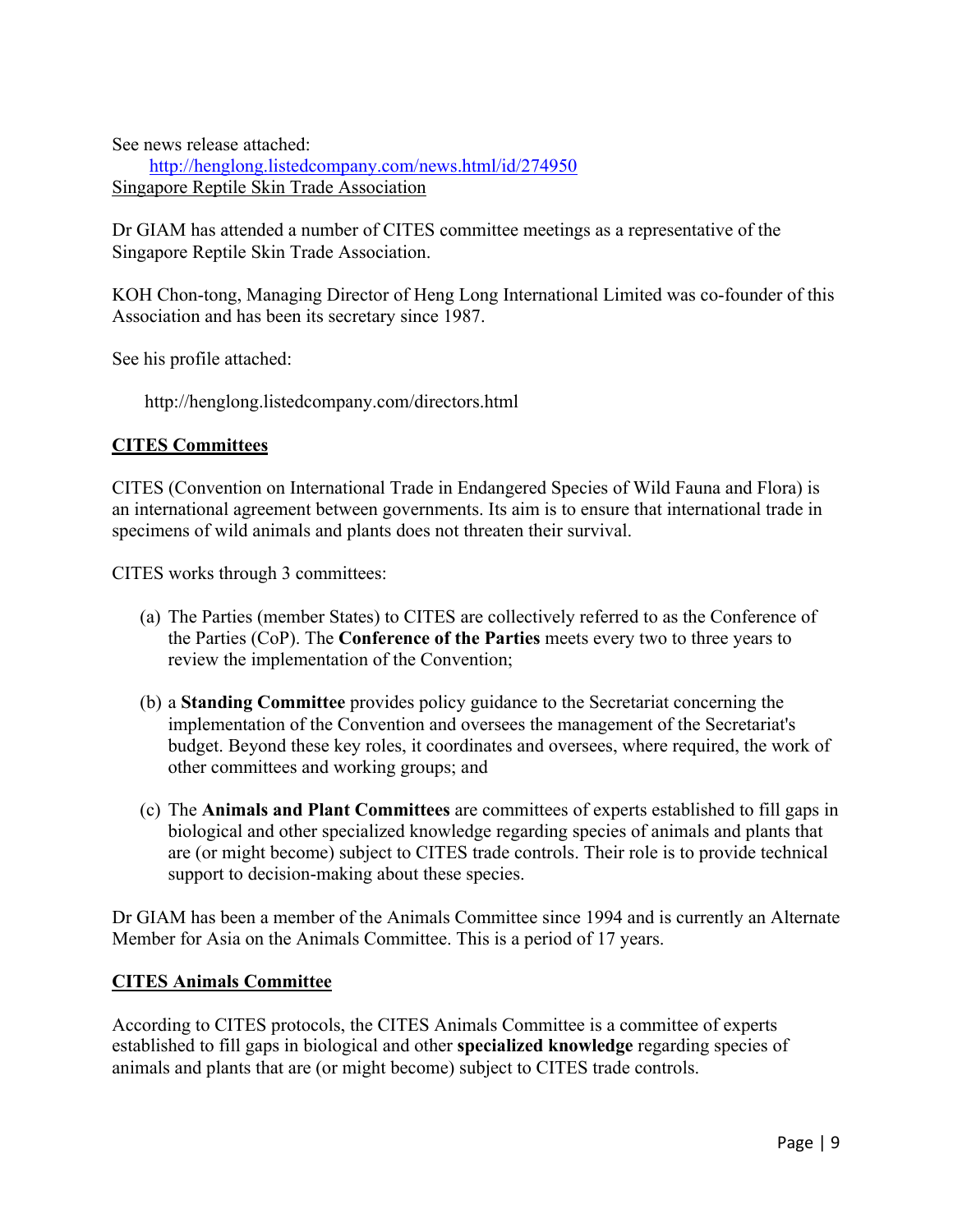The terms of reference of the Animals Committee includes:

- (a) providing **scientific advice** and guidance; and
- (b) advising when certain species are subject to unsustainable trade and recommending remedial action.

Members on the Animals Committee are individuals from the six major geographical regions (Africa, **Asia**, Europe, North America, Central and South America and the Caribbean, and Oceania)

They are elected at the meetings of the Conference of the Parties, with the number of regional representatives weighted according to the number of Parties within each region and according to the regional distribution of biodiversity.

As in the Standing Committee, there is an elected **alternate member** for each of the six regions who **represents the region** at meetings when the relevant member is unable to attend.

See details at:

http://www.cites.org/eng/disc/AC\_PC.shtml#dir

At the 15<sup>th</sup> CoP meeting in Doha in March 2010 Dr GIAM Choo hoo was re-elected unopposed as the Alternate Member for Asia of the Animals Committee. See attached:

http://www.cites.org/eng/cop/15/doc/E15-07-02-02.pdf

When Dr GIAM attends Animals Committee meetings he does so in his **capacity as a scientist, an expert in his field** and as a **representative of the region.**

#### **CITES Conference attendance**

The following lists the CITES conferences attended by Dr GIAM, together with details of other SMS representatives who attended the same conferences:

#### **CITES Standing Committee**

54<sup>th</sup> meeting – Geneva, October 2006

*Species Management Specialists - GIAM Choo-hoo* Conservation Force – Jenkins Hank (Species Management Specialists)

 $57<sup>th</sup> meeting - Geneva, July 2008$ 

Species Management Specialists – Robert Jenkins Singapore Reptile Skin Trade Association - GIAM Choo-hoo  $58<sup>th</sup> meeting - Geneva, July 2009$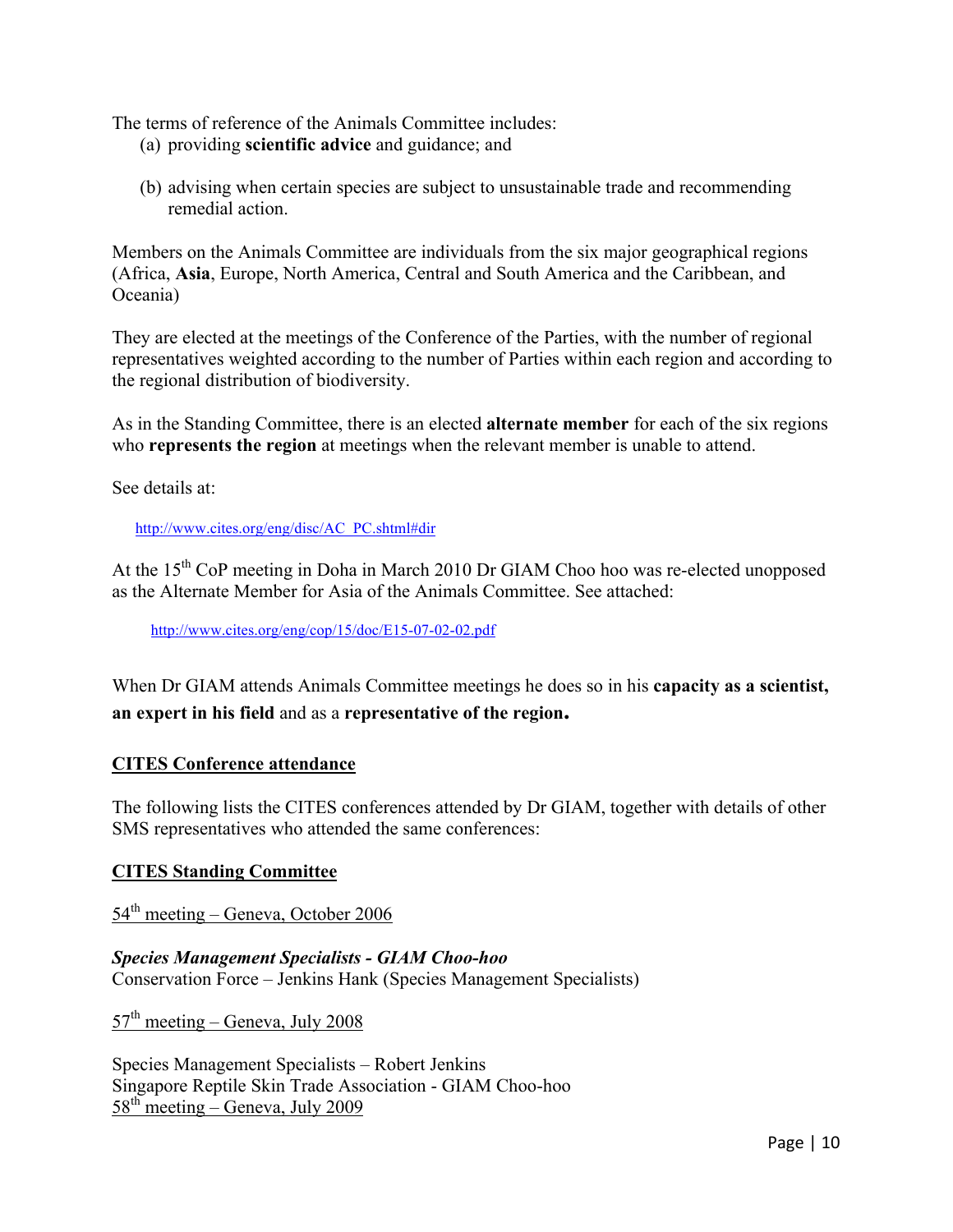Species Management Specialists – Jenkins Hank Singapore Reptile Skin Trade Association - GIAM Choo-hoo

#### **CITES Animals Committee**

 $19<sup>th</sup> meeting - Geneva - August 2003$ 

Alternate Member – Asia - Singapore - GIAM Choo-hoo

 $20<sup>th</sup> meeting – Johannesburg, April 2004$ 

Alternate Member – Singapore - GIAM Choo-hoo

 $22<sup>nd</sup> meeting – Lima, July 2006$ 

Alternate Member - Giam Choo-hoo Species Management Specialists – Jenkins Hank

 $23<sup>rd</sup> meeting – Geneva, 2008$ 

Alternate Member - Giam Choo-hoo Species Management Specialists – Jenkins Robert W. G.

At the meeting, Dr GIAM was a member of the Shark Management and Conservation Committee:

http://www.cites.org/common/com/AC/23/EFS23WG06-01.pdf

 $24<sup>th</sup> meeting – Geneva, April 2009$ 

Alternate Member - Giam Choo-hoo Species Management Specialists – MANOLIS Charlie

#### **Conference of Parties (CoP)**

CoP 12 – Santiago. November 2002

Creative Conservation Solutions – Jenkins Hank Dr GIAM is not listed as an official participant, although he was seen at the meeting.

CoP 13 – Bangkok October 2004

Species Management Specialists – Jenkins Robert (Hank) Singapore Reptile Skin Trade Association - GIAM Choo-hoo

CoP 14 - The Hague June 2007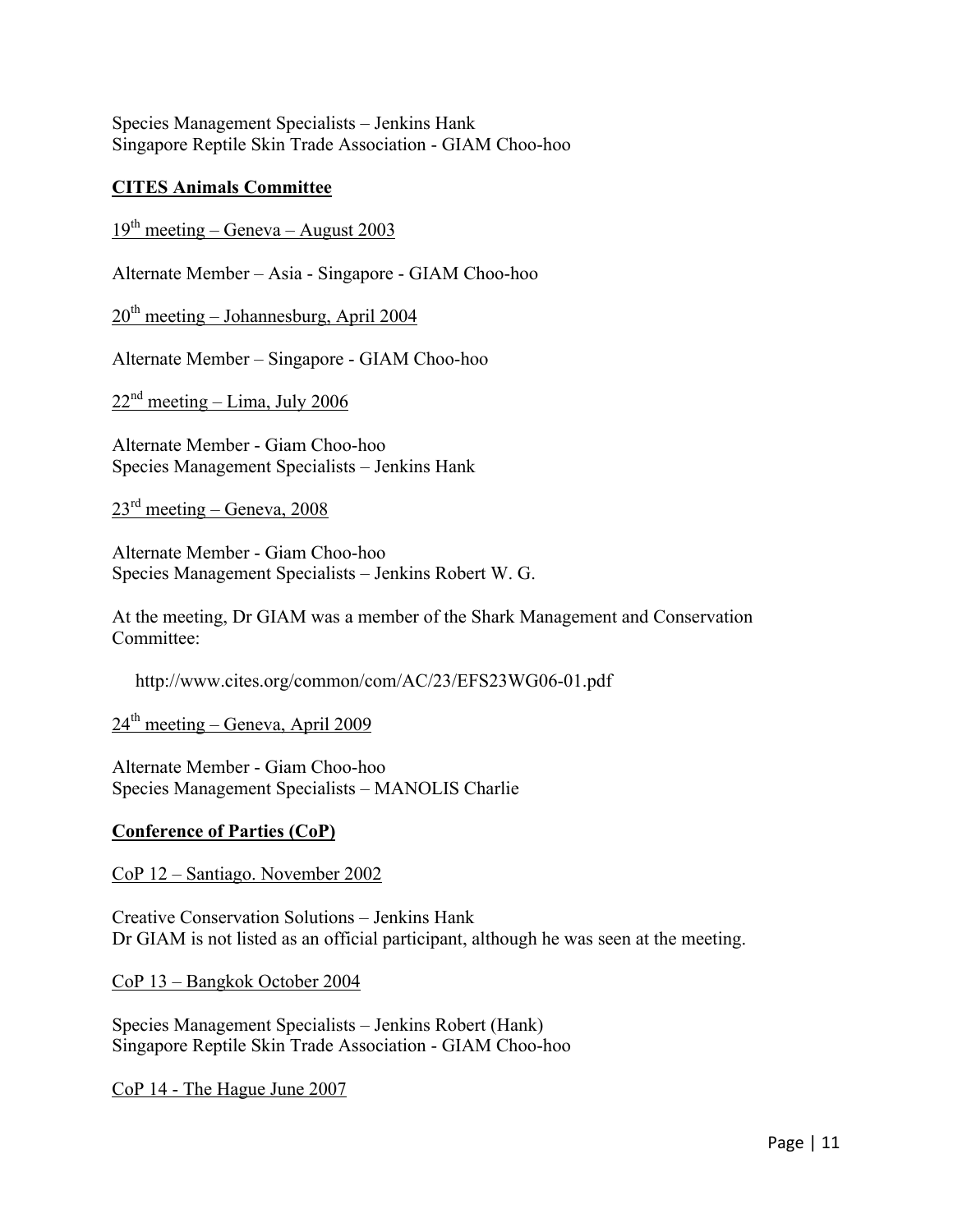*Species Management Specialists - GIAM Choo-hoo*, INWOOD Glenn, JENKINS Robert W.

# CoP 15 – Doha March 2010 *Species Management Specialists - GIAM Choo-hoo*, JENKINS Robert

# **Links**

For details of the committees work, including participant details, see the following links:

### CITES Standing Committee

http://www.cites.org/eng/com/sc/index.shtml

#### CITES Animals Committee

http://www.cites.org/eng/com/ac/index.shtml

### Conference of Parties (CoP)

http://www.cites.org/eng/cop/index.shtml

#### **Membership of Working Groups on Sharks**

## $12<sup>th</sup>$  meeting – Animals Committee – Antigua, Guatemala 1995

At this meeting, Dr GIAM chaired an ad hoc working group on sharks.

From 1995 to 2003, a check of CITES meeting minutes suggests no formal involvement by Dr GIAM in shark affairs.

# $19<sup>th</sup> meeting – Animals Committee – Geneva – August 2003$

Under the International Plan of Action (IPOA) for the Conservation of Sharks, Dr GIAM was the regional representative for Asia on Working Group 12 which was assigned to deal with an IUCN/Traffic report on the status and international trade in sharks.

See page 18 of the following link:

http://www.cites.org/eng/com/ac/19/summary\_record.pdf

#### **Lobbying in CITES for the shark fin trade.**

#### CoP 12 – Santiago. November 2002

Parties propose the inclusion of Whale Sharks and Basking Sharks in CITES Appendix II.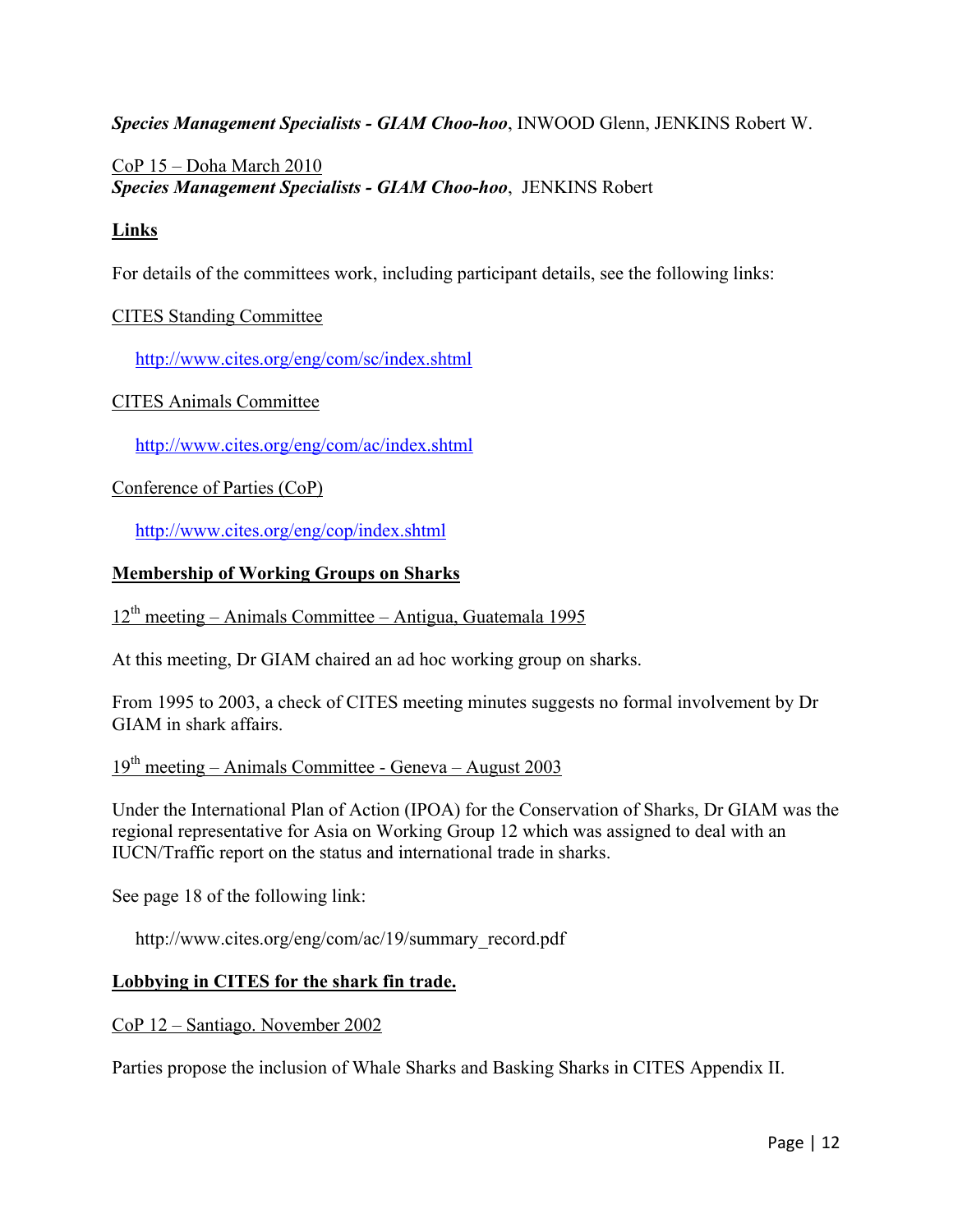At the meeting Dr Giam spoke on behalf of the Shark Fins Merchants Association expressing how any restrictions on trade in whale shark will deprive poor communities of their livelihoods.

According to an observer at the meeting, Dr GIAM was regularly in the company of the Secretary of the Shark Fin and Marine Products Association, CHIU Ching Cheung.

# $22<sup>nd</sup>$  meeting – Animals Committee – Lima, July 2006

Prior to the 22<sup>nd</sup> Animals Committee meeting in Lima, Dr GIAM was the Alternate Member/Representative for Asia on the Technical Workshop on the Conservation and Management of Sharks.

The minutes of this meeting indicate extensive attempts to change the agenda and composition of the workshop, as the following extracts from the minutes show:

# **Day 1**

### **Agenda Item 2: Adoption of Agenda and working programme**

The **Alternate Member** for Asia requested that the 'trade-related threats to sharks' be amended to 'fisheries threats to sharks'. In his opinion the greatest threat to sharks stems from fisheries, since sharks are caught for their meat but fins are only an incidental product. He also noted that the total number of sharks taken is more important than the value per kilogram of the product, therefore sharks are a fisheries problem and should be tackled from this angle. He requested the Workshop keep trade impacts in perspective.

The WG referred to Decision 13.43, directed to the AC, and determined that the CoP had clearly directed them to consider trade-related threats, not other threats or welfare.

#### **Agenda Item 5: Responses to CITES Notification 2005/044 Discussion**

In respect of Carcharodon carcharias, Cetorhinus maximu and Rhincodon typus the **Alternate Representative** for Asia suggested that the response to the Notification indicates a low level of international trade and questioned the basis for the listing of three species of shark on the CITES Appendices.

#### **Agenda Item 9: Establishment of subgroups**

**Dr GIAM** was one of the participants in Sub-group 2 on Trade-related threats to sharks.

### **Day 2**

#### **Subgroup 2: Trade-related threats to sharks**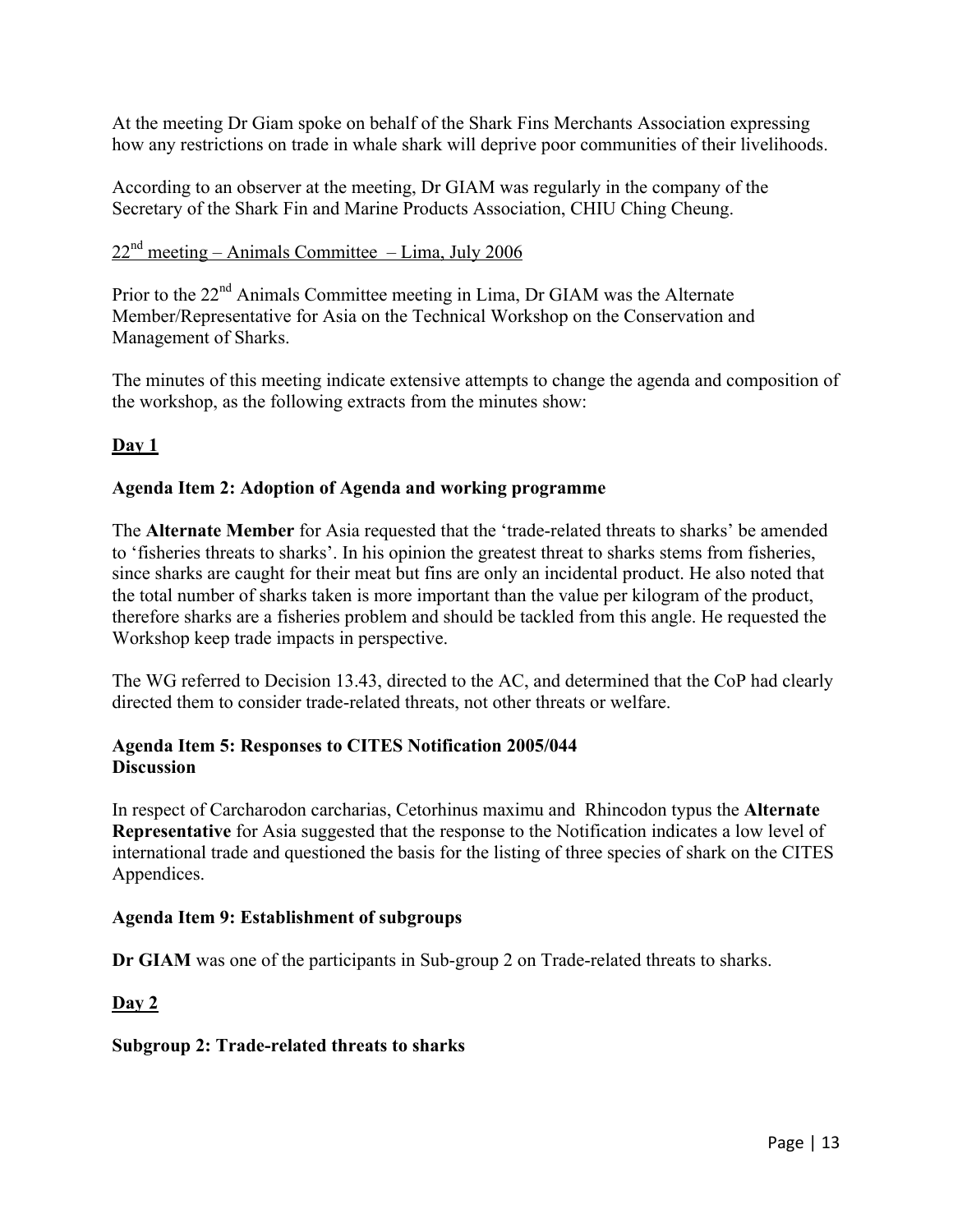The **Alternate Representative** for Asia noted that finning refers to the live finning of sharks; other Workshop members disagreed. 'Finning' is normally defined as the removal and retention of shark fins on board a vessel and the discard of the remainder of the carcass into the sea. This is primarily a sustainable management issue, which is why several Regional Fisheries Bodies now regulate it. The Chair stated that welfare issues were not considered by CITES.

#### **Report 3: Key shark species threatened by trade**

The **Alternate Member** for Asia questioned the Workshop's role in highlighting species for CITES' consideration, noting that only Parties can propose species listings to CITES. He queried whether the Workshop was either appropriate or competent enough to do so, and felt that there was not enough information or time to complete this task.

#### **b) Procedural concerns**

The **Alternate Member** for Asia had frequently raised concerns over the organisation, remit and expertise of the Workshop. He stressed his disagreement with a number of issues throughout the Workshop and noted that he will raise these with the Animals Committee in July. These included:

#### Workshop composition.

Why was the Workshop not open to Party States, and why were Parties not at least advised that it would be taking place? He considered that there was an inadequate geographical balance and representation, particularly from Asia.

The Secretariat explained that the membership of the Working Group was by the last Animals Committee meeting. The Chair explained that an invitation to attend had been sent to all Working Group members at the previous Animals Committee meeting and to those Parties who had not attended that Working Group session but had expressed an interest in participating in its work. All Parties had been advised at the last Animals Committee meeting that this meeting would take place, however it is not standard practice for Parties to attend inter-sessional Working Group meetings. Because these are not official CITES meetings, the AC Chair could also use his discretion to invite the participation of a small number of additional shark experts. Participants were attending from 17 States, including Singapore and China, (eight Parties, invited experts from three other States and two global regions (West Africa and Asia), and NGO/IGO observers of various nationalities).

#### The competency of the Workshop to make recommendations on species affected by trade.

The Chair explained that the invited shark experts had been selected in consideration of their broad range of knowledge, both geographically and across the fisheries and conservation sectors. He noted the high level of international competence present and that additional raw material had been made available for consideration prior to the meeting. This Working Group contributes towards a re-iterative process and the AC will provide further opportunity to review the recommendations generated at this meeting.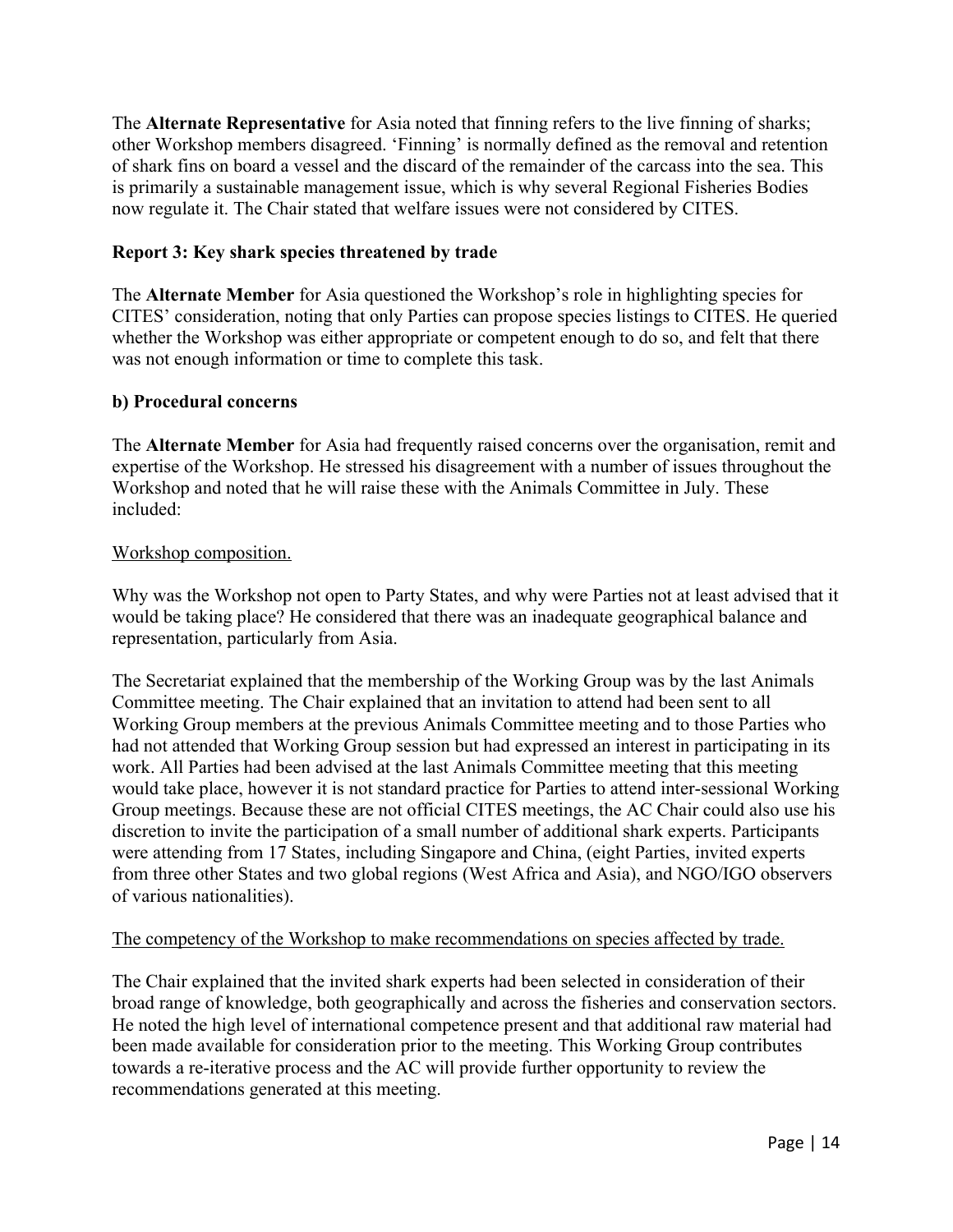### The remote location.

The request for a more accessible location for future Workshops was noted, as was the safe, timely arrival of all participants and the suitable facilities that had been made available.

See details in full at the following link:

http://www.cites.org/common/com/ac/22/efs-ac22-inf03.pdf

#### Inter-sessional working group

In an inter-sessional working group at this technical workshop **Dr Giam** underscored the difficulty of implementing non-detriment findings for commercially traded marine species. He noted that Australia is unable to make such findings for the Appendix II-listed great white shark. He also pointed out that New Zealand has exported basking shark fins without prior nondetriment findings, and enquired whether this consignment would be returned to the exporting country. New Zealand responded that it will not be returned since the export was not illegal. **Species Management Specialists** cautioned against adopting recommendations with significant budgetary implications concerning non-CITES listed species. See details of this report at the following:

http://www.iisd.ca/vol21/enb2149e.html

This exchange provides clear evidence of Conflict of Interest.

# 2009 - 24nd Animals Committee Meeting – Geneva .

At the 24<sup>th</sup> CITES Animals Committee meeting in Geneva, Switzerland on 20 -24 April 2009 Dr GIAM challenged a report that had formally been commissioned by the Australian government from TRAFFIC (copyright is shared by DEWHA and TRAFFIC) and presented to the Animals Committee meeting by the Australian government as an official Information Document.

The minutes of this meeting are at:

http://www.cites.org/eng/com/AC/24/E-AC24-Sum-Rec-FINAL.pdf

Details of the report are at:

http://www.cites.org/common/com/AC/24/E24i-02.pdf

Dr GIAM tried very hard during the shark working group and the final plenary session to have this document withdrawn or expunged from the record and also to have the shark working group's report withdrawn.

The following is placed on record at this meeting(at page 33):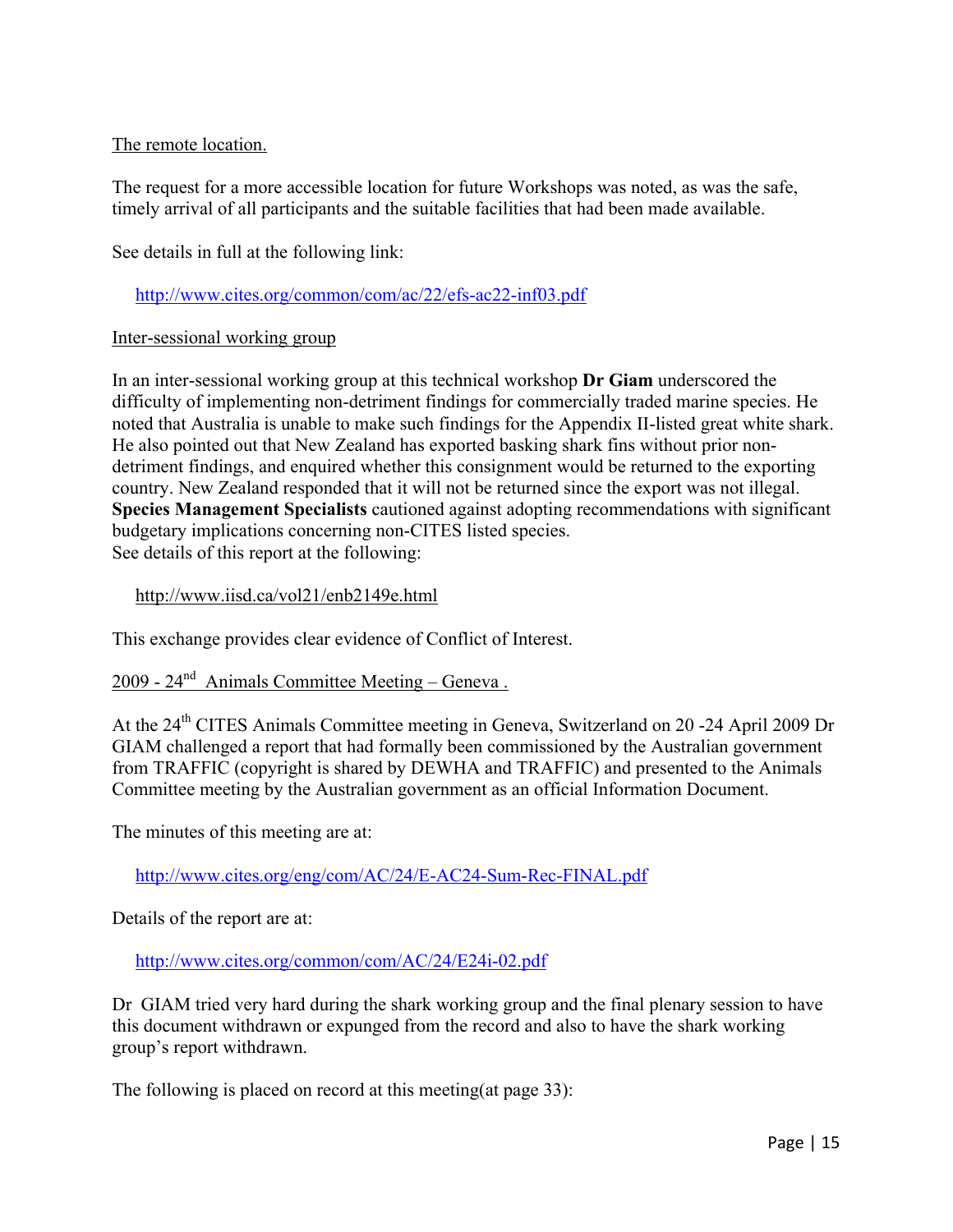"The **alternate representative** of Asia (Mr Giam) requested that the following statement be recorded in the summary record.

"Document AC24 Inf. 2 Illegal, unreported and unregulated shark catch: A review of current knowledge and action by consultants M. Lack and G. Sant should not be accepted as a document of the meeting as it is neither (a) from a Party nor (b) from a recognized NGO, in spite of the heading of the publication TRAFFIC. Though given the impression that it is from Australia and TRAFFIC, the 'Disclaimer' in the publication shows otherwise. Therefore the (a) report of the Working Group AC24 WG5 Doc. 1 'Mandate 3, agenda item 14.3: Linkages between international trade in shark fins and meat, and illegal, unreported and unregulated fishing' cannot AC24 Summary record – p. 34 be accepted, and the report of the Working Group to the Animals committee should also be expunged."

# **Evidence that Dr GIAM works for the shark fin trade**

In 2007, the author Juliet Eilperin travelled to Hong Kong to interview Mr. Charlie LIM of the Shark Fin and Marine Products Association for her book "Demon Fish: Travels Through the Hidden World of Sharks". After she entered his office, she describes the setting as follows:

*"I am surrounded by the shark fin trade heavy weights of Hong Kong. Lim, the secretary of Hong Kong's Sharkfin and Marine Products Association, has convened a special meeting in his organizations conference room for my benefit, so he and his colleagues can explain what exactly they do for a living. Giam has come in from Singapore ………….."*

See book at:

http://www.amazon.com/Demon-Fish-Travels-Through-Hidden/dp/0375425128/ref=sr\_1\_1?ie=UTF8&qid=1305595400&sr=1-1spell#reader 0375425128 ( Search on GIAM – see passage on Page 89)

When interviewed for the book, Dr GIAM formally introduced himself to the author as:

*"a representative of the shark fin industry in Singapore"*

See quote in Blog at:

 http://www.washingtonpost.com/blogs/blogpost/post/is-the-shark-fin-ban-culturallybiased/2012/02/21/gIQAbIj9SR\_blog.html

### **Championing the shark fin trade out of CITES**

2006 - Conference on Shark Conservation, Beijing, China.

In November 2006 Dr GIAM attended a conference on shark conservation in Beijing cosponsored by WildAid. According to an observer at this conference, Jenkins and Dr GIAM were at the conference in an **advisory** capacity to the marine products trade industry, represented at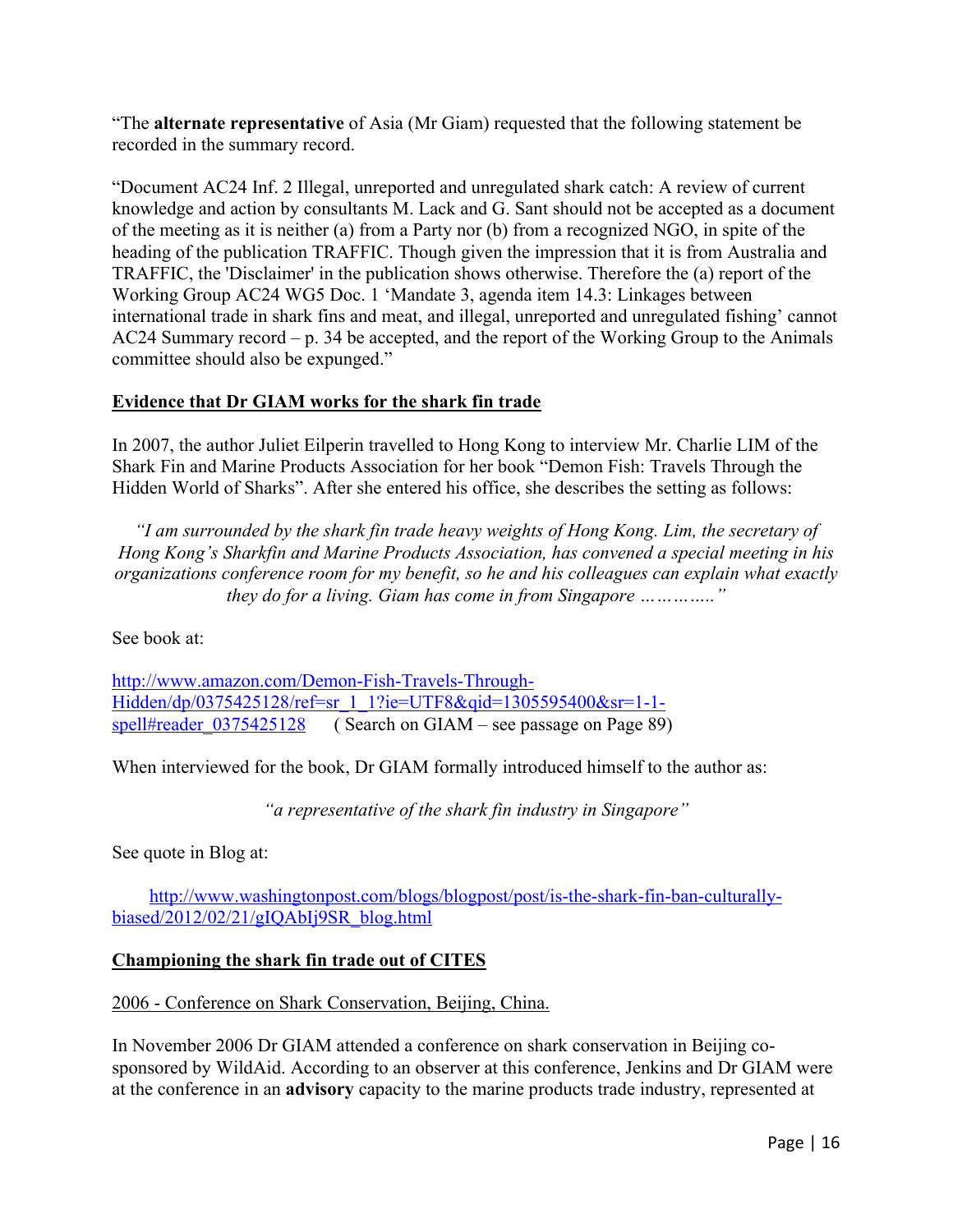the conference by Charlie LIM, Secretary of the Hong Kong based Shark Fin and Marine Products Association. See details at:

#### http://www.wildsingapore.com/news/20061112/061109-6.htm

After this conference, Dr GIAM made the following statements which were widely reported in the press:

"Sharks are not as endangered as made out by some extreme NGOs [nongovernment organizations]," said Giam Choo-hoo, an Animals Committee member of the Convention on International Trade in Endangered Species of Wild Flora and Fauna, or CITES.

He said only three species were on the CITES list of animals whose trade and consumption was in need of monitoring - the Basking Shark, the Whale Shark and the Great White. And none was on the most threatened list.

#### 2006 - Article for the Singapore Straits Times - "Shark's fin soup- eat without guilt".

In December 2006 wrote an article for the Straits Times in Singapore entitled "Shark's fin soupeat without guilt". See attached:

http://www.iwmc.org/PDF/StraitsTPress.pdf

This article is often quoted by supporters of the shark fin trade in support of their arguments.

#### 2010 – September -International Marine Conference. Conrad Hotel, Hong Kong.

The International Marine Conference, organized by the Marine Products Association was held at the Conrad Hotel in Hong Kong on 21 September 2010, attended by seafood traders, international marine experts, officers' from the Agriculture, Fisheries and Conservation Department and the Customs and Excise Department.

Dr GIAM and Jenkins were keynote speakers. Although it was billed as an "International Conference", it appears to have been a closed shop affair, by invite only.

Details of the conference are in the following press report (in Chinese) given by Charlie LIM:

http://news.hotpot.hk/fruit/art\_main.php?iss\_id=20100922&sec\_id=4104&art\_id=14476566

The following is the content of Dr GIAM's presentation to this conference:

Slide 1 - Shark victims unite to save their Attackers

- Survivors gathered at United Nations
- Said 73 million sharks killed annually for shark fin soup
- 1 Said decimate shark population just for soup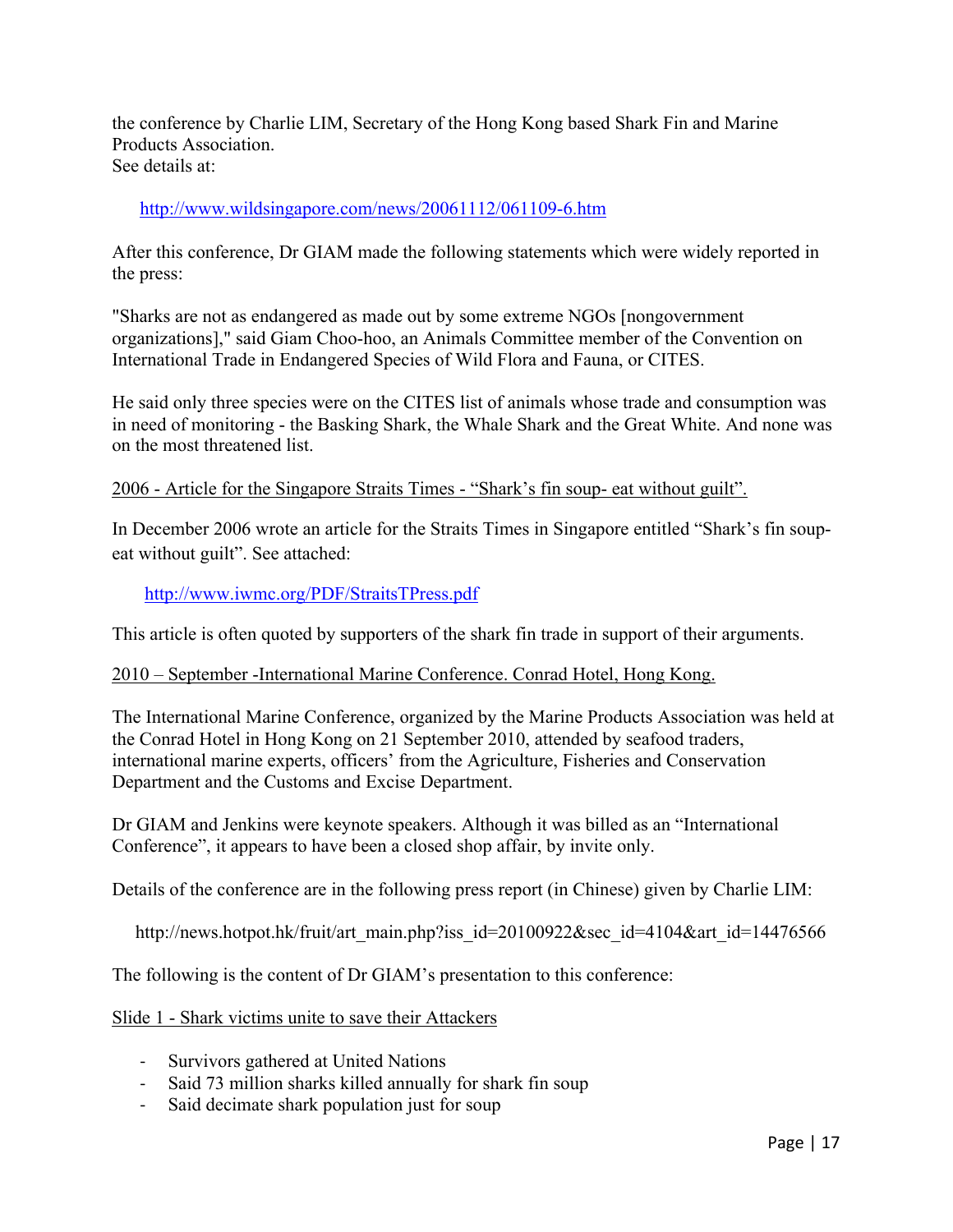- Pew is lobbying to end fishermen slicing off fins

#### Slide 2

 **Singapore squashes PETA chicken protest at KFC A Shark Fin Promotion Backfires** Citibank Hong Kong withdrew the promotion **Ban** --- Hawaii makes it illegal to serve shark fin soup  **Campaign to stop eating of shark fin soup**

#### Slide 3 – Accusation

- 1. Shark fin soup causes death of 77 millions sharks
- 2. Sharks endangered because of shark fin soup
- 3. Cruel live finning the way to obtain fins

#### Slide 4 – The Truth

- **\*** 77 millions sharks killed
- **1. Europe** kills millions of sharks (a) 50 years ago and (b) Still now
- **2. US** , Australia etc catches sharks
- **3. By-catch** in millions as a result of longline tuna and other fishing
- **4. By-catch** of artisanal fishing

#### **Killed not for fins. A bycatch of general fisheries**

#### Slide 5 – Sharks not Endangered

- 1. There are more than 500 shark species.
- 2. To say sharks are endangered like saying birds are endangered.
- 3. One has to ask which species.
- 4. UN CITES lists only three shark species in Appendix II (non---endangered)

 5. No country proposed any shark to be on the endangered list at the Doha UN CITES meeting early this year

6. A mild proposal to list four sharks was defeated at the UN CITES meeting

7. No country bans the catching of sharks

#### Slide 6 – Live Finning

- 1 *Live finning* is the cutting of fins from a struggling shark
- 1 Forms a minute portion of all fins sold in the world
- $5\%$  law
- Done by criminals and mafia

#### Slide 7 – Poor gets poorer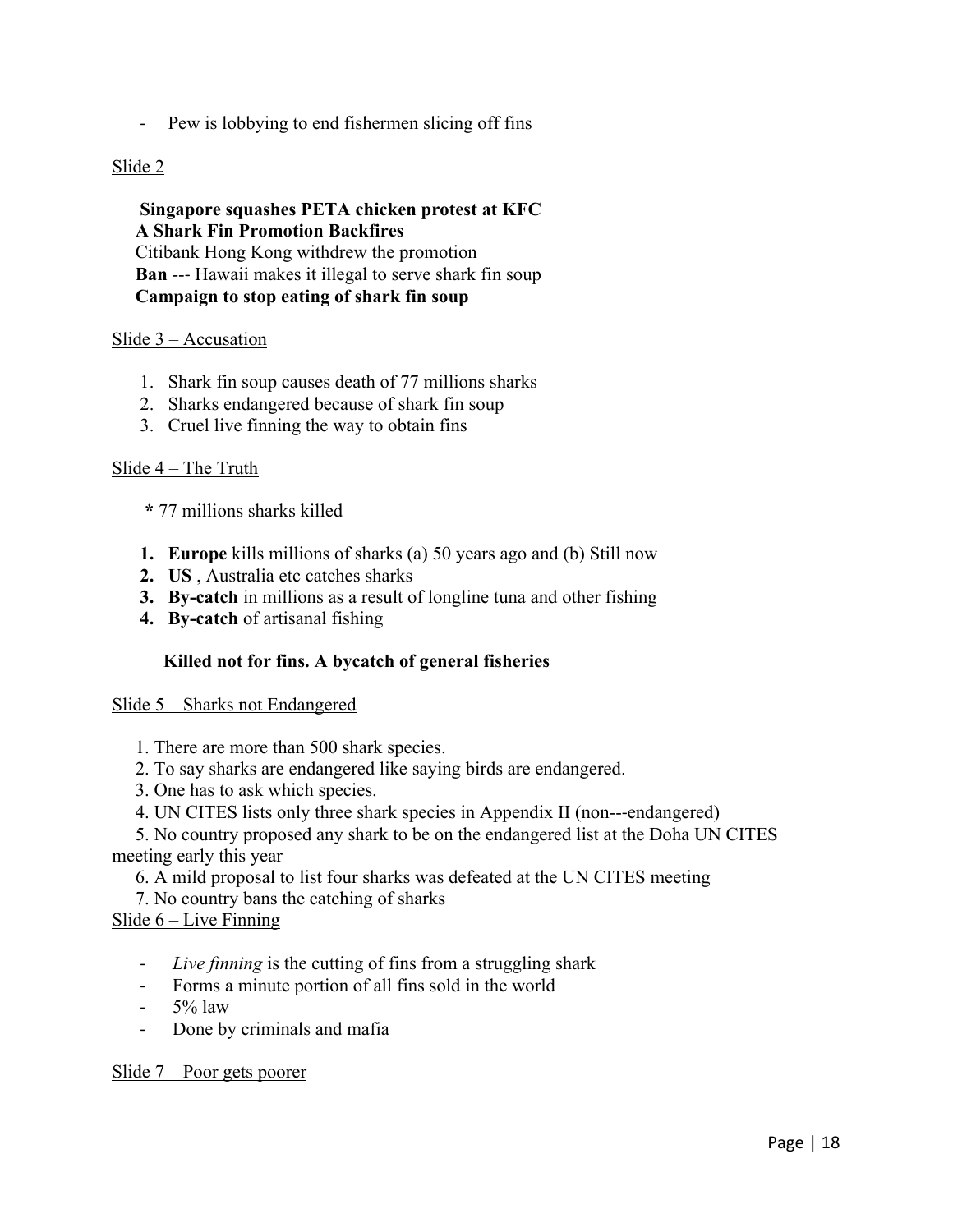If campaign to ban shark fin soup succeeds, the poor fishermen in developing countries will be poorer - Cannot sell their fins Slide 8 – Wrong target

- 1. Should campaign to stop shark catch
- 2. Stop serving shark meat in restaurants in Europe
- 3. Stop caviar sale and consumption

#### Slide 9 - Conclusion

- 1 90% of sharks are **accidentally** harvested
- 1 Remaining **10%** are targeted and caught for **their meat**
- 1 N**o shark** species **endangered**
- 1 **No country** says sharks are **endangered**
- 1 Almost all **fins are taken after the sharks death**

#### **The Chinese are not responsible for the sharks problem**

#### **Shark issue not same as whales for Japan**

#### 2012 – Debate in Singapore on shark conservation

In February 2012 Dr GIAM and Robert Jenkins attended a debate in Singapore "Shark's Fin Soup: To Ban or Not To Ban" in which they both attacked the credibility of shark conservation efforts.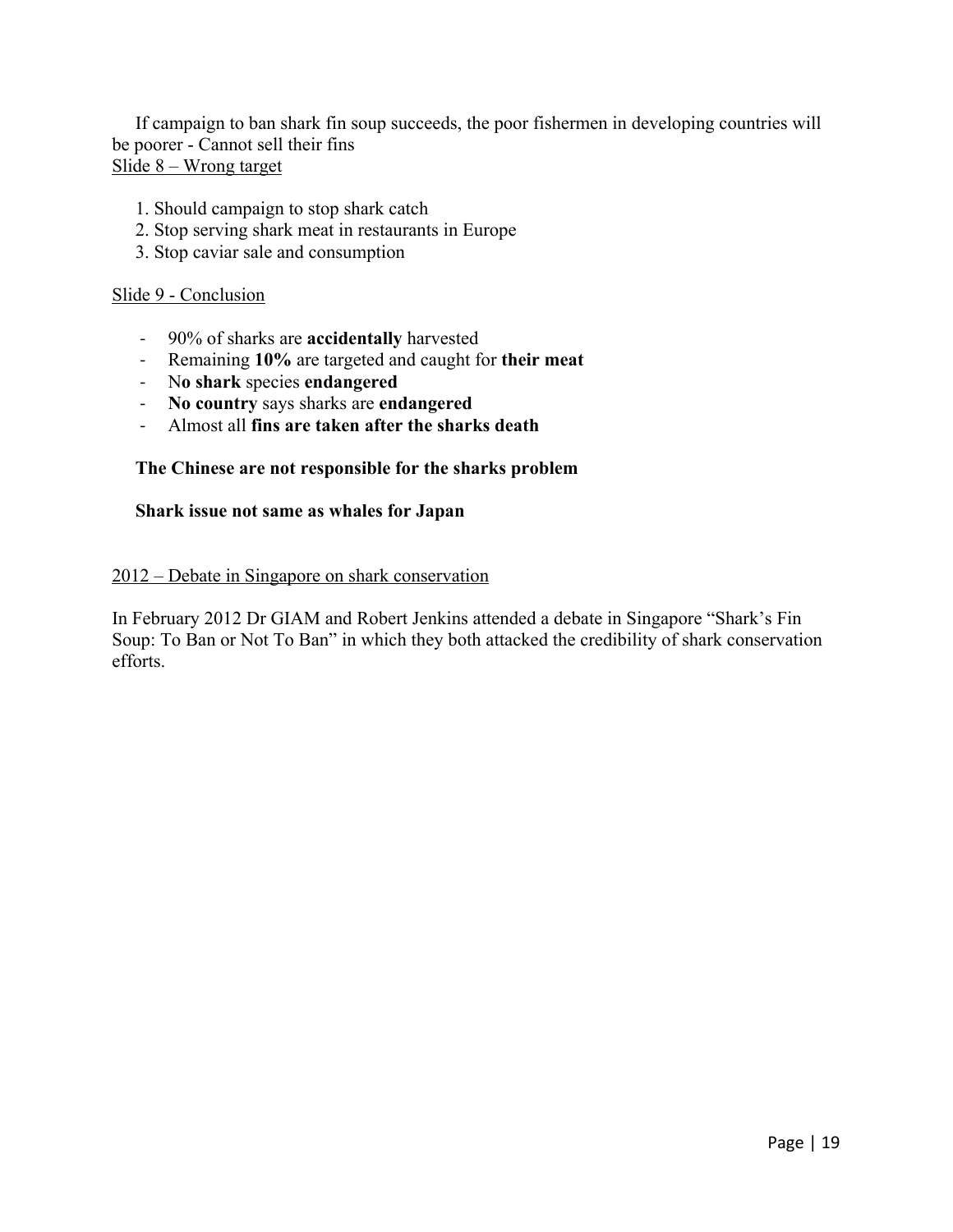# **Species Management Specialists (SMS)**

Species Management Specialists (SMS) is an NGO based in Canberra:

http://www.speciesms.org/

Details of their membership is not available from their website, but research has identified the following persons as having a role in SMS:

- (a) Robert (Hank) Jenkins President of SMS;
- (b) Glenn Inwood Board member of SMS  $(2003 2010)$ ;
- (c) Dr GIAM Choo-hoo;
- (d) Dr Graham Hall Executive Officer; and
- (e) Charlie Manolis.

SMS appears to come to prominence around 2005.

In terms of members, Dr Graham Hall and Charlie Manolis are quoted once in a press report in relation to SMS in 2006, and Charlie Manolis attended the 24<sup>th</sup> Animals Committee meeting in Geneva in April 2009. Dr Graham Hall is a Game Management expert and Charlie Manolis is a crocodile expert. Apart from this, neither has surfaced in any other connection during the research into this report and they are not discussed further.

The press report in which they are mentioned, entitled "Australia Scuttles Opportunity for Whale Management Plan: Dr Graham Hall" dated 29 May 2006 is attached below:

http://jennifermarohasy.com/blog/2006/05/australia-scuttles-opportunity-for-whale-managementplan-dr-graham-hall/

SMS has produced what it claims to be comprehensive reports for the deliberation of CITES panels at the following CITES Conference of Parties (CoP) meetings:

- (a) CoP 13 Thailand 2004;
- (b) CoP 14 The Hague 2007; and
- (c) CoP 15 Doha 2010.

#### **CITES Conference attendance**

The following lists the conferences attended by various members of SMS:

#### **CITES Standing Committee**

 $54<sup>th</sup>$  meeting – Geneva, October 2006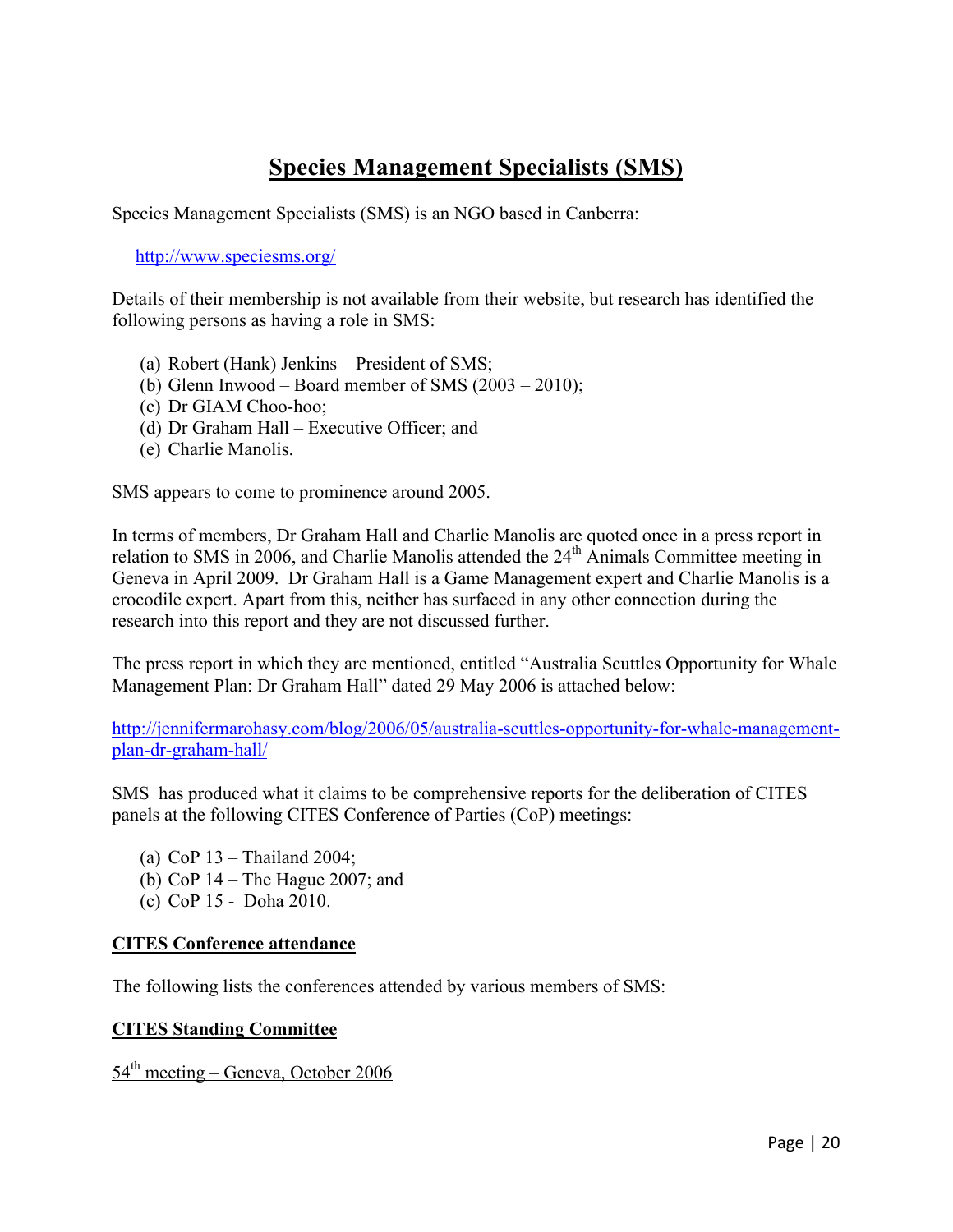#### *Species Management Specialists - GIAM Choo-hoo*

Conservation Force – Jenkins Hank (Species Management Specialists)  $57<sup>th</sup>$  meeting – Geneva, July 2008

Species Management Specialists – Robert Jenkins Singapore Reptile Skin Trade Association - GIAM Choo-hoo

# $58<sup>th</sup>$  meeting – Geneva, July 2009

Species Management Specialists – Jenkins Hank Singapore Reptile Skin Trade Association - GIAM Choo-hoo

#### **CITES Animals Committee**

 $20<sup>th</sup>$  meeting – Johannesburg, April 2004

Alternate Member – Singapore - GIAM Choo-hoo

 $22<sup>nd</sup>$  meeting – Lima, July 2006

Alternate Member - Giam Choo-hoo

Observer - Species Management Specialists – Jenkins Hank

 $23<sup>rd</sup> meeting - Geneva, 2008$ 

Alternate Member - Giam Choo-hoo

Observer - Species Management Specialists – Jenkins Robert W. G.

 $24<sup>th</sup> meeting - Geneva, April 2009$ 

Alternate Member - Giam Choo-hoo

Observer - Species Management Specialists – MANOLIS Charlie

#### **Conference of Parties (CoP)**

CoP 12 - Santiago November 2002

Observer - Creative Conservation Solutions – Jenkins Hank

CoP 13 – Bangkok October 2004

**Observer** Species Management Specialists – Jenkins Robert (Hank)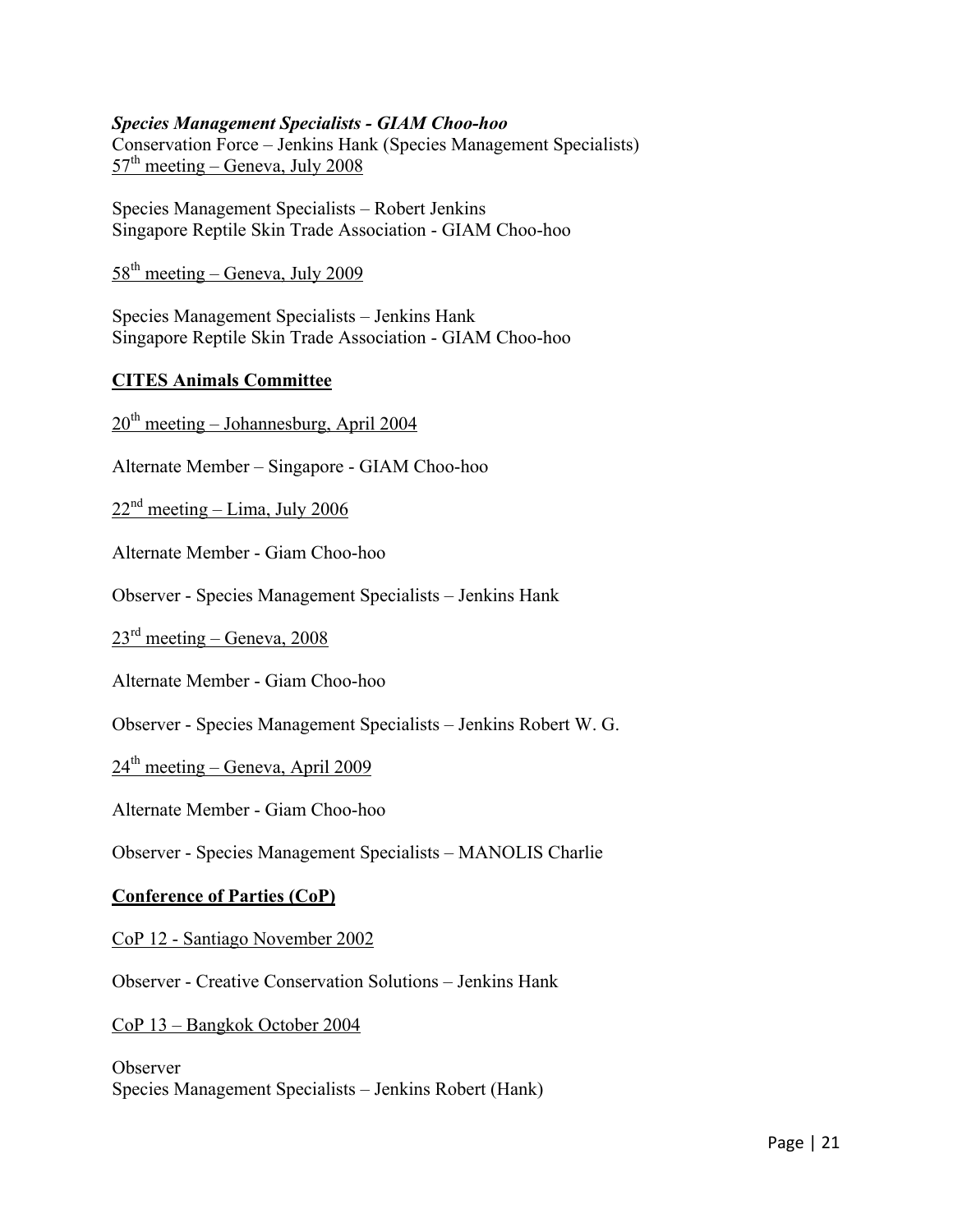Singapore Reptile Skin Trade Association - GIAM Choo-hoo

CoP 14 - The Hague June 2007

Observer - *Species Management Specialists GIAM Choo-hoo* INWOOD Glenn JENKINS Robert W.

CoP 15 – Doha March 2010

Observer - *Species Management Specialists GIAM Choo-hoo* JENKINS Robert

**Links**

For details of the committees work, including participant details, see the following links:

#### **CITES Standing Committee**

http://www.cites.org/eng/com/sc/index.shtml

#### **CITES Animals Committee**

http://www.cites.org/eng/com/ac/index.shtml

#### **Conference of Parties (CoP)**

http://www.cites.org/eng/cop/index.shtml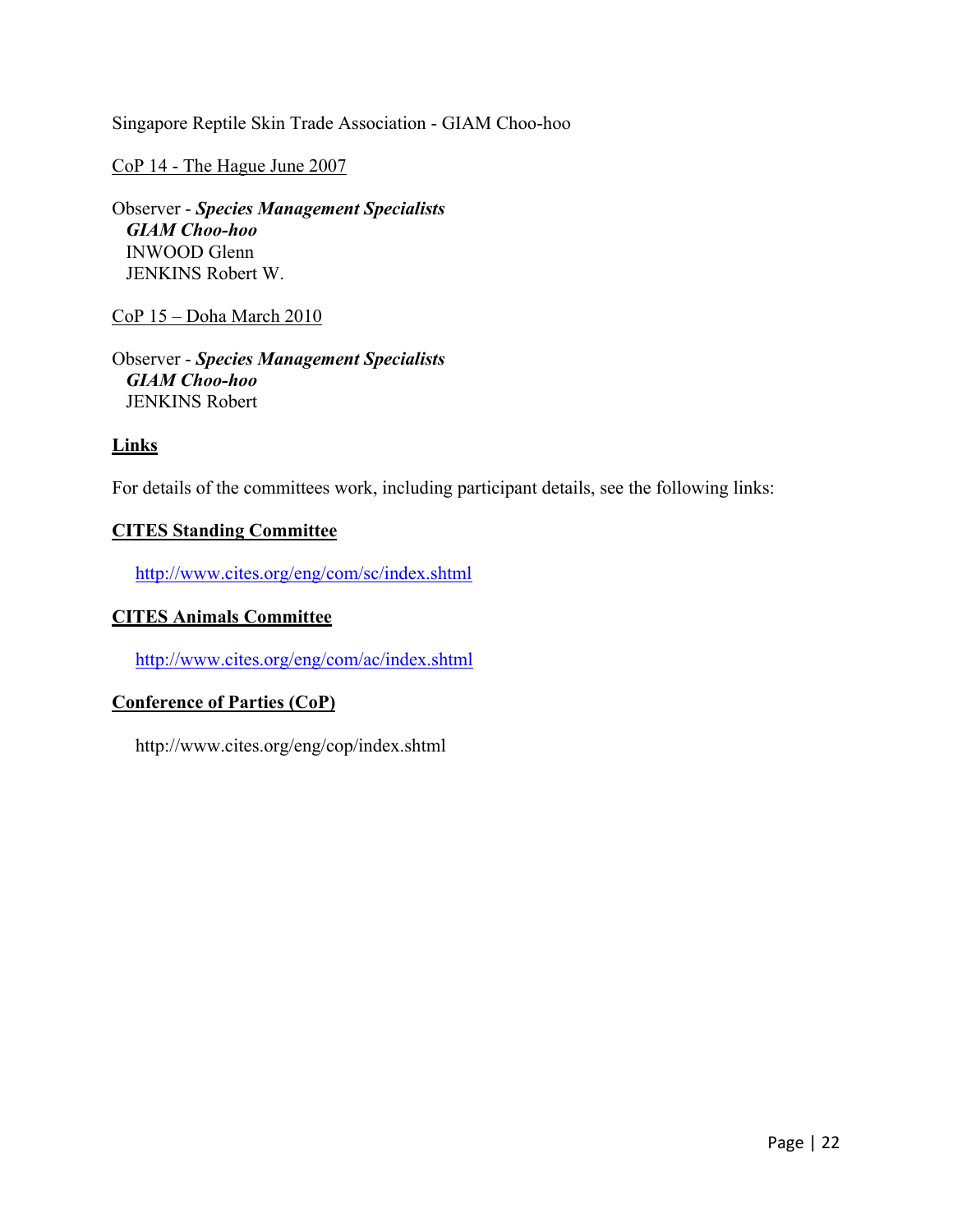# **Robert (Hank) Jenkins**

## **Background**

Robert (Hank) Jenkins has an impressive CV:

- he is former Chairman of the CITES Animal Committee (1992 2000).
- he is a recognized crocodile expert.
- he was the Australia representative for the FAO report of the expert consultation on implementation issues associated with listing commercially exploited aquatic species on Cites Appendices. Rome, Italy. 25 – 28 May 2004. See attached:

http://www.fao.org/docrep/007/y5751e/y5751e0c.htm

he is an Implementation Expert for the UN's FAO expert advisory panel for the assessment of proposals to amend Appendices I and II of CITES concerning commercially exploited aquatic species (Rome  $7 - 12$  December 2009). See attached:

http://www.fao.org/docrep/013/i1899e/i1899e.pdf

- he is a Vice Chairman for CITES on the Steering Committee of the IUCN's Crocodile Specialist Group. Dr GIAM is also on this committee. See attached:

http://www.wmi.com.au/csgarticles/CSG\_Newsletter\_26(3)\_Low.pdf

- he was awarded the "Master of the Order of Australia" Medal in 2007 for his service to wildlife conservation and management, particularly through contributions to the development of policies for sustainable international trade in wild fauna.

#### **Business interests**

Jenkins is associated with the following companies:

**Up to 2004**  Principal Creative Conservation Solutions, PO Box 390, Belconnen, ACT 2616 Tel: 612 62583428 Fax: 612 62598757 Email: hank.jenkins@consol.net.au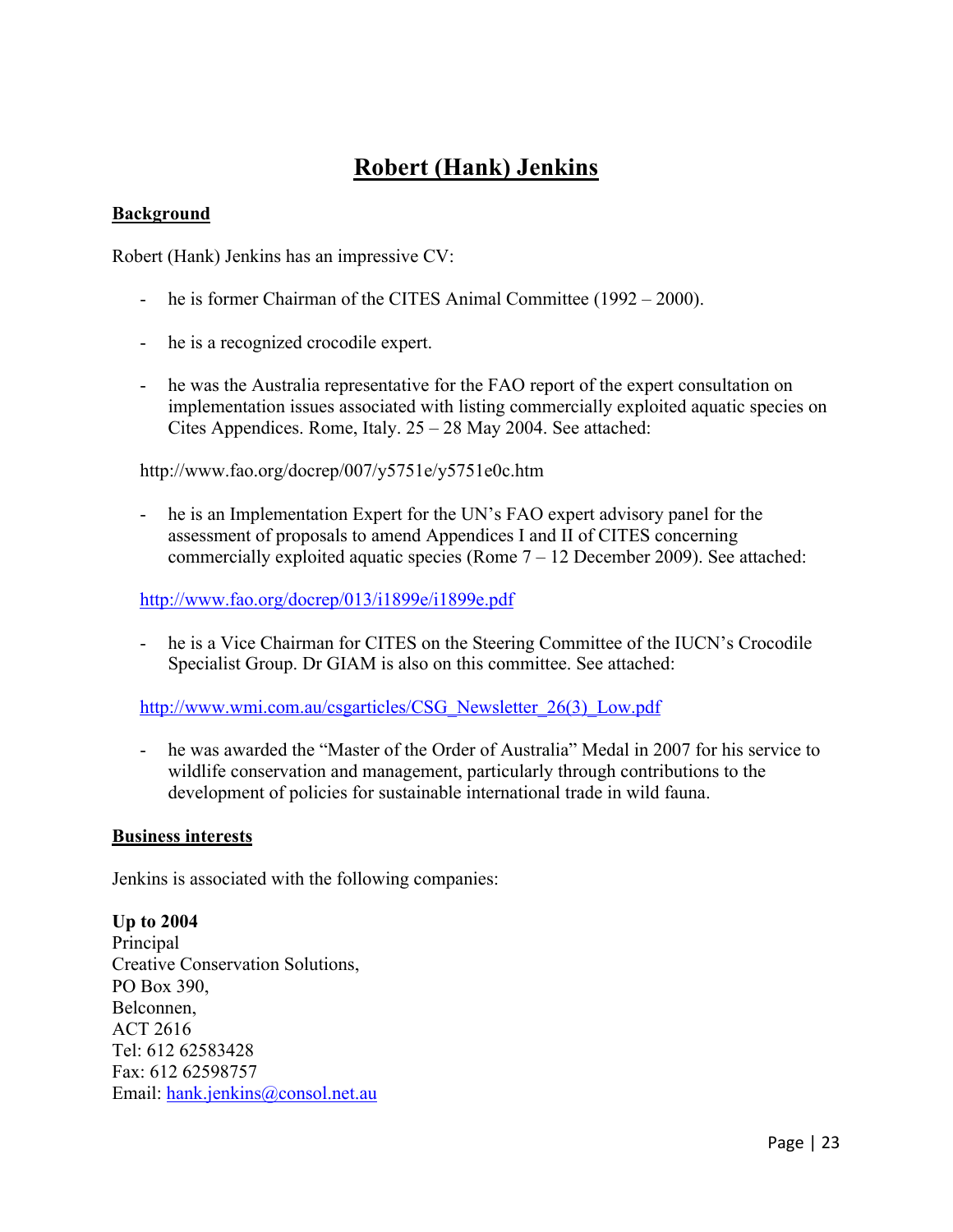### **After 2005 - present**

President Species Management Specialists Inc, PO Box 390, Belconnen, ACT 2616

## **Influence in CITES**

In September 2007 the IUCN Crocodile Specialist Newsletter posted the following comment in respect of Jenkins on his being awarded the "Master of the Order of Australia" Medal for his service to wildlife conservation and management, particularly through contributions to the development of policies for sustainable international trade in wild fauna:

"Since leaving government service in 2000, Hank has continued to pursue sustainable use of wildlife as a private consultant. Since 2003 he has headed up the non-profit organization, Species Management Specialists (SMS), which has provided **objective advice on wildlife conservation, management and trade issues debated at CITES** CoP 13 (June 2004) and CoP 14 (June 2007)."

There is a photograph of Jenkins after he received his award in this newsletter. See the attached link:

http://www.wmi.com.au/csgarticles/CSG\_Newsletter\_26(3)\_High.pdf

### **Species Management Specialists (SMS) report to CITES CoP 15 in Doha in March 2010**

Robert Jenkins on behalf of SMS submitted a comprehensive report to the CITES CoP 15 meeting held in Doha in March 2010.

The report that Jenkins submitted is compared with the information in the original source documents.

The main sources of comparison are:

- (a) the SMS report submitted by Jenkins to the CoP 15 meeting; and
- (b) the Third FAO expert advisory panel for the assessment of proposals to amend Appendices I and II of CITES concerning commercially exploited aquatic species (Rome 7 – 12 December 2009).

It should be noted that Jenkins attended the FAO meeting in an Implementation Role as an Implementation Expert – see page 11 of the FAO report. He was a participant in the panel!!!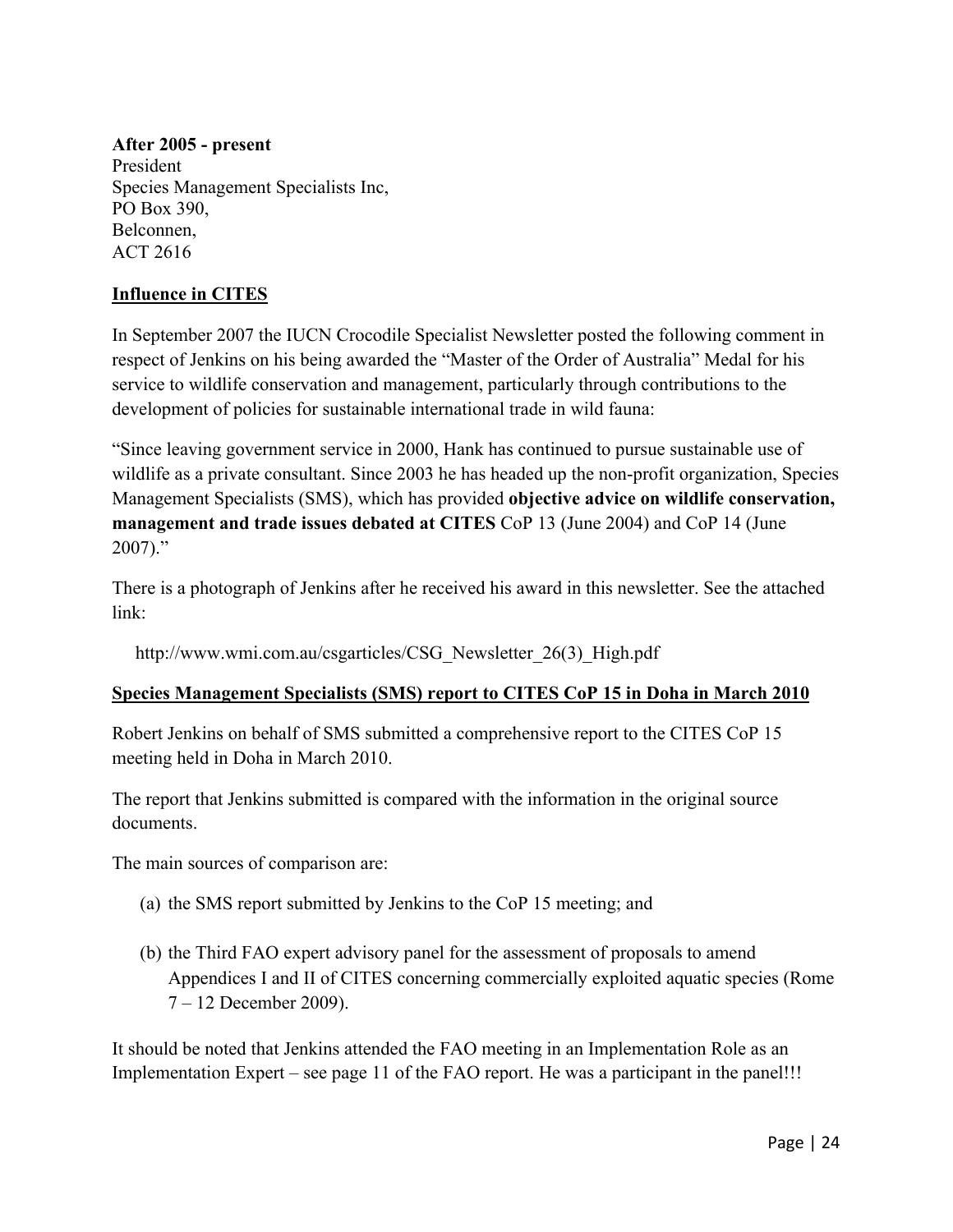The SMS submission can be found at:

http://www.speciesms.org/publications/pdfs/SMS Guide COP15 (English).pdf

The FAO Expert Advisory Panel report can be found at:

http://www.fao.org/docrep/013/i1899e/i1899e.pdf

This comparison focuses on the proposals relating to sharks.

#### **Proposal 15: Scalloped Hammerhead Shark (***Sphyrna Lewini***) and others**

According to the IUCN Redlist Sphyrna lewini is marked as **Endangered**.

See details below:

http://www.iucnredlist.org/apps/redlist/details/39385/0

Furthermore, in a press statement issued by the IUCN in June 2009 it is stated:

"IUCN experts classify the Great Hammerhead (Sphyrna mokarran) and Scalloped Hammerhead (Sphyrna lewini) sharks, as well as Giant Devil Rays (Mobula mobular), as **globally Endangered**."

http://www.iucn.org/about/work/programmes/species/red\_list/?3362/Third-of-open-oceansharks-threatened-with-extinction

In his report Jenkins states:

"the IUCN Redlist **does not indicate that the global population is endangered** as claimed."

The FAO Expert Advisory Panel said:

"The FAO Expert Panel concluded that the available evidence supports the proposal to include scalloped hammerhead (Sphyrna lewini) in CITES Appendix II in accordance with Article II paragraph  $2(a)$ ,..." – See page 17 of the report

In his report Jenkins states:

"The FAO Panel of Experts concluded, on the basis of the information available to it, that S. lewini probably did meet the theoretical decline criteria in Resolution Conf. 9.24 (Rev. CoP14). "

#### **Proposal 16 – Oceanic Whitetip Shark (***Carcharhinus longimanus***)**

The FAO Expert Advisory Panel said: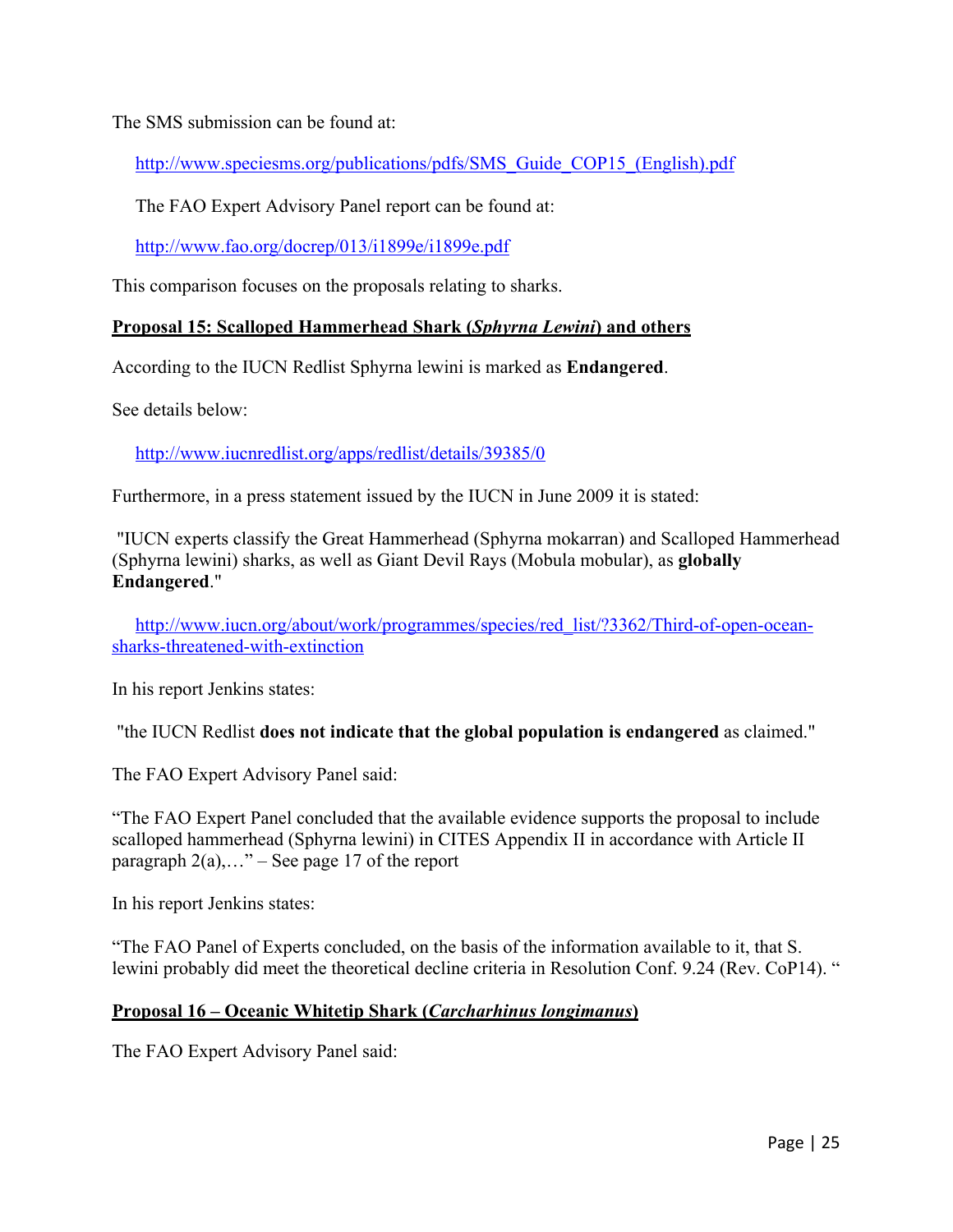"The FAO Expert Panel concluded that, on balance, the available evidence supports the proposal to include the Oceanic whitetip shark, Carcharhinus longimanus, in CITES Appendix II." – see page 49 of the report.

In his report Jenkins states:

"the Panel of Experts selected by FAO to examine this proposal, considered that, on balance, it may indeed meet the decline criterion."

### **Proposal 17 – Porbeagle Shark (***Lamna nasus***)**

The FAO Expert Advisory Panel said:

"The FAO Expert Panel concluded that the available evidence supports the proposal to include porbeagleshark, Lamna nasus, in CITES Appendix II." – see page 67 of the report.

In his report Jenkins states:

"The FAO Panel of Experts considered that populations representing a large proportion of historical abundance of the species globally met the decline criteria for Appendix II."

#### **Proposal 18 – Spiny dogfish (***Squalus acanthias***)**

The FAO Expert Advisory Panel said:

"The FAO Expert Panel concluded that the available evidence does not support the proposal to include Spiny dogfish, Squalus acanthias, in CITES Appendix II." – see page 92 of the report.

In his report Jenkins states:

"The FAO Panel of Experts concluded that the available evidence did not support the listing proposal."

#### **Comment:**

Jenkins comments on the Spiny dogfish are important because where the findings of the FAO Expert Advisory Panel support his opinions, Jenkins quotes directly.

This refutes any idea that he is adding his "expert" interpretation to the FAO Expert Advisory Panels findings, demonstrating that he is quoting selectively.

### **FAO Advisory Panel press release on their findings**

A press release issued in Rome on 14 December 2009, on the outcome of the FAO Advisory Panel deliberations states:

Fisheries advisory panel offers recommendations on CITES proposals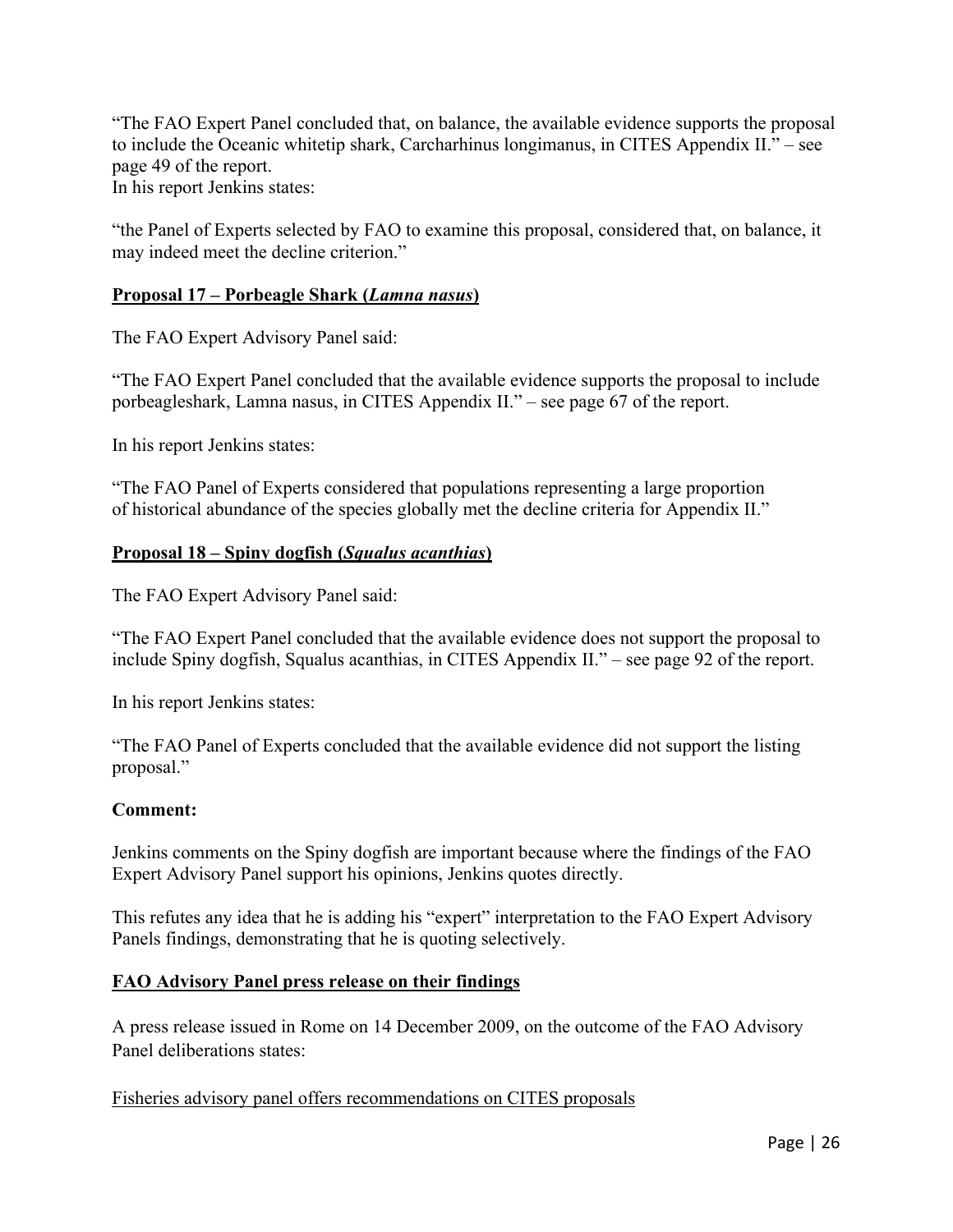### Panel outcomes

Following a thorough six-day review and using the CITES criteria, the panel determined that sufficient evidence exists to warrant placing the following species on CITES Appendix II: **Oceanic whitetip shark** (*Carcharhinus longimanus*), **Porbeagle** (*Lamna nasus*), and **Scalloped hammerhead shark** (*Sphyrna lewini*).

In addition, the proposed listing of "look-alike" shark species to help enforcement for Scalloped hammerhead shark was found to be justified in two of the four cases, **Great hammerhead shark** (*Sphyrna mokarran*) and **Smooth hammerhead shark** (*Sphyrna zygaena*).

See the following link:

#### **http://www.fao.org/news/story/en/item/38195/icode/**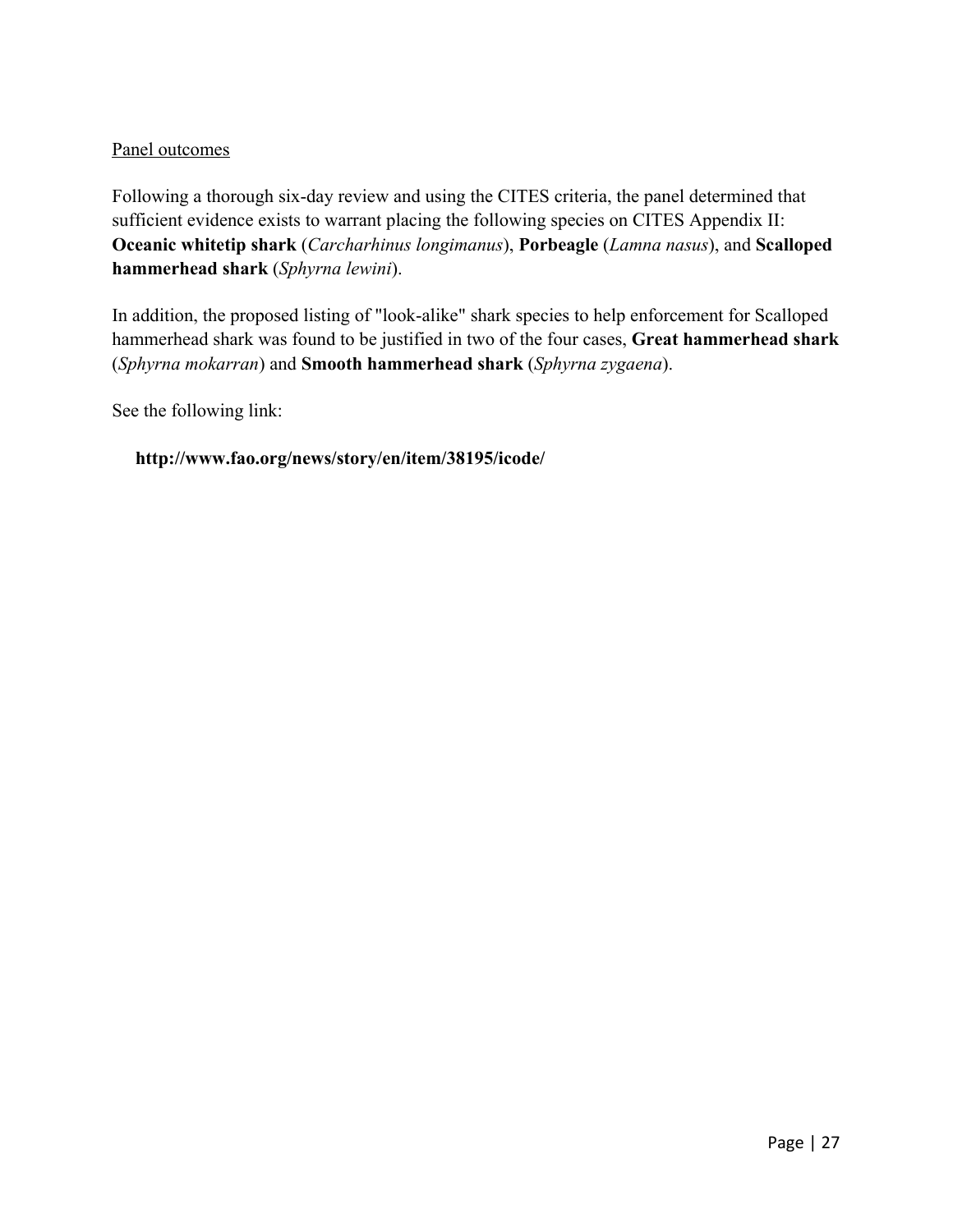# **Glenn Inwood**

#### **Background**

According to his Linkedin page, Glenn Inwood is currently:

- Managing Director of GlobalPR Limited.
- Managing Director and Owner of Omeka Communications.

In the past, he was:

- Board member at **Species Management Specialists.**
- Communications and Public Relations Manager at Te Ohu Kai Moana, Treaty of Waitangi Fisheries Commission.
- Political Advisor/Press Secretary at New Zealand Government.

#### **Omeka Communications**

Under **Omeka Communications,** he states:

• Wellington, New Zealand, based public relations and communications company. Experienced in managing high-profile public issues for corporates, government and non-government organisations. Involved in fisheries, whaling and marine environment issues, including provision of strategic policy and political advice to seafood industry in relation to proposed implementations for Marine Protected Areas and commercial fisheries related issues in New Zealand. Omeka Communications undertakes a variety of government-relations activities in New Zealand and the Asia-Pacific region.

He was with Omeka Communications from 2000 - present

Under **Species Management Specialists** he states:

• Founding member of Australian-based **Species Management Specialists** NGO along with biologists and wildlife managers. Serve as a board member. SMS promotes the sustainable utilisation of wildlife and marine species and produces an **influential voting guide** for the **Conference of the Parties to the Convention on the International Trade in Endangered Species (CITES)**, attends IWC annual meetings, participates in the organisation of educational and training symposia throughout the Asia Pacific region in areas regarding wildlife and marine species.

He was with **Species Management Specialist**s from January 2003 to December 2010 (10 years).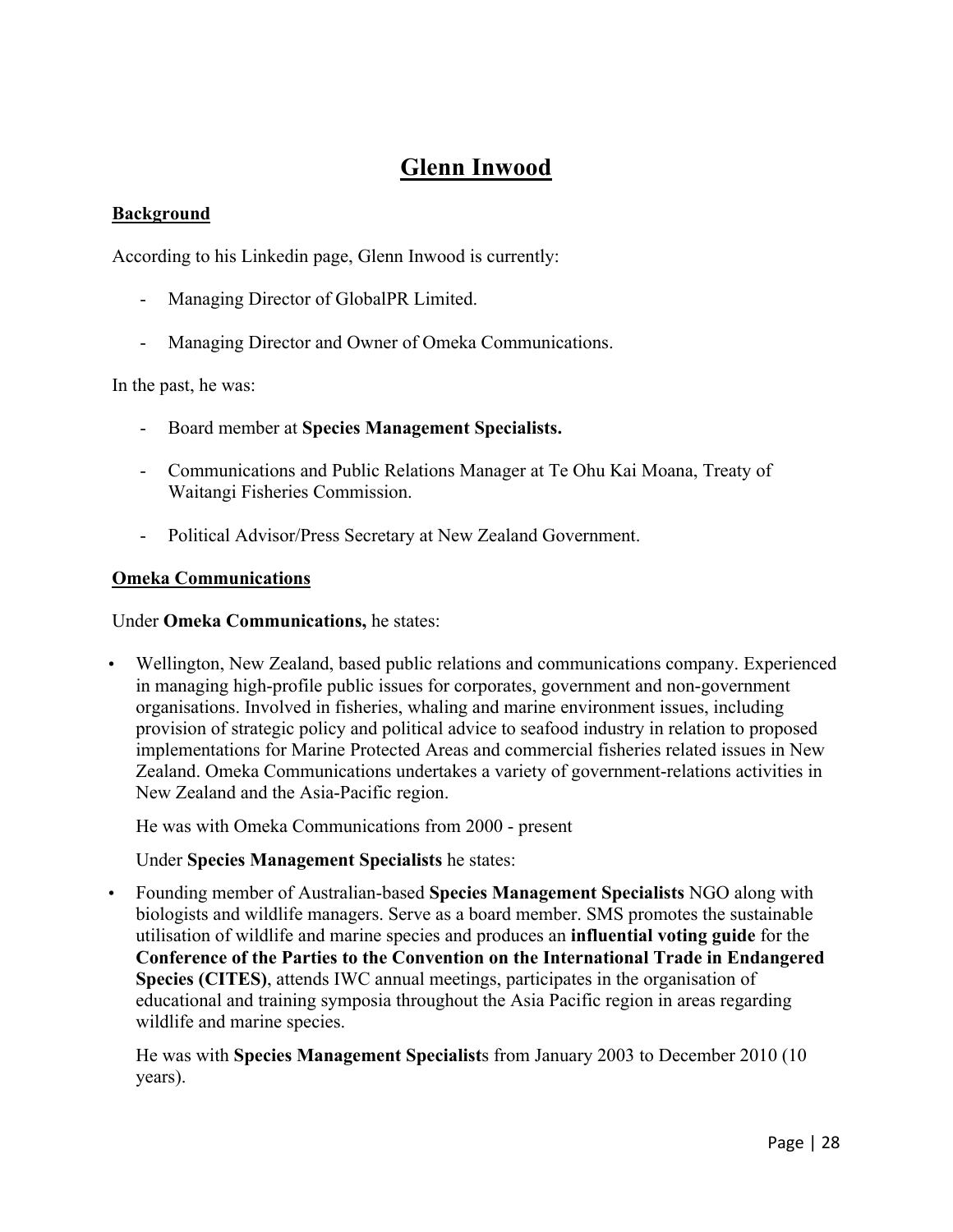Under his summary, he states:

For the past 10 years (2000 - 2011), I have been managing and operating my own public relations consultancy based in Wellington, New Zealand. This work has been focussed around resource and wildlife management issues, at both national and international levels.

Internationally, my company has been providing advice to clients on participating in the Conference of the Parties to the Convention on International Trade in Endangered Species of Flora and Fauna (CITES), providing media management and public affairs advice to the Government of Japan from 2000 to present attending the International Whaling Commission (IWC).

See Inwood's Linkedin page at:

http://nz.linkedin.com/in/glenninwood

#### Omeka Media Centre's list of clients

According the the Omeka Media Centre website (archived records), their clients/associates are listed as:

- Aoteara Fisheries Limited, Wellington, New Zealand.
- Institute of Cetacean Research, Tokyo, Japan.
- Japan Whaling Association, Tokyo, Japan.
- Japan Fisheries Agency, Government of Japan.
- World Council of Whalers, Victoria, Canada.
- High North Alliance, Reine i Lofoten, Norway.
- **Species Management Specialists,** Canberra, Australia.
- Oceania Sustainable Use Specialists Group (Oceania SUSG), Auckland Secretariat.
- Imperial Tobacco, New Zealand, Wellington.

See link attached:

http://web.archive.org/web/20050421184534/http://www.omeka.com/mediacentre

http://web.archive.org/web/20050421184219/www.omeka.com/who\_represent.htm

Press releases issued by Omeka on behalf of Species Management Specialists include:

4 October 2004 – Bangkok critical for International Wildlife Treaty

http://www.speciesms.org/newsroom/pdfs/press\_statements/press\_statement\_4\_oct\_04.pdf

6 October 2004 – Trading the Kea to save it

http://www.speciesms.org/newsroom/pdfs/press\_statements/northland\_6\_oct\_04.pdf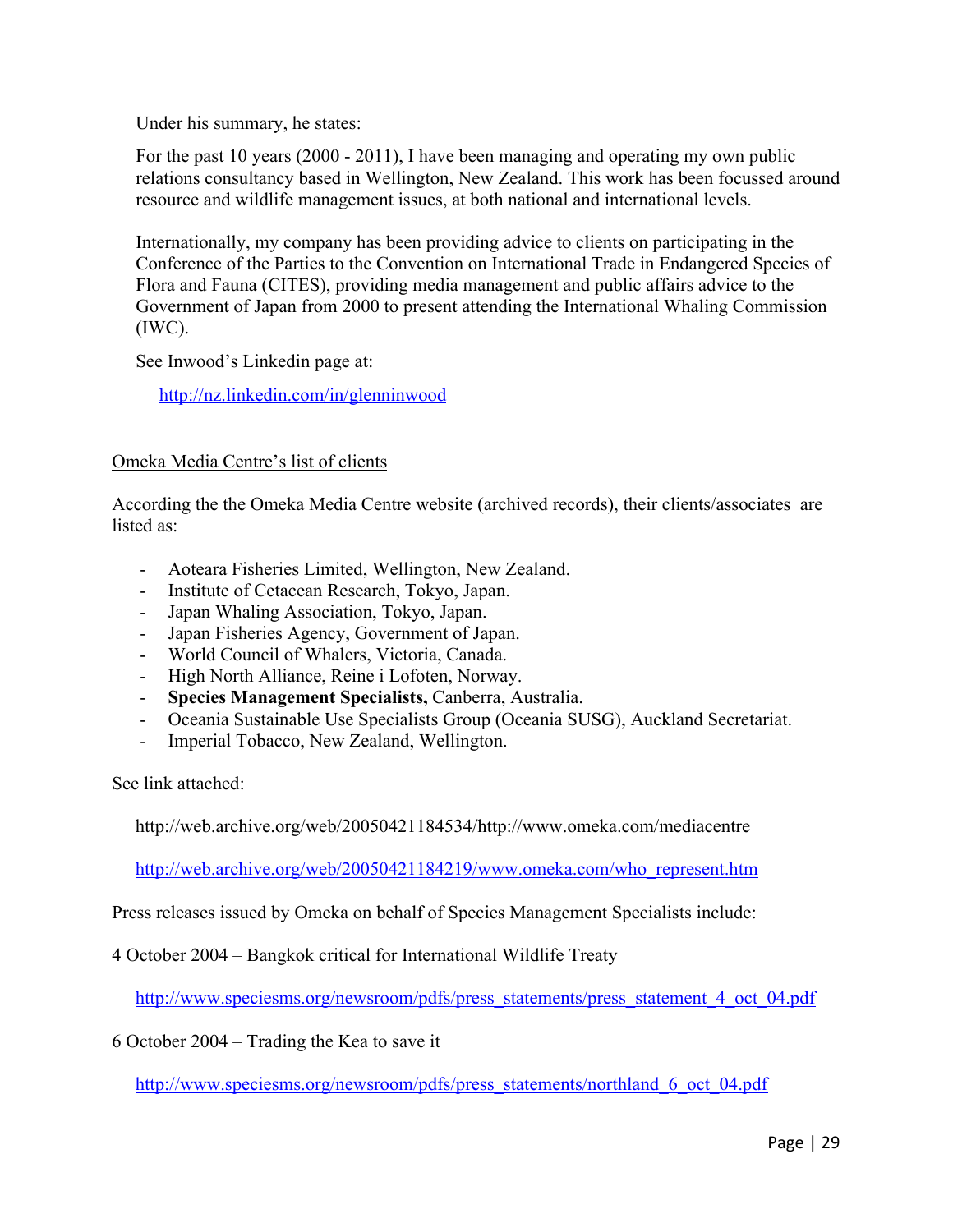The contact person on this press release is: Glenn Inwood, **Species Management Specialists**. **Connections to the Japanese Whaling industry causes a scandal**

According to his entry in Wikipedia:

"Inwood worked as a press secretary for Lianne Dalziel, Immigration Minister in the New Zealand Labour Party government.

He also worked simultaneously for Morris Communications on the account of the Treaty of Waitangi Fisheries Commission.

In November 2000, the Commission hosted the 3rd Annual General Assembly of the World Council of Whalers in Nelson.

After Inwood's dual role as a Ministerial press adviser and speaker at a pro-whaling conference was raised in parliament,

Prime Minister Helen Clark found his "connections with whaling distasteful" and directed Inwood not to attend.

On September 28, 2000 Inwood resigned his position as Dalziel's press adviser."

This episode was widely reported in the press and the Wikipedia sources support this account of the events. Also see the following reports:

New Zealand Herald:

http://www.nzherald.co.nz/nz/news/article.cfm?c\_id=1&objectid=153425

Sydney Morning Herald:

 http://www.smh.com.au/news/whale-watch/a-maori-voice-for-a-japanesecause/2008/01/18/1200620211150.html

#### **"Spying" on Sea Shepherd on behalf of Japanese whalers causes outrage**

In January 2010 Omeka arranged for planes on behalf of the Japanese Whaling Industry to take off from Hobart (Australian soil) to spy on the activities of the Sea Shepherd anti whaling campaign in the Antartic. Inwood was reportedly on these flights.

Details are in the following report:

http://www.tasmaniantimes.com/index.php/article/japanese-whalers-in-spy-flights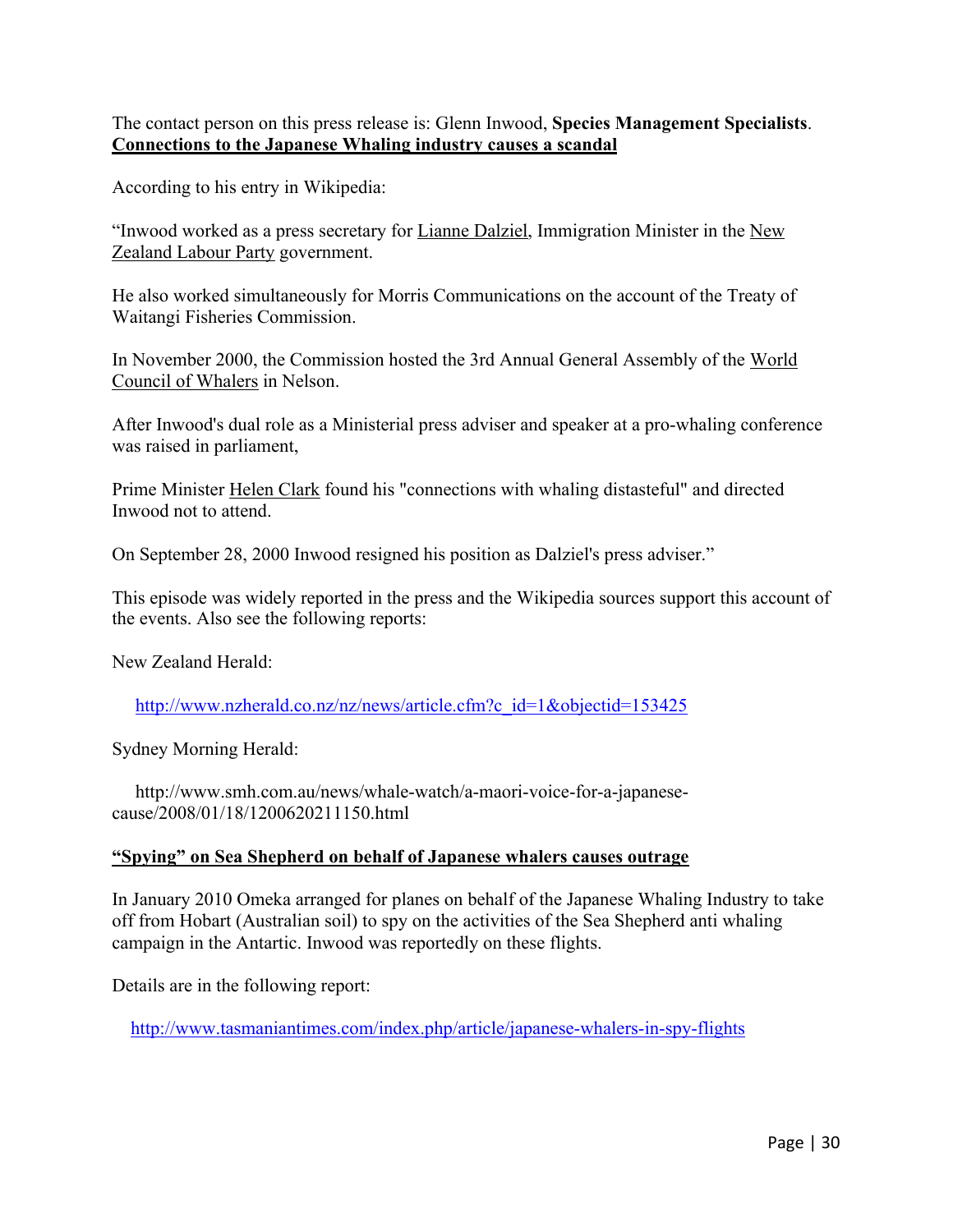# **Shark Fin and Marine Products Association**

The Shark Fin and Marine Products Association Limited is based in Hong Kong and represents many marine product interests, including the shark fin trade in Hong Kong. Its public face is Charlie LIM Tin-que.

Dr GIAM is a representative of the shark fin industry and a colleague of Charlie LIM in the Shark Fin and Marine Products Association, and Robert Jenkins and Dr GIAM are advisors to the Shark Fin and Marine Products Association.

# **Dr GIAM - Representative of the shark fin industry and a colleague of Charlie LIM**

In 2007, the author Juliet Eilperin travelled to Hong Kong to interview Mr. Charlie LIM of the Shark Fin and Marine Products Association for her book "Demon Fish: Travels Through the Hidden World of Sharks". After she entered his office, she describes the setting as follows:

*"I am surrounded by the shark fin trade heavy weights of Hong Kong. Lim, the secretary of Hong Kong's Sharkfin and Marine Products Association, has convened a special meeting in his organizations conference room for my benefit, so he and his colleagues can explain what exactly they do for a living. Giam has come in from Singapore ………….."*

When interviewed for the book, Dr GIAM formally introduced himself to the author as:

*"a representative of the shark fin industry in Singapore"*

Also present at this meeting were CHIU Ching-cheung, chairman of the association and YIP Chiu-sung, vice-chairman of the association.

### **Advisors to the Hong Kong Shark Fin and Marine Products Association**

### **Conference on Shark Conservation, Beijing, China. November 2006**

In November 2006 Jenkins and GIAM attended a conference on shark conservation in Beijing co-sponsored by WildAid. According to an observer, Jenkins and Dr GIAM were at the conference in an advisory capacity to the marine products trade industry, represented by Charlie LIM, Secretary of the Hong Kong based Shark Fin and Marine Products Association.

See details of this conference at:

http://www.wildsingapore.com/news/20061112/061109-6.htm

After this conference, the following statements were widely reported in the press:

Dr GIAM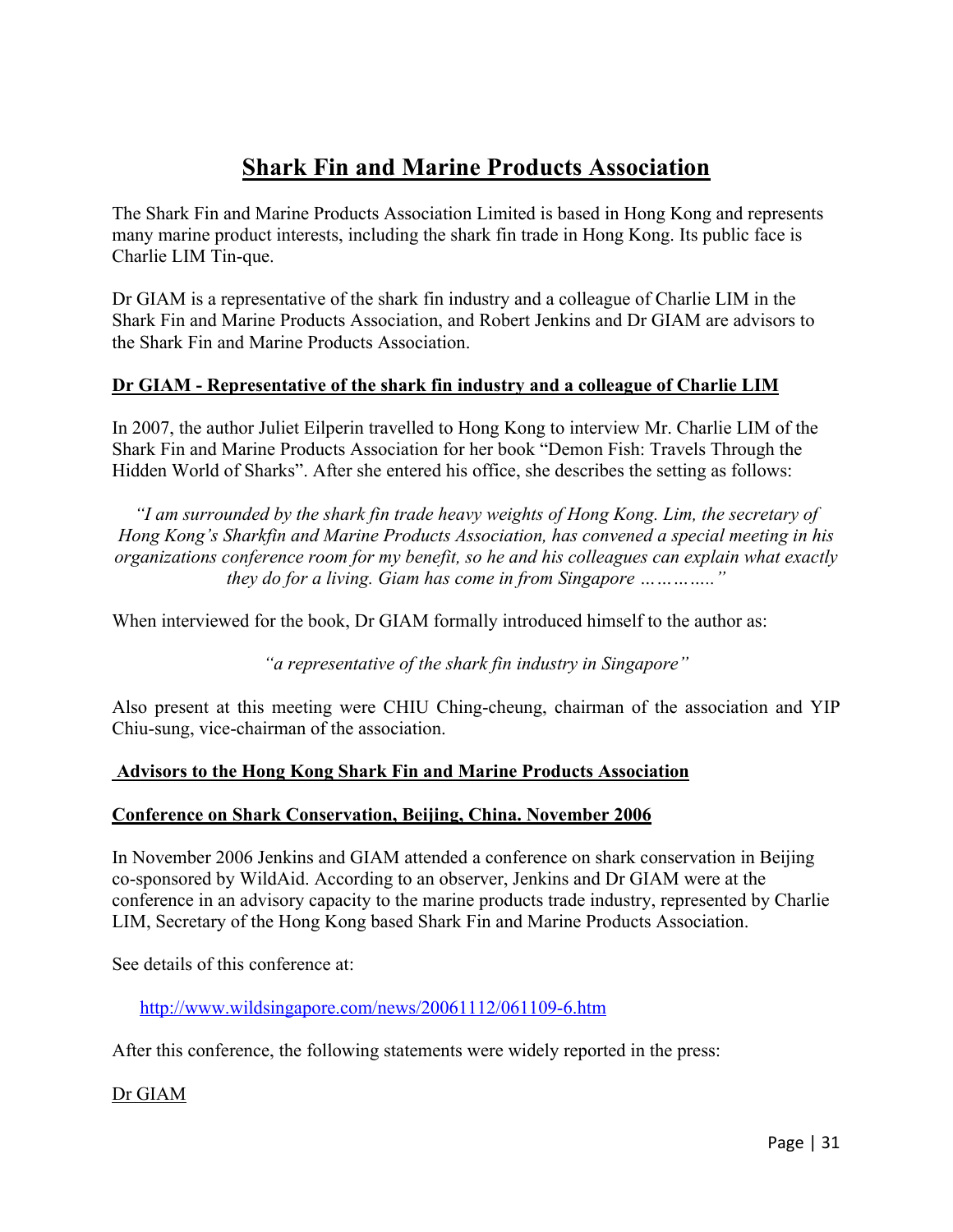"Sharks are not as endangered as made out by some extreme NGOs [nongovernment organizations]," said Giam Choo-hoo, an animals committee member of the Convention on International Trade in Endangered Species of Wild Flora and Fauna, or CITES. He said only three species were on the CITES list of animals whose trade and consumption was in need of monitoring - the Basking Shark, the Whale Shark and the Great White. And none was on the most threatened list, he said.

#### Robert Jenkins

"It's mischievous for advocates for shark protection to talk about endangered species of sharks due to overfishing," added Hank Jenkins, president of Australia's Species Management Specialists. "Large environmental change is likely to be global warming or habitat destruction. They're the factors that are going to produce biological extinction, not fishing," he said

#### **2010 - Dr GIAM quoted by the Marine Products Association.**

 An online article entitled "Tiger penis already banned, endangered-species rules may snare China's sexy shark fins next" published on 27 January 2010, states:

"The **Hong Kong-based Marine Products Association** declined to comment on how important shark fins are to the local economy, or how many were sold, or any other questions asked, but Charlie Lim, the association's general secretary, did forward a letter from **Choo-hoo Giam**, a member of the animals committee at the Convention on International Trade in Endangered Species, published in the South China Morning Post in October 2009.

The letter claimed most shark kills were the by-product of other fishing activities, quoting figures from the World Wildlife Fund that said fishing killed "300,000 small whales, dolphins and porpoises; 250,000 turtles; and 100,000 sharks in the Mediterranean Sea alone per year."

The letter said Germany and England were great eaters of shark meat, although it was usually served under different names, and that third-world countries also eat the meat.

"Campaigning to change the Asian palate is wrongly conceived. Sharks are dying because of universal consumption and they will continue to die and deplete," the letter concludes."

See below:

http://www.allvoices.com/contributed-news/5116346-tiger-penis-already-bannedendangeredspecies-rules-may-snare-chinas-sexy-shark-fins-next

#### **International Marine Conference, 21 September 2010. Conrad Hotel, Hong Kong.**

The International Marine Conference, organized by the Marine Products Association, was held at the Conrad Hotel in Hong Kong on 21 September 2010, attended by seafood traders, international marine experts, officers' from the Agriculture, Fisheries and Conservation Department and the Customs and Excise Department.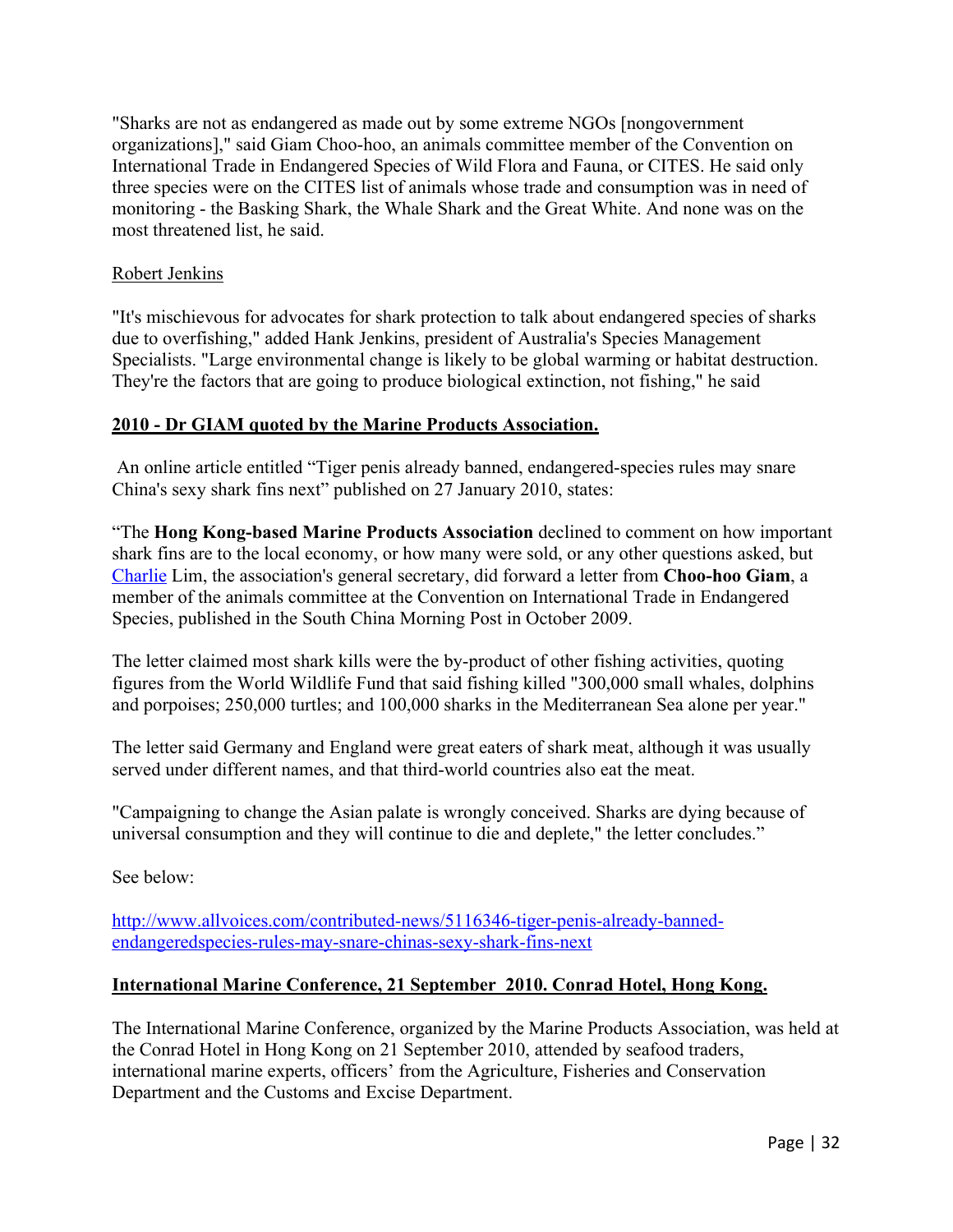Dr GIAM and Jenkins were keynote speakers. Although it was billed as an "International Conference", it appears to have been a closed shop affair, by invite only.

Details of the conference are in the following press report (in Chinese) given by Charlie LIM:

http://news.hotpot.hk/fruit/art\_main.php?iss\_id=20100922&sec\_id=4104&art\_id=14476566

A copy of the presentations made by Dr GIAM and Robert Jenkins to this conference are appended below:

#### **Dr GIAMs presentation**

Slide 1 - Shark victims unite to save their Attackers

- Survivors gathered at United Nations
- 1 Said 73 million sharks killed annually for shark fin soup
- 1 Said decimate shark population just for soup
- Pew is lobbying to end fishermen slicing off fins

#### Slide 2

#### **Singapore squashes PETA chicken protest at KFC A Shark Fin Promotion Backfires**

 Citibank Hong Kong withdrew the promotion **Ban** --- Hawaii makes it illegal to serve shark fin soup  **Campaign to stop eating of shark fin soup**

#### Slide 3 – Accusation

- 4. Shark fin soup causes death of 77 millions sharks
- 5. Sharks endangered because of shark fin soup
- 6. Cruel live finning the way to obtain fins

#### Slide 4 – The Truth

 **\*** 77 millions sharks killed

- **5. Europe** kills millions of sharks (a) 50 years ago and (b) Still now
- **6. US** , Australia etc catches sharks
- **7. By-catch** in millions as a result of longline tuna and other fishing
- **8. By-catch** of artisanal fishing

#### **Killed not for fins. A bycatch of general fisheries**

Slide 5 – Sharks not Endangered

1. There are more than 500 shark species.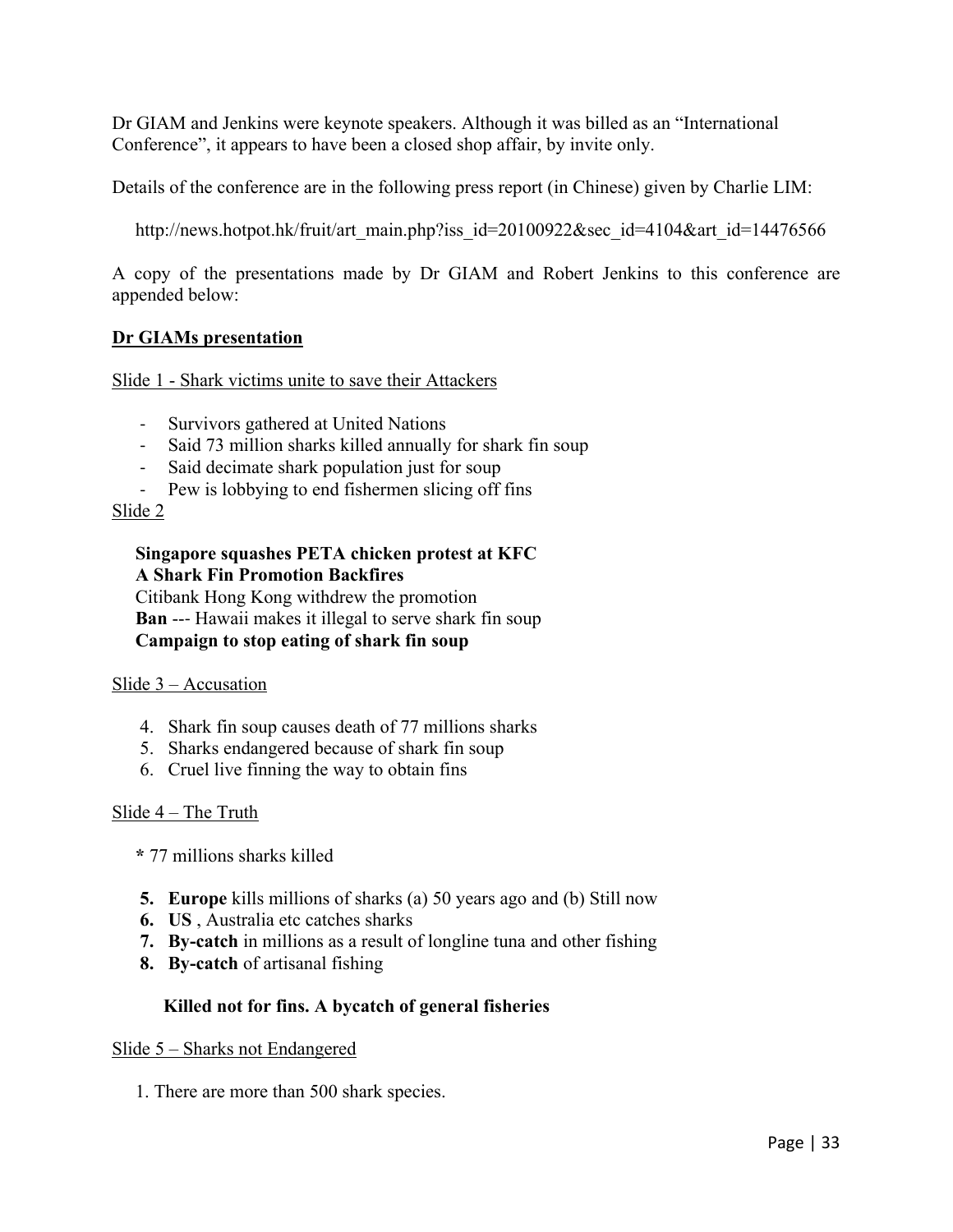2. To say sharks are endangered like saying birds are endangered.

3. One has to ask which species.

4. UN CITES lists only three shark species in Appendix II (non---endangered)

 5. No country proposed any shark to be on the endangered list at the Doha UN CITES meeting early this year

6. A mild proposal to list four sharks was defeated at the UN CITES meeting

7. No country bans the catching of sharks

#### Slide 6 – Live Finning

- 1 *Live finning* is the cutting of fins from a struggling shark
- 1 Forms a minute portion of all fins sold in the world
- $-5\%$  law
- Done by criminals and mafia

#### Slide 7 – Poor gets poorer

 If campaign to ban shark fin soup succeeds, the poor fishermen in developing countries will be poorer - Cannot sell their fins

#### Slide 8 – Wrong target

- 1. Should campaign to stop shark catch
- 2. Stop serving shark meat in restaurants in Europe
- 3. Stop caviar sale and consumption

#### Slide 9 - Conclusion

- 1 90% of sharks are **accidentally** harvested
- 1 Remaining **10%** are targeted and caught for **their meat**
- 1 N**o shark** species **endangered**
- 1 **No country** says sharks are **endangered**
- 1 Almost all **fins are taken after the sharks death**

#### **The Chinese are not responsible for the sharks problem**

 **Shark issue not same as whales for Japan**

#### **Robert Jenkins presentation**

#### Title: PRESENT & FUTURE PROBLEMS FACING THE SHARK FIN TRADE

#### Slide 1 - Campaign characteristics

1 Two strategies are being used by NGOs to put an end to the tradition of consuming shark fin soup.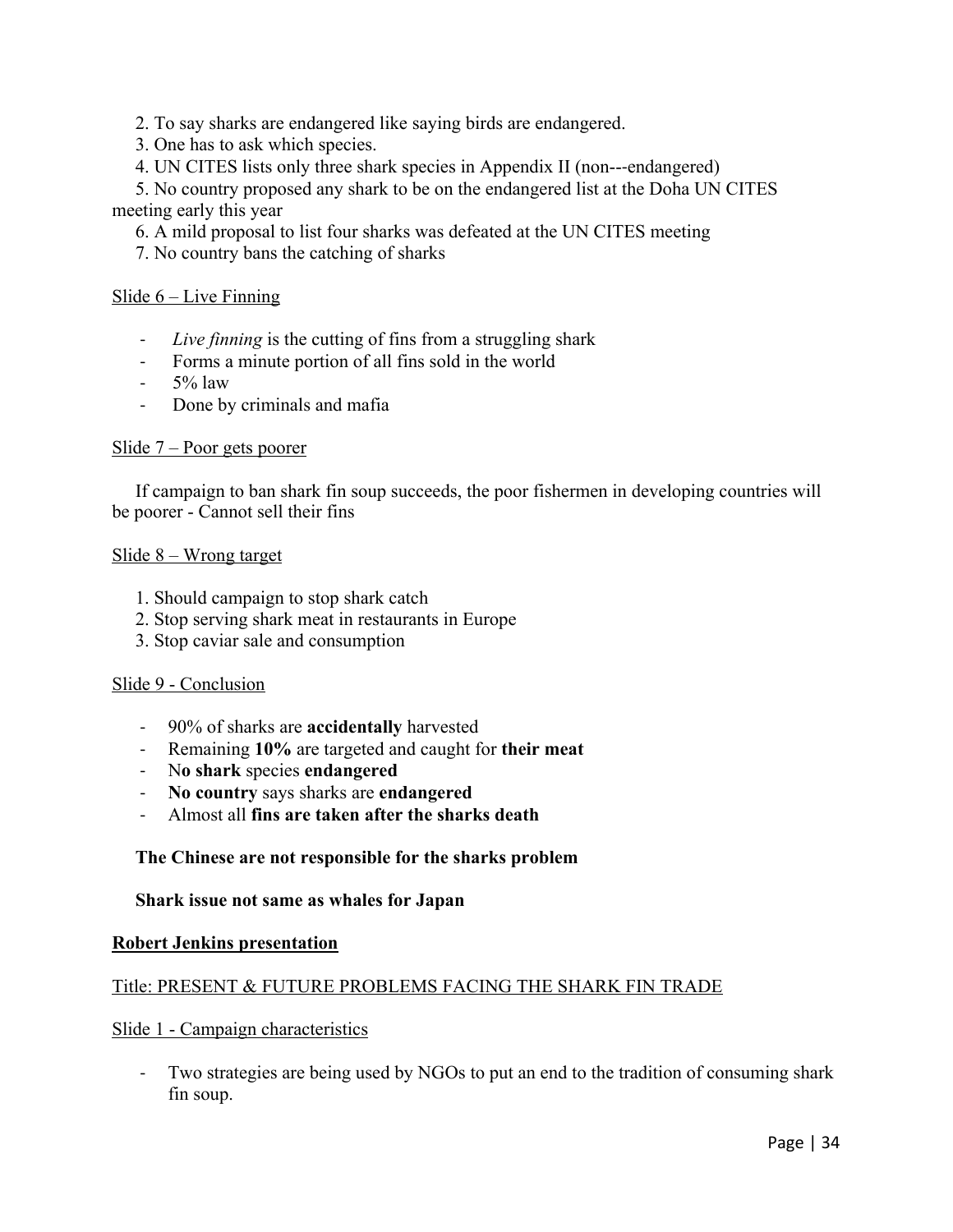- 1 Banning international trade by achieving legal recognition that sharks are endangered species through listing species in Appendix I and Appendix II of CITES.
- 1 Winning over the 'hearts and minds' of Chinese consumers to boycott shark fin soup and have it removed from the menus at hotels and restaurants.
- 1 'Education packs' are produced by wealthy international NGOs to indoctrinate NOT EDUCATE young students.

#### Slide 2 - The issues

- 1 There is increasing opposition (nationally and internationally) to the use of shark fins by Chinese societies.
- 1 This opposition was initiated and is being driven by campaigns by wealthy international NGOs and a sympathetic media.
- 1 These campaigns are based on lies and misinformation.
- 1 Chinese society is being portrayed as the principal public enemy.
- An absence of a 'counter campaign' by industry and consumer groups.

#### Slide 3 - Why these campaigns?

(Self-justification by NGOs)

- 1 Over-fishing sharks for protein throughout the world is causing sharks to become threatened with extinction.
- 1 Unlike many other species of fish, sharks are slow to reach maturity and produce few offspring.
- These characteristics make sharks more vulnerable to extinction through over-fishing.

#### Slide 4 – Misinformation

- a campaign characteristic!
- 1 Sharks are caught only for their fins.
- The demand for and high value of shark fin in China are driving fishing effort for sharks specifically for their fins.
- 1 Many sharks have their fins removed while still alive and then returned to the sea to die a slow and painful death.
- 1 Globally, sharks have declined significantly.
- 1 Over-fishing will cause the biological extinction of sharks.

#### Slide  $5 -$  Reality

The majority of sharks are either caught directly for their meat or are caught accidentally by other fisheries.

There is no fishery operating at present that is targeted specifically and only on shark fins - these allegations are economic nonsense.

1 Shark fins imported into China (including Hong Kong) are purchased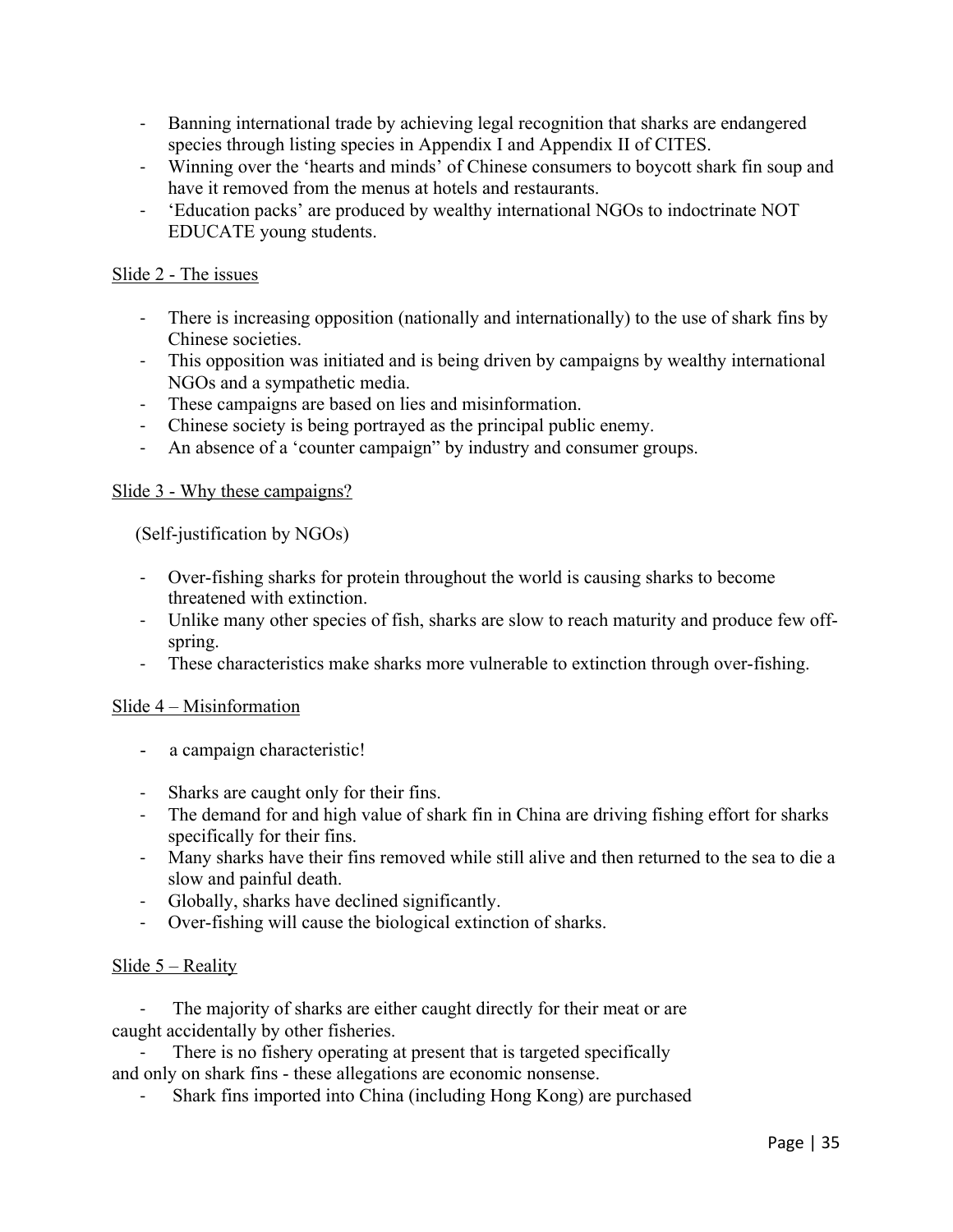from three sources:

- by-products from artisanal fisheries that catch sharks for local consumption;
- by-products from directed commercial shark fisheries; and

 - by-products of sharks caught accidentally (by-catch) by commercial fisheries targeting other species (tunas and swordfish).

#### Slide  $6$  – Reality

- 1 Three species of shark are included in Appendix II of CITES (great white shark, basking shark and whale shark).
- 1 Sawfishes are included in Appendix I of CITES and no international trade in wild-caught specimens is permitted for commercial purposes.
- Although some species are listed by IUCN as endangered or vulnerable, these categories do not have any legal status.
- The meeting of CITES in Doha (March 2010) rejected proposals to include eight species of sharks in Appendix II.
- 1 Relative to environmental catastrophes such as oil spills and global warming, overfishing for any species is never likely to result in biological extinction.
- 1 Commercial extinction will occur long before biological extinction is a threat.

#### **Points made by Charlie Lim**

- (a) The Marine Product Association understood the importance of sustainability issues and was willing to work with NGOs, universities, marine biologists, fishery management sectors and the FAO to tackle such problems;
- (b) The message that over-exploitation of sharks is entirely due to consumption of shark fins is not true;
- (c) There are over 440 species of sharks. CITES does not regulate 437 of these species, which they would do if trade threatened their extinction. Thus the claim that overexploitation of sharks is serious is a gross exaggeration;
- (d) Shark meat is in fact the main driver of shark fisheries worldwide, so that even if the consumption of shark fins was banned, this would not result in fewer sharks being caught around the world, because the market would remain open for sharks and other fish meat;
- (e) Shark fins are no more than a fisheries by-product; and
- (f) The Marine Product Association is committed to achieving sustainability of all marine natural resources and have set up a conservation and management committee, comprising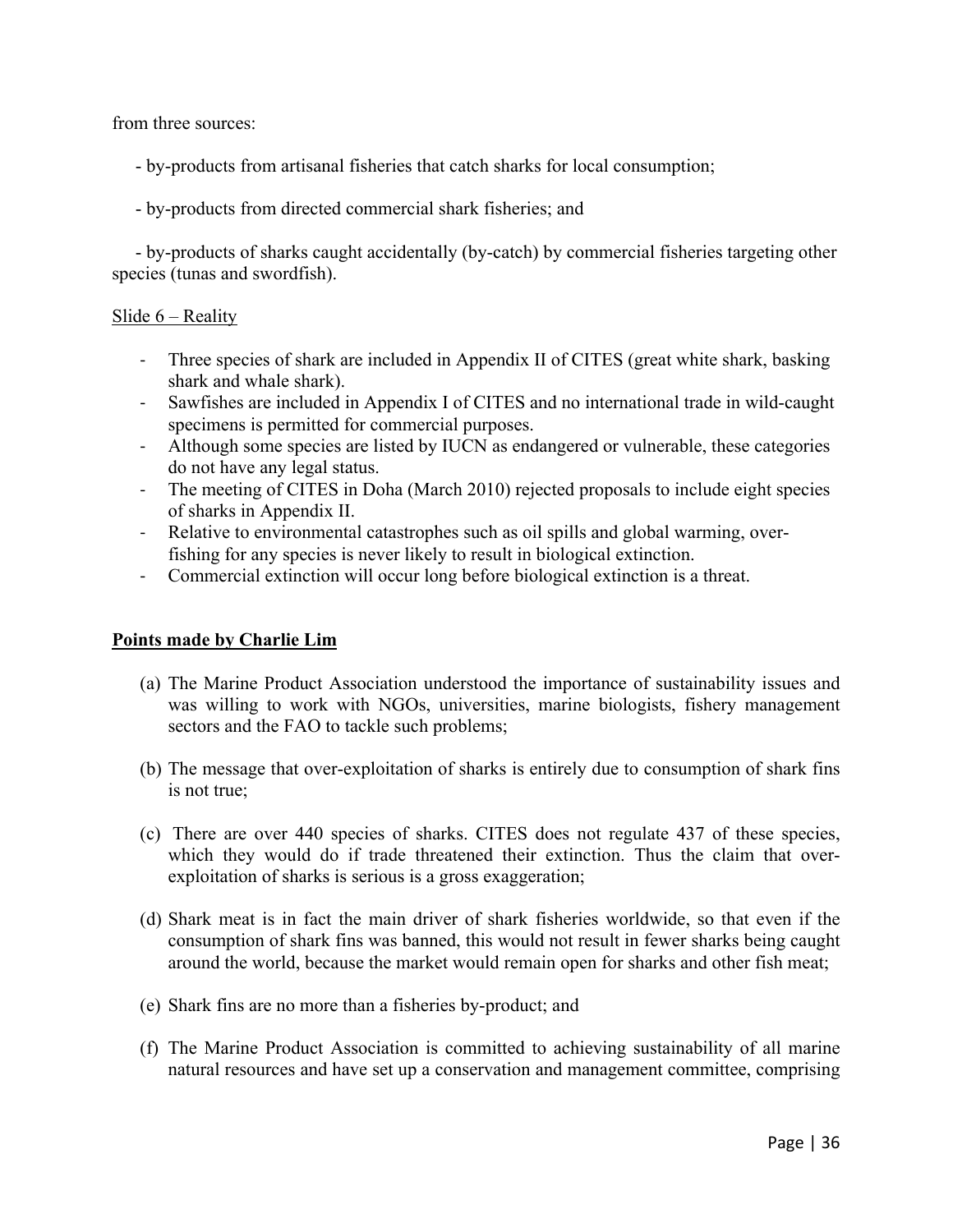industry representatives and international marine experts and resources managers, to further these objectives.

#### Comment

Looking at the presentations given at this conference, it is apparent that the Marine Products Association does not accept that any problem exists, and it is clear this is all part of a makeover to clean up their image, not their act.

It is clearly a case of re-branding, but business as usual. From the content of the presentations given by Dr GIAM and Robert Jenkins, these appear to be cosmetic changes, aimed at tidying up their image.

#### **CITES Conference attendance**

The following lists the conferences attended by various members of the Shark Fin and Marine Products Association Limited:

#### **CITES Standing Committee**

 $54<sup>th</sup> meeting - Geneva, October 2006$ 

CHONG Kam po LIM Tin que YIP Chiu sung

### **CITES Animals Committee**

 $22<sup>nd</sup> meeting – Lima, July 2006$ 

**Observer** YIP Chiu sing

#### **Conference of Parties (CoP)**

CoP 12 - Santiago November 2002

Observer CHIU Ching cheung CHONG Kam po LAM Tin que SHU Mei gyo

CoP 13 – Bangkok October 2004

Observer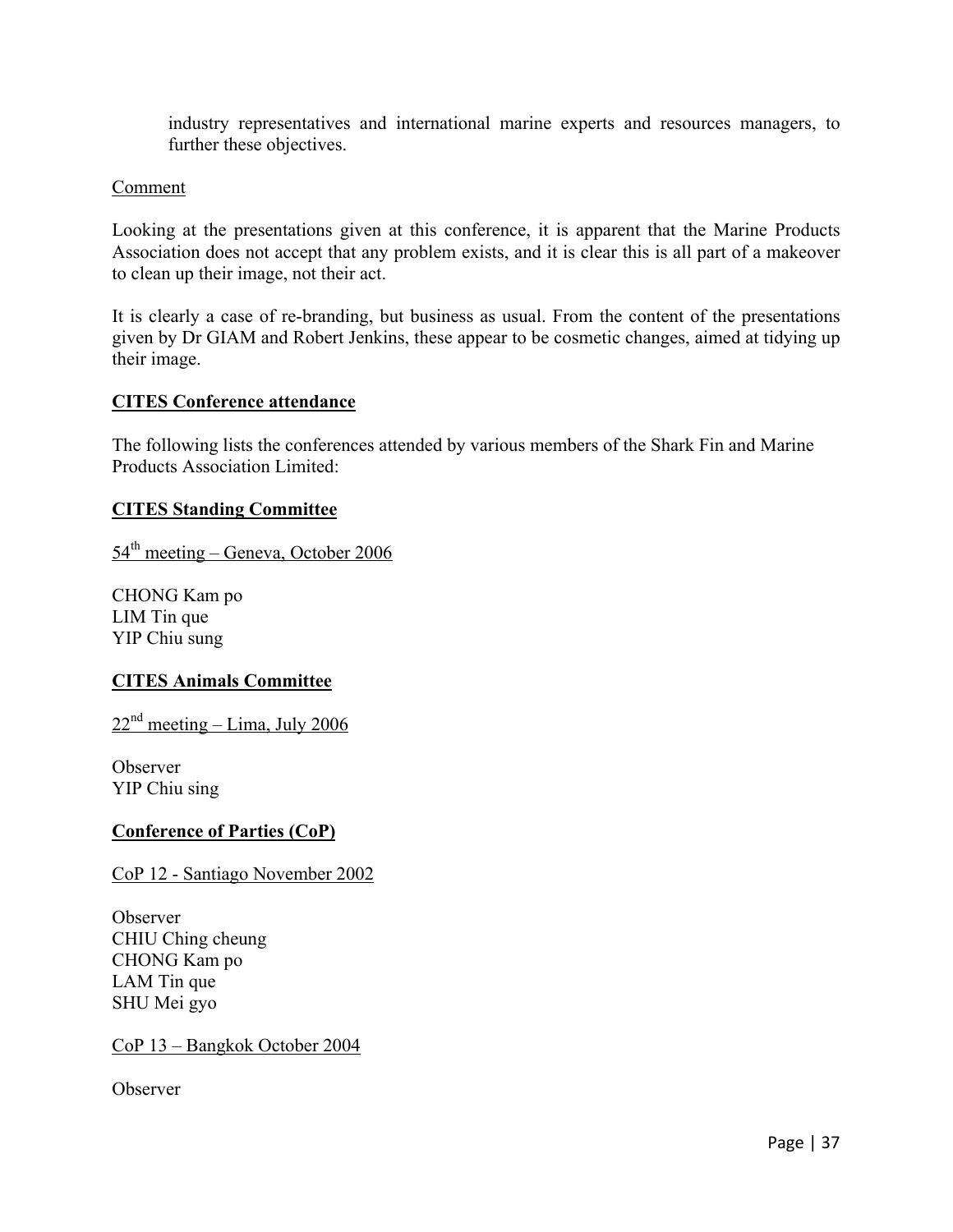CHIU Ching cheung CHONG Kam po LAM Tin que NONTHAPUN Pramote

CoP 14 - The Hague June 2007

**Observer** CHIU Ching cheung CHONG Kam po KWONG Yue pang LAM Tin que YIP Chiu sing

CoP 15 – Doha March 2010

**Observer The Marine Products Association** CHIU Ching cheung CHONG Kam po LAM Tin que

**Comment:** Note the name change!

**FAO/CITES Workshop to review the application and effectiveness of international regulatory measures for the conservation and sustainable use of elasmobranchs. Genazzano, Italy. July 2010**

Conservation and Management Committee of Marine Products Association (Hong Kong) LIM Charlie

**Comment:** Note the name change!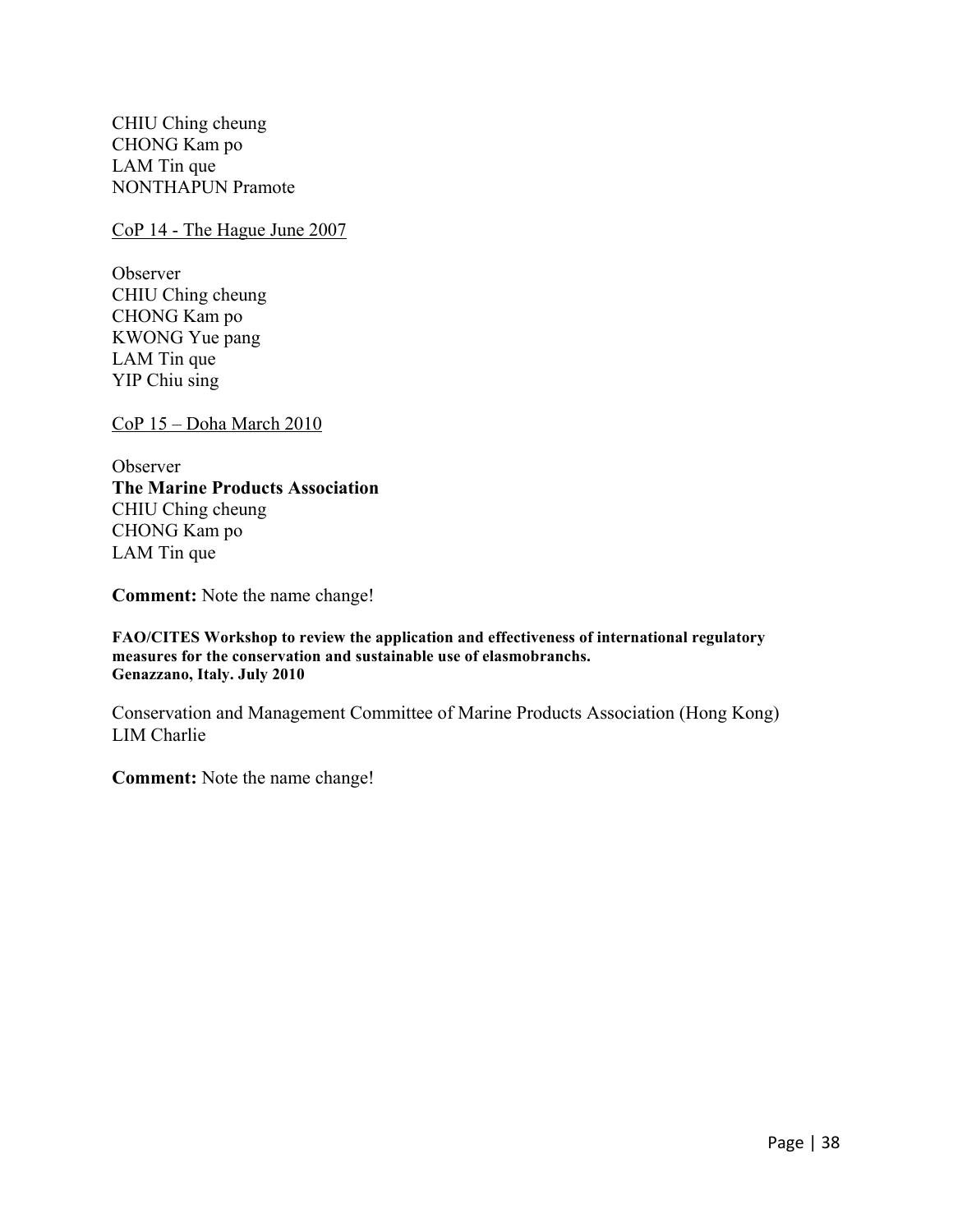# **CITES Resolution Conf. 11.1 (Rev. CoP14)**

# **Establishment of committees**

The following are selected extracts from Conf. 11.1 (Rev. CoP14) on the establishment of committees:

# **Regarding regional representation in the Standing Committee**

RECOMMENDS that the following guidelines be implemented:

#### A. Selection of regional members and alternate regional members

a) In the selection of regional members and alternate regional members, the following considerations should be taken into account:

#### i) **for regions with one member and one alternate member, a rotation in the selection is recommended**; and

ii) for regions with more than one member and one alternate member, the selection should try to achieve a balanced representation (geopolitical, cultural, ecological);

b) The regional candidatures should be officially submitted by the interested Parties through **a governmental channel**, at least 120 days before a meeting of the Conference of the Parties. These candidatures should be communicated to all the Parties of the region through the Secretariat;

d) The **election of a member and of the alternate should take place at the end of the term of office of their predecessors**, in accordance with the above-mentioned procedure, through successive votes during a single process; and

#### B. **Timing of replacement of members and alternate members**

a) The terms of office of the regional members and their alternates shall commence at the close of the regular meeting at which they are elected and shall expire at the close of the second regular meeting thereafter;

b) For regions with one member and one alternate member, the selection should occur at every second meeting; and

c) For regions with more than one member and one alternate member, to guarantee some continuity, not all members and alternate members should be changed at the same meeting;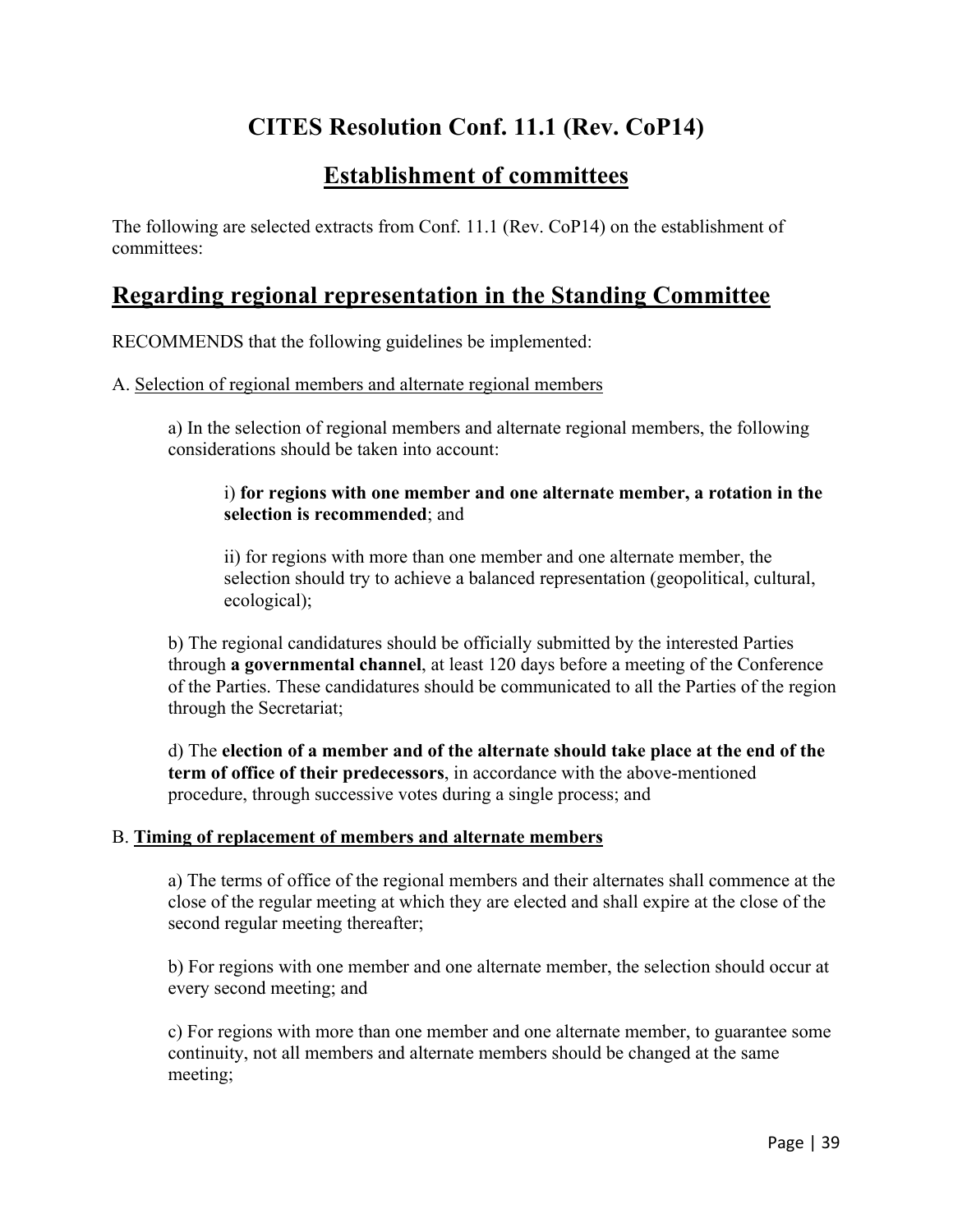## *Regarding regional sessions at meetings of the Conference of the Parties*

AGREES that:

c) each region has specific tasks to fulfil, as follows:

ii) selection of the members and alternate members of the **Animals** and Plants **Committees.** In accordance with Annex 2 of this Resolution the members and alternate members of the Animals and Plants Committees are persons. The persons to be chosen should be **experts** in animals or plants in general and with regard to the region they are representing in particular;

# **Regarding representation in the Animals and Plants Committees**

RECOMMENDS that the following guidelines be implemented:

#### A. Election of the candidates

a) Parties proposing candidates as representatives should confirm, at the time of nomination, that the candidate will be supported and **that they will obtain the necessary means to undertake their activities;**

b) The names of the proposed candidates, and their *curricula vitae*, should be circulated to the Parties of the region concerned at least 120 days before the meeting of the Conference of the Parties at which the representatives will be elected. Although not regional representatives the same process should apply to candidates seeking election as specialists on botanical and zoological nomenclature;

c) Ideally the candidates should be associated with a **Scientific Authority**, have adequate knowledge of CITES and receive sufficient institutional support to carry out their duties. This information should also be included in the *curricula vitae;* and

#### B. Timing of replacement of regional members and alternate members

### a) The **procedure should be the same as that described above for the Standing Committee**;

b) As alternate members are alternates of specified members, they should be elected at the same time as the members;

c) If a region wishes to re-elect a member or alternate member, there is nothing to prevent it from doing so; and

d) in the event that no nominations be received before the deadline the incumbent shall remain, if so willing and able, as an representative until a replacement is elected; and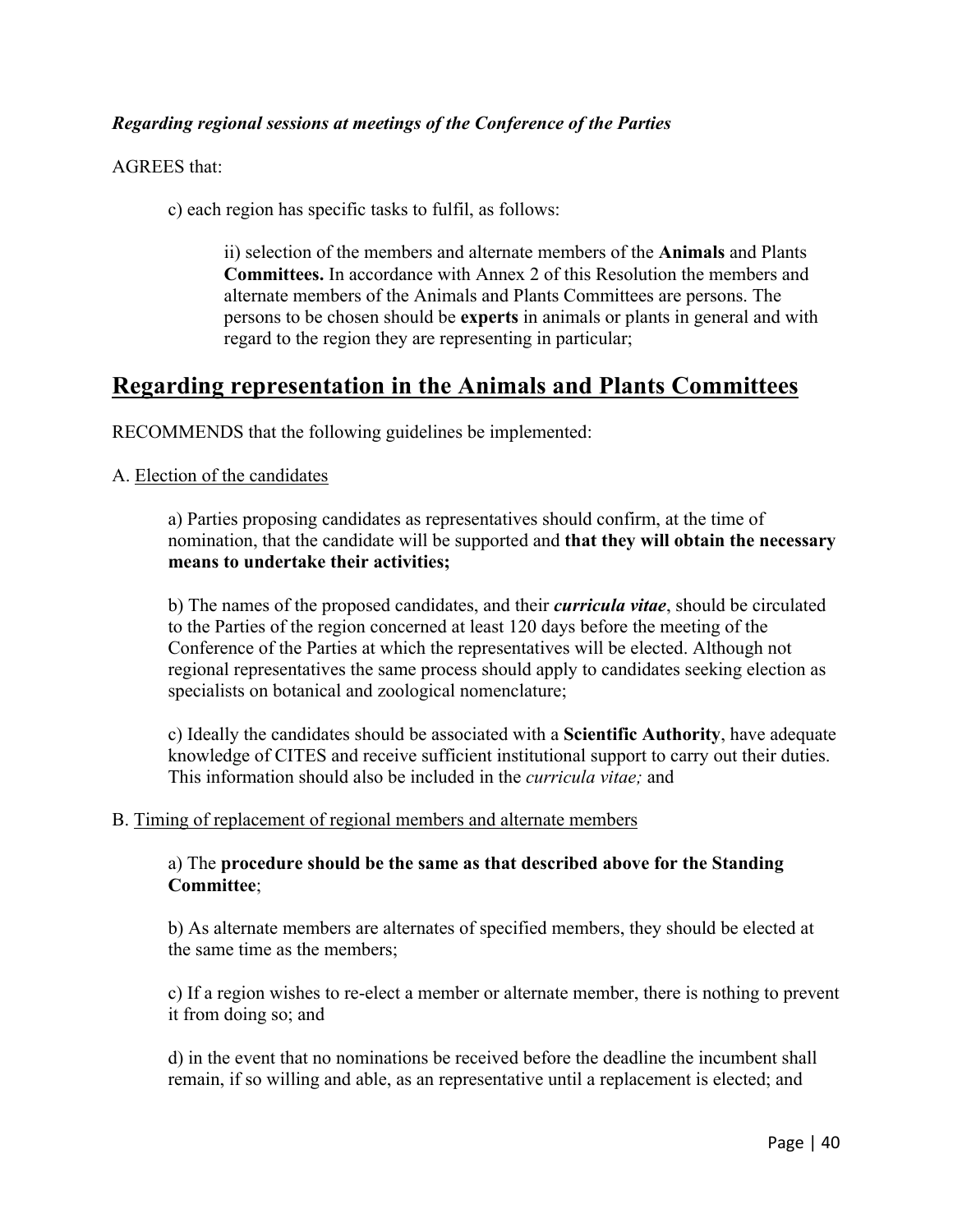### **Establishment of the Standing Committee of the Conference of the Parties**

## **THE CONFERENCE OF THE PARTIES TO THE CONVENTION**

#### DETERMINES:

a) the following principles for the composition of the Standing Committee:

iii) the membership of the Committee shall be reviewed at every regular meeting of the Conference of the Parties. The terms of office of the regional members shall commence at the close of the regular meeting at which they are elected and shall expire at the close of the second regular meeting thereafter;

#### **Annex 2**

#### **Establishment of the Animals and Plants Committees of the Conference of the Parties**

#### THE CONFERENCE OF THE PARTIES TO THE CONVENTION

RESOLVES to re-establish **the Animals and Plants Committees** of the Conference of the Parties, with the following terms of reference:

> a) provide **scientific advice** and guidance to the Conference of the Parties, the other committees, working groups and the Secretariat, on all matters relevant to international trade in animal and plant species included in the Appendices, which may include proposals to amend the Appendices;

#### DETERMINES that:

c) the membership of the Committees shall be reviewed at every regular meeting of the Conference of the Parties. The terms of office of the members shall commence at the close of the regular meeting at which they are elected and shall expire at the close of the second regular meeting thereafter;

DETERMINES further the following principles for the payment of travel expenses to members of the Plants or **Animals Committee**:

c) members should make every effort to pay their own travel expenses; and

#### **Link**

The resolution on the establishment of CITES committees can be found at the following link.

http://www.cites.org/eng/res/11/11-01R14.shtml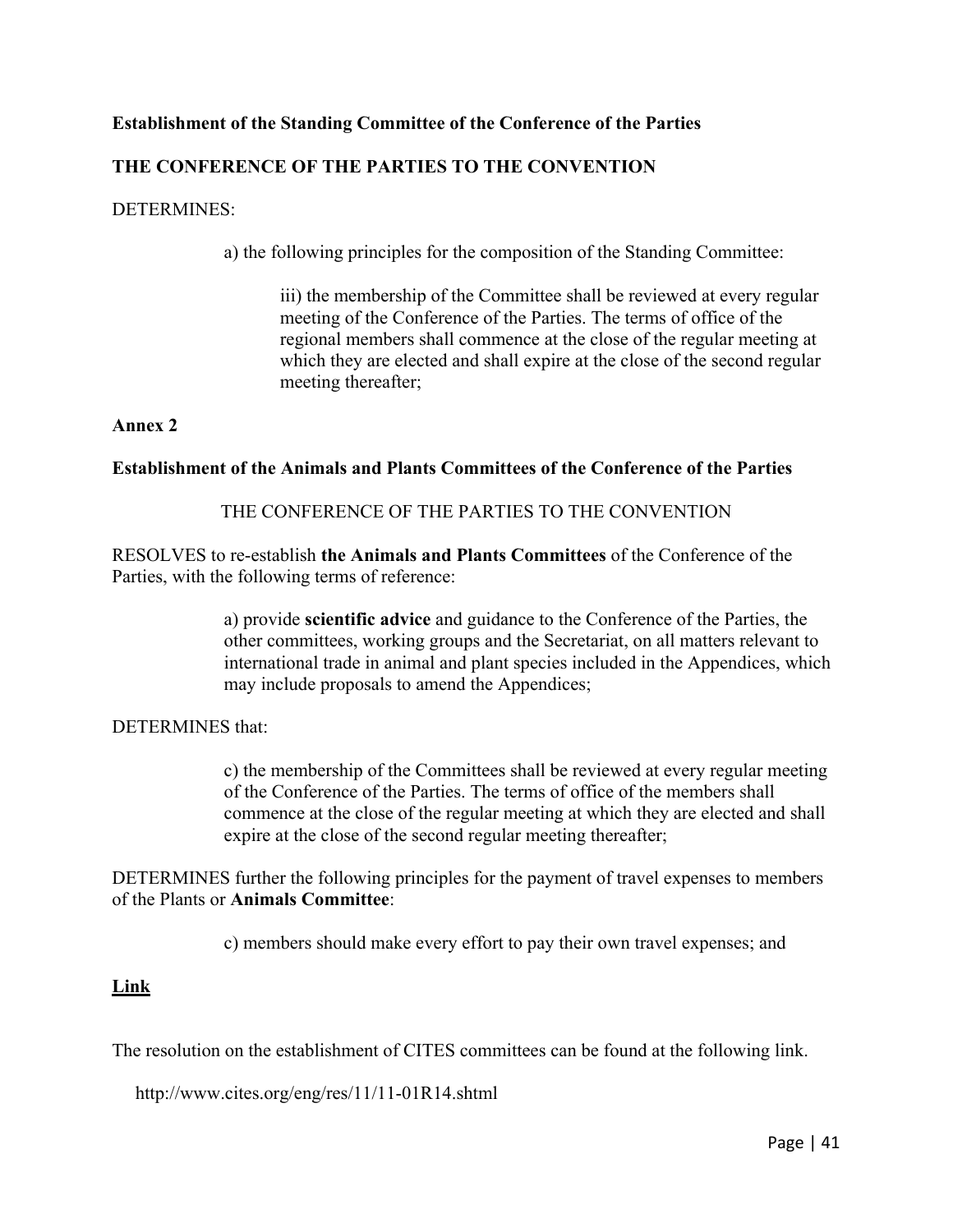### **Comment**

The following issues are relevant to this report:

#### **The rules in general**

The rules on the establishment of committees are difficult to interpret. They lack clarity and are therefore open to liberal interpretation and abuse. They are a classic example of rules which have been added to over time, but never properly edited.

#### **Animals Committee members**

Committee members are chosen for their expertise and scientific knowledge and are expected to provide scientific advice to the committee.

#### **Timing and rotation of committee membership**

There should be a regular rotation of committee members.

However if a region wishes to re-elect a member or alternate member, there is nothing to prevent it from doing so and in the event that no nominations be received before the deadline the incumbent shall remain, if so willing and able, as an representative until a replacement is elected.

#### **Financing of activities**

When candidates are proposed, that they need to obtain the necessary means to undertake their activities and members of the Animals Committee should make every effort to pay their own travel expenses.

This has the potential to limit the field of candidates to well funded scientists, not necessarily the best qualified scientists.

Furthermore, it may drive scientists to seek funding from trade interests, but at what cost to their independence?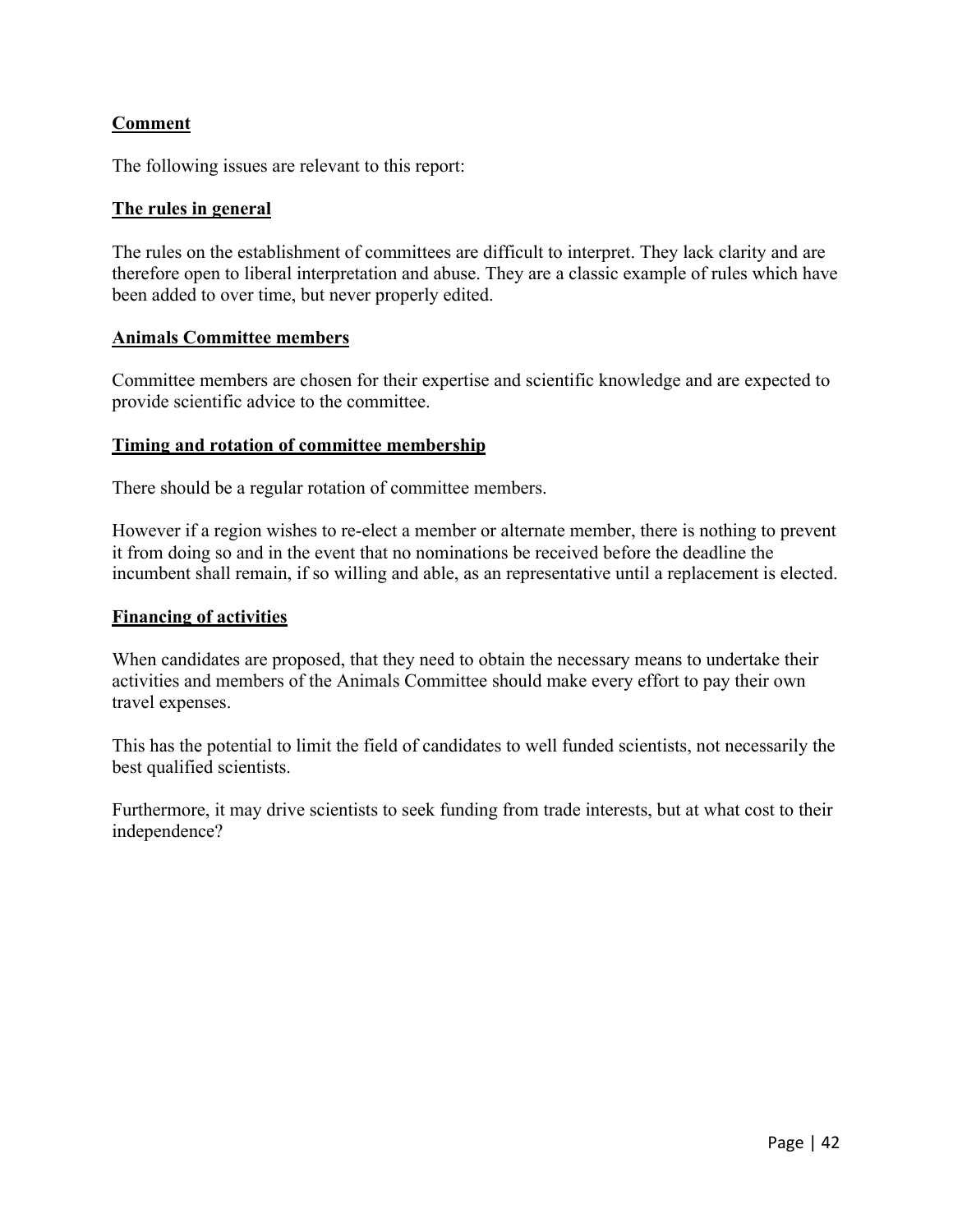# **Decisions of the Conference of the Parties to CITES in effect after the 15th meeting in Doha, March 2009**

# **Conflicts of Interest**

A list of decisions made at the  $15<sup>th</sup>$  CoP meeting in Doha in March 2009 can be found at the following link:

http://www.cites.org/eng/dec/index.shtml

The following gives details of decision 15.9 and covers the issue of **Conflict of Interest**:

#### **15.9 Rules of Procedure of the Animals and Plants Committees**

#### **Directed to the Standing Committee**

15.9 Considering that members of the Animals and Plants Committees serve in a personal capacity, the Standing Committee shall review the need for the Rules of Procedure of those Committees to deal with potential conflicts of interest of its members relating to their activities in the Committees, and shall report on this matter at the 16th meeting of the Conference of the Parties.

See attached:

http://www.cites.org/eng/dec/valid15/15\_09.shtml

#### **Rules of Procedure for meetings of the Animals Committee**

Surprisingly, the issue of Conflict of Interest is currently not covered in the Rules of Procedure of the Animals Committee. See the attached link:

http://www.cites.org/eng/com/ac/19/E19-02.pdf

#### **Schedule of next meetings**

CoP meetings are held every 3 years, so the next CoP isn't scheduled to be held until 2012.

The next Animals Committee meeting is scheduled to be held in Geneva from 18 – 22 July 2011.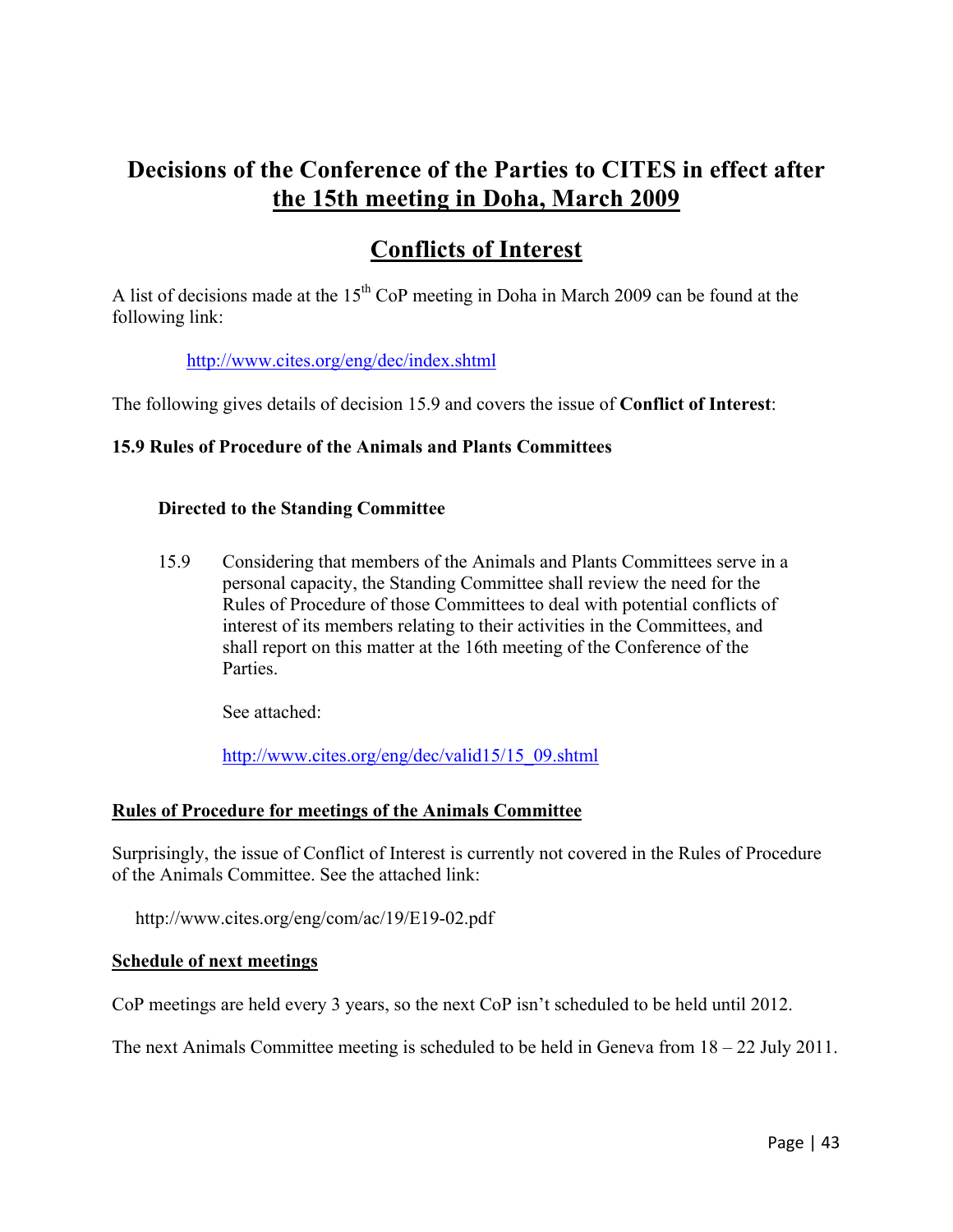# **Time Line – Key events**

#### **1994 - 2000**

This timeline should be viewed in the following context:

- (a) From 1994 up until 2000, sharks were a topic of discussion at CITES, but in 2000 the first serious attempt to get three shark species listed in CITES Appendix II was undertaken.
- (b) This proposal must have set off alarm bells in the shark fin trade.

#### **2000**

CoP 11 – Nairobi. April 2000

Parties propose inclusion of Whale Sharks, Basking Sharks and the Great White Shark in CITES Appendix II. The proposal was defeated.

#### **2002**

#### CoP 12 – Santiago. November 2002

Parties propose the inclusion of Whale Sharks and Basking Sharks in CITES Appendix II.

At the meeting Dr Giam spoke on behalf of the Shark Fins Merchants Association, expressing how any restrictions on trade in whale shark will deprive poor communities of their livelihoods.

According to an observer, Dr GIAM was regularly in the company of the Secretary of the Shark Fin and Marine Products Association, CHIU Ching-cheung.

The proposal is passed and Whale Sharks and Basking Sharks are included in CITES Appendix II.

#### **2004**

#### CoP 13 - Bangkok – October 2004.

Parties propose the inclusion of the Great White Shark in CITES Appendix II. The proposal was passed.

#### **2005**

Creative Conservation Solutions changes its name to Species Management Specialists.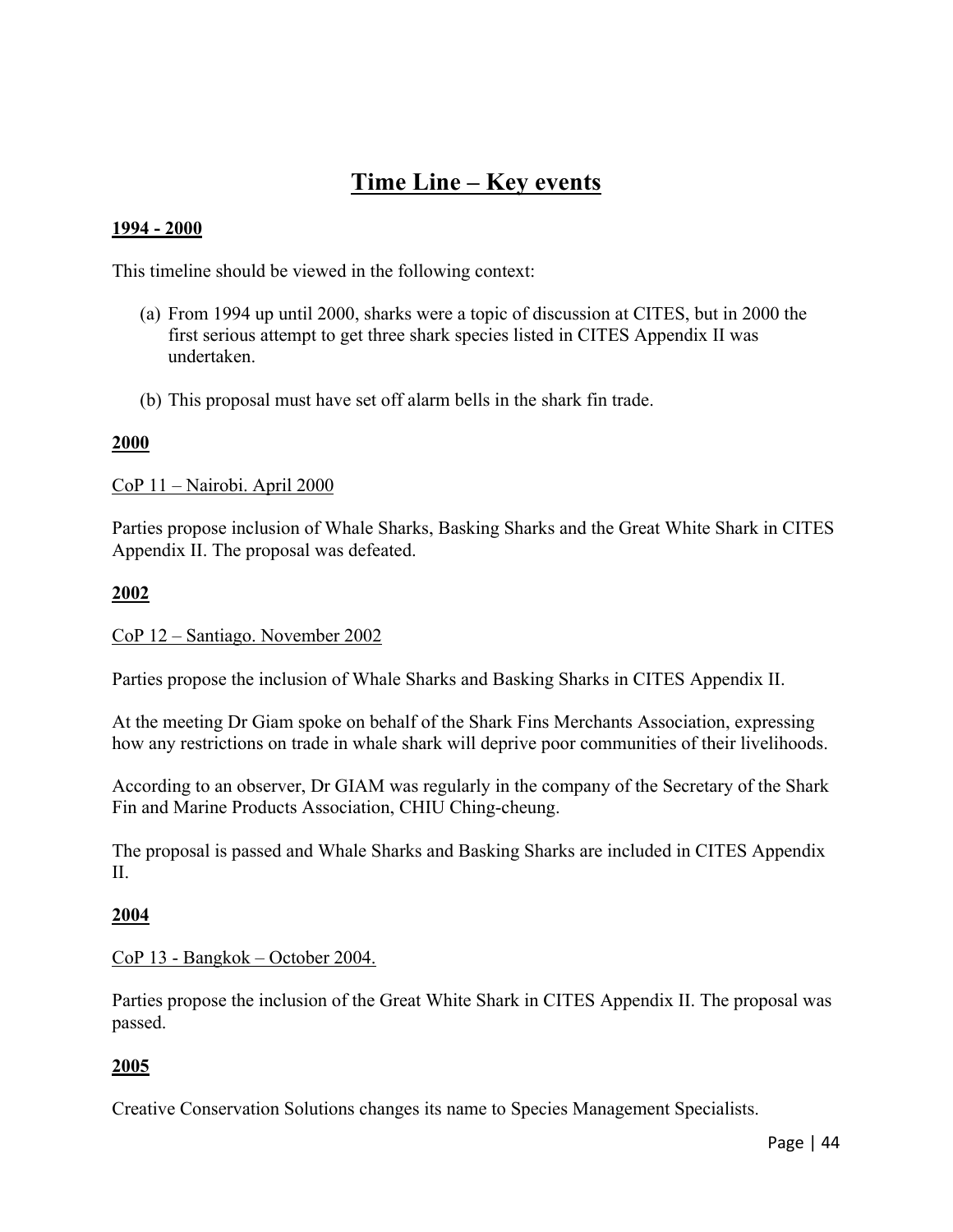#### **2006**

### 22nd Animals Committee - Lima - July 2006

Dr GIAM was the Alternate Member/Representative for Asia on the Technical Workshop on the Conservation and Management of Sharks. The minutes of this meeting indicate extensive attempts by Dr GIAM to change the agenda and composition of the workshop.

In an inter-sessional working group at this meeting, Dr GIAM as an Animals Committee member, and Robert Jenkins representing Species Management Specialists argue against certain issues which would be harmful to the shark fishing trade.

#### Standing Committee – Geneva - October 2006

Dr GIAM attended the meeting as a representative of Species Management Specialists.

#### Conference on Shark Conservation in Beijing - November 2006

Dr GIAM and Jenkins act as advisors to Charlie LIM of the Shark Fin and Marine Products Association at a conference on Shark Conservation held in Beijing.

#### Article in Straits Times in Singapore - December 2006

Dr GIAM December 2006 writes an article for the Straits Times in Singapore entitled "Shark's fin soup- eat without guilt".

#### **2007**

#### Interview in Hong Kong by Juliet Eilperin

In 2007, the author Juliet Eilperin travelled to Hong Kong to interview Mr. Charlie LIM of the Shark Fin and Marine Products Association for her book "Demon Fish: Travels Through the Hidden World of Sharks". After she entered his office, she describes the setting as follows:

"*I am surrounded by the shark fin trade heavy weights of Hong Kong. Lim, the secretary of Hong Kong's Sharkfin and Marine Products Association, has convened a special meeting in his organizations conference room for my benefit, so he and his colleagues can explain what exactly they do for a living. Giam has come in from Singapore ………….."*

When interviewed for the book, Dr GIAM formally introduced himself to the author as:

*"a representative of the shark fin industry in Singapore"*

CoP 14 - The Hague – July 2007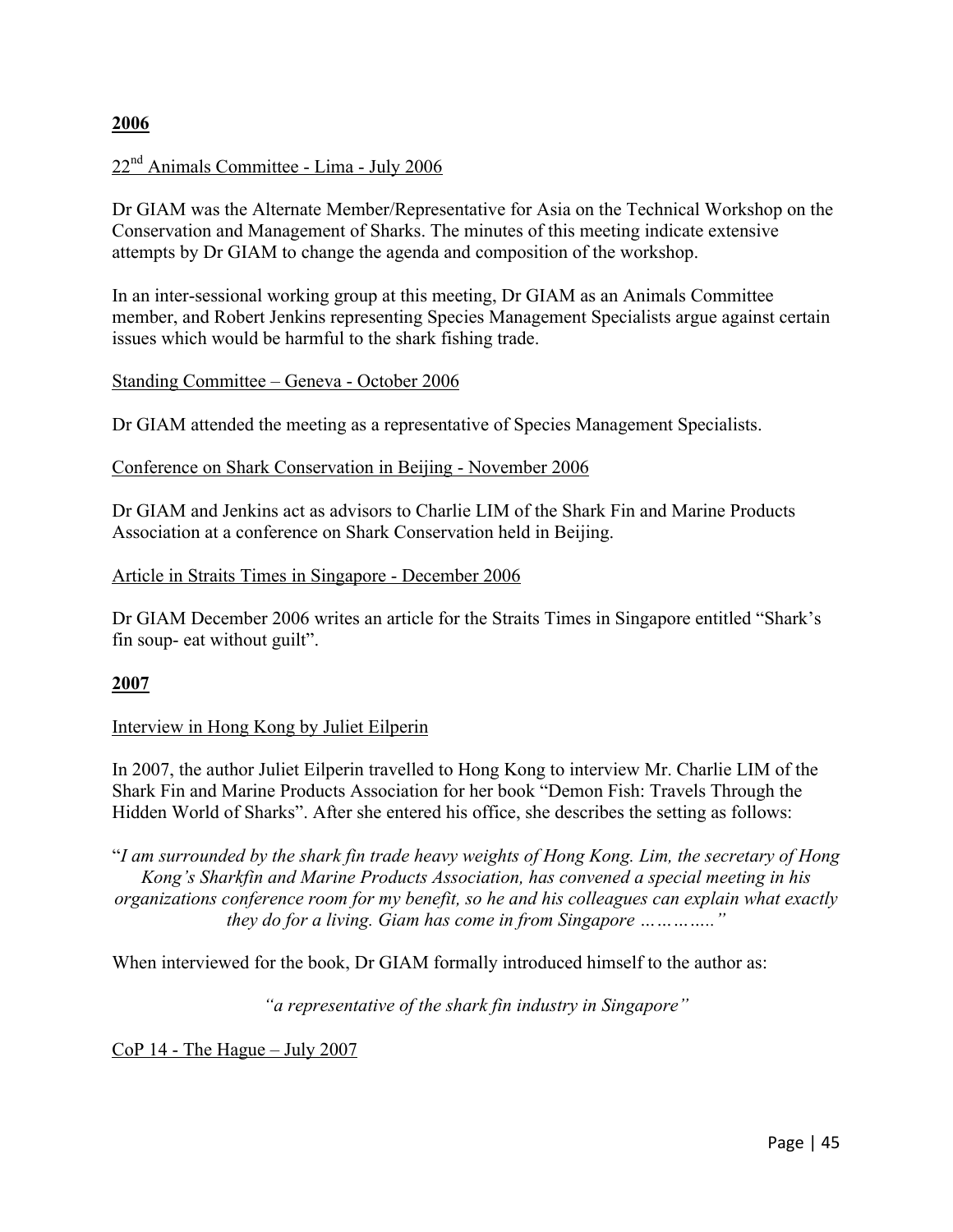Parties unsuccessfully propose the inclusion of the Porbeagle shark and Spiny Dogfish in CITES Appendix II.

Dr GIAM attended the meeting as a representative of Species Management Specialists, together with Robert Jenkins and Glenn Inwood, their Public Relations Consultant.

Species Management Specialists produce a voting guide for the meeting.

# **2009**

# $24<sup>th</sup>$  CITES Animals Committee meeting – Geneva – April 2009

Dr GIAM unsuccessfully tried to have a report that had formally been commissioned by the Australian government on sharks withdrawn or expunged from the record.

# **2010**

### CoP 15 – Doha - March 2010

Species Management Specialists produce a voting guide to the meeting. The section in respect of sharks is not an accurate reflection of the information in the original source documents.

Dr GIAM attended the meeting as a representative of Species Management Specialists.

Parties unsuccessfully propose the inclusion of the Scalloped Hammerhead Shark (and 4 look-alike species), Oceanic White Tip, Porbeagle and the Spiny Dogfish. in CITES Appendix II.

Charlie LIM and team attend the meeting under the newly named **The Marine Products Association.** They have dropped "Shark Fin" from their title.

### FAO meeting in Italy - July 2010

Charlie LIM attended the FAO meeting in Genazzano, Italy representing the **Conservation and Management Committee of Marine Products Association (Hong Kong).**

### Conference in Hong Kong in September 2010

Dr GIAM and Robert Jenkins give presentations on behalf of the Marine Products Association at the International Marine Conference held at the Conrad Hotel in Hong Kong on 21 September 2010.

### **2012**

### Debate in Singapore in February 2012

In February 2012 Dr GIAM and Robert Jenkins attended a debate in Singapore entitled "Shark's Fin Soup: To Ban or Not To Ban" in which they both attacked the credibility of shark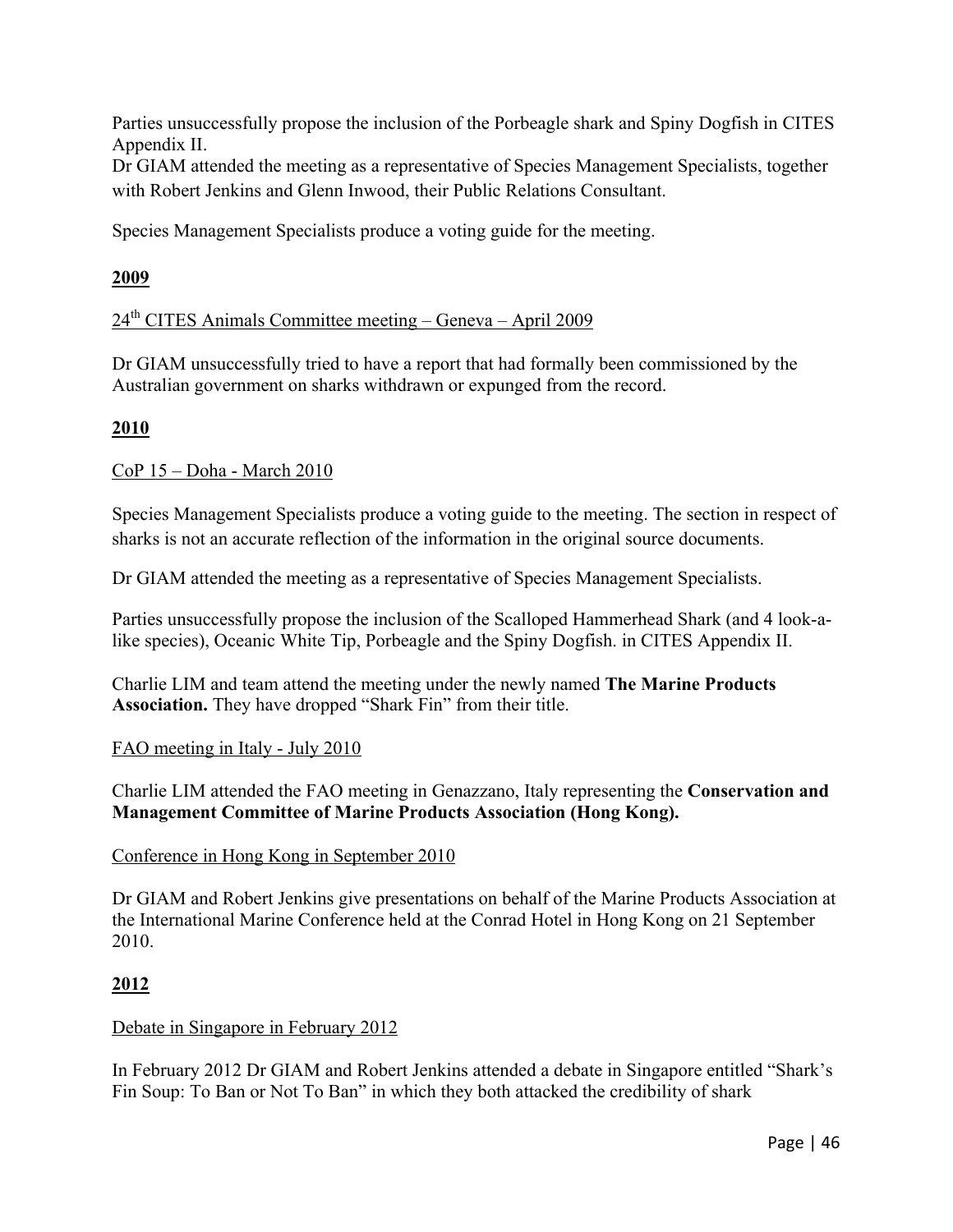conservation efforts.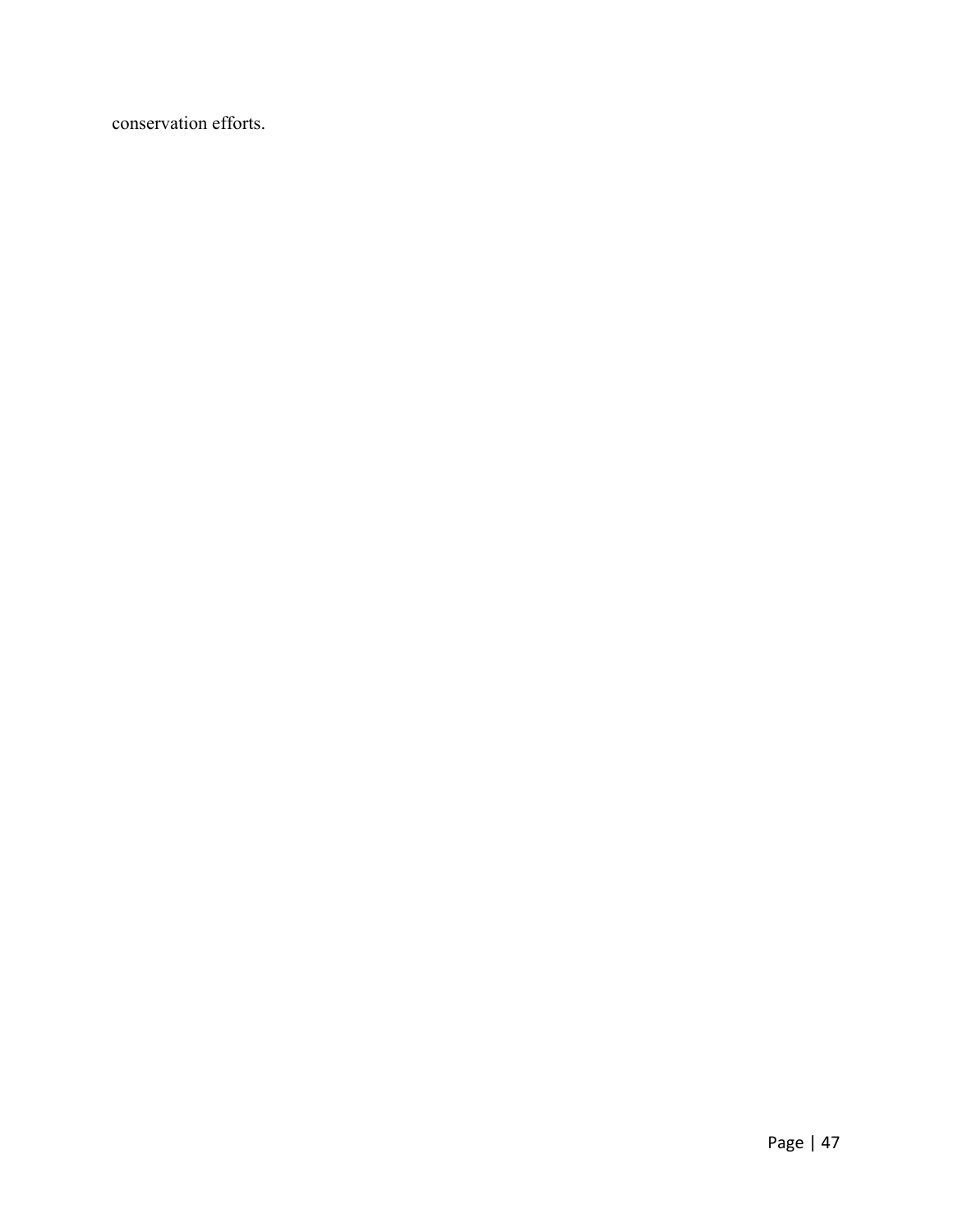# **Conclusions**

This report highlights the following issues:

#### **Specific issues regarding Dr GIAM**

#### Working for the shark fin trade

In 2007, the author Juliet Eilperin travelled to Hong Kong to interview Mr. Charlie LIM of the Shark Fin and Marine Products Association for her book "Demon Fish: Travels Through the Hidden World of Sharks". After she entered his office, she describes the setting as follows:

*"I am surrounded by the shark fin trade heavy weights of Hong Kong. Lim, the secretary of Hong Kong's Sharkfin and Marine Products Association, has convened a special meeting in his organizations conference room for my benefit, so he and his colleagues can explain what exactly they do for a living. Giam has come in from Singapore ………….."*

When interviewed for the book, Dr GIAM formally introduced himself to the author as:

*"a representative of the shark fin industry in Singapore"*

This is clear evidence that not only is Dr GIAM a colleague of Charlie LIM in the Shark Fin and Marine Products Association, but also that he is a representative of the shark fin industry in Singapore.

#### Conflict of interest

Dr GIAM has been a member of the Animals Committee since 1994 and is currently an Alternate Member for Asia on the Animals Committee. This is a period of 17 years. His role as a member of the Animals Committee is to provide scientific advice and guidance to the Conference of **Parties** 

Dr GIAM has attended three CITES meetings as a representative of Species Management Specialists, namely the 54<sup>th</sup> meeting of the CITES Standing Committee in Geneva in October 2006, CoP 14 in the Hague in June 2007 and CoP 15 at Doha in March 2010.

Species Management Specialists have produced three voting guides for the Conference of Parties, namely CoP 13 in Thailand in 2004, CoP 14 in the Hague in 2007 and CoP 15 in Doha in 2010. In the words of their PR consultant, Species Management Specialists produce an "**influential voting guide**" for the Conference of Parties.

During an inter-sessional working group at the  $22<sup>nd</sup>$  meeting of the Animals Committee meeting in Lima in 2006, Dr GIAM, as a member of the Animals Committee and Robert Jenkins of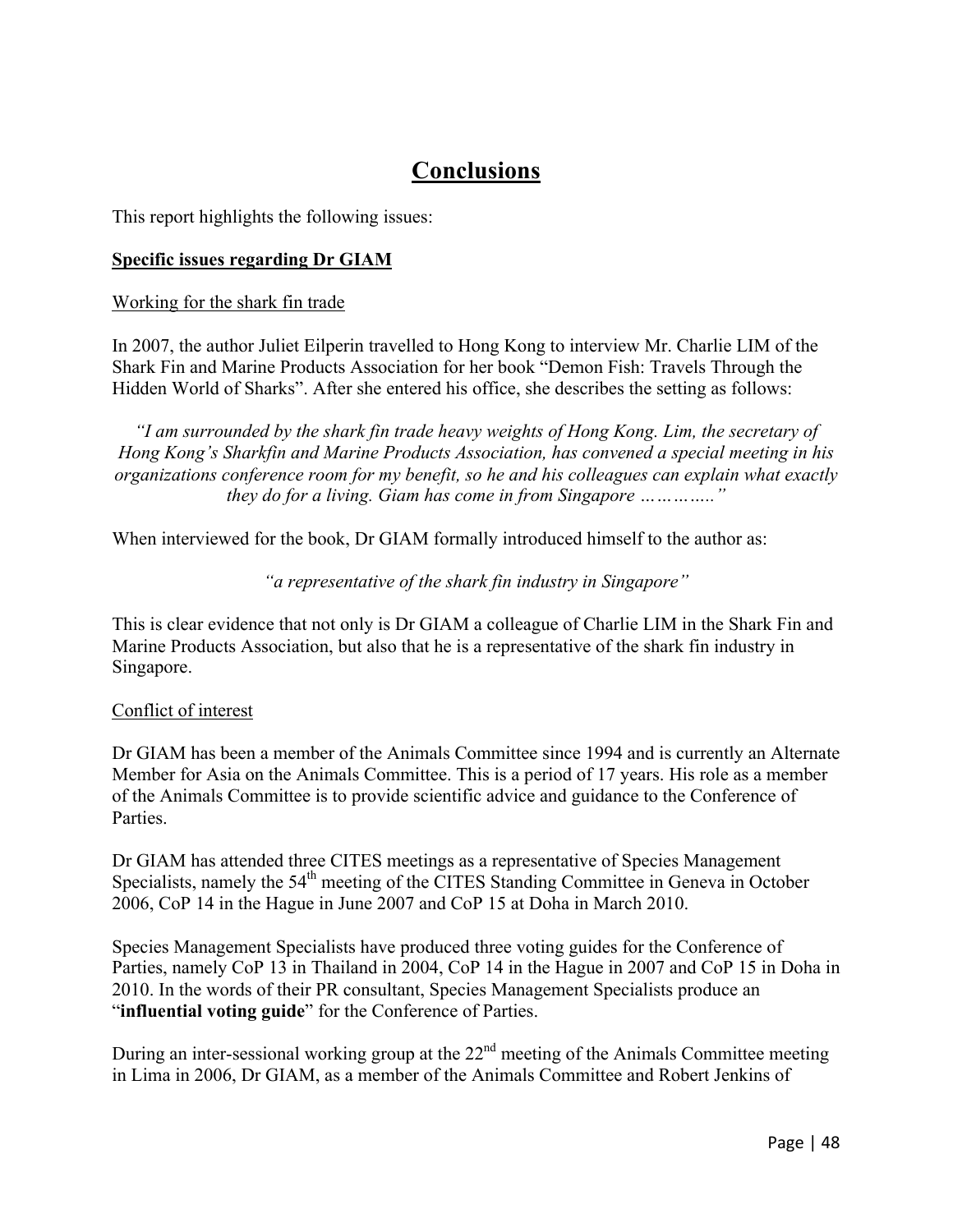Species Management Specialists both tried to get items unfavourable to the shark fishing industry diluted.

As a result, at the same time that Dr GIAM has provided advice to the Conference of Parties as an independent scientist, Species Management Specialists has been trying to influence votes in the same committee.

This constitutes a clear and unacceptable Conflict of Interest on behalf of Dr GIAM.

#### Lobbying on behalf of the shark trade

According to an observer, at CoP 12 in Santiago in 2002, Dr GIAM spoke on behalf of the Shark Fins Merchants Association against imposing any restrictions on the trade in Whale Sharks.

Within CITES, Dr GIAM has lobbied extensively on behalf of the shark trade, most notably during an inter-sessional working group at the  $22<sup>nd</sup>$  meeting of the Animals Committee meeting in Lima in 2006 and during the  $24<sup>th</sup>$  Animals Committee meeting in Geneva in 2009.

Outside of CITES, he, together with Robert Jenkins attended a Conference on Shark Conservation in Beijing in 2006, where according to an observer, they were both acting in an advisory capacity to the Shark Fin and Marine Products Association.

In September 2010 Dr GIAM, together with Robert Jenkins attended a conference organized by the Marine Products Association (they have dropped Shark Fin from their title), where both he and Jenkins sought to actively promote and defend the shark fin trade.

In February 2012 Dr GIAM and Robert Jenkins attended a debate in Singapore "Shark's Fin Soup: To Ban or Not To Ban" in which they both attacked the credibility of shark conservation efforts.

Dr GIAM is a representative of the shark fin trade and has been lobbying on behalf of the trade both within and outside of CITES. Dr GIAM is a crocodile expert, and yet within CITES he is challenging qualified shark experts.

This activity is consistent with Dr GIAM being a representative of the shark fin trade and a colleague of Charlie LIM in the Hong Kong based Shark Fin and Marine Products Association, and puts into context all of his efforts inside CITES to block shark conservation efforts.

#### Another potential Conflict of Interest

Whilst not explored in this report, the following matters are equally of concern.

As a CITES committee member, Dr GIAM is supposed to provide scientific advice and guidance.

At the same time, he is an Independent Director, member of numerous committees and until recently a substantial shareholder with Heng Long International, a crocodile skin company and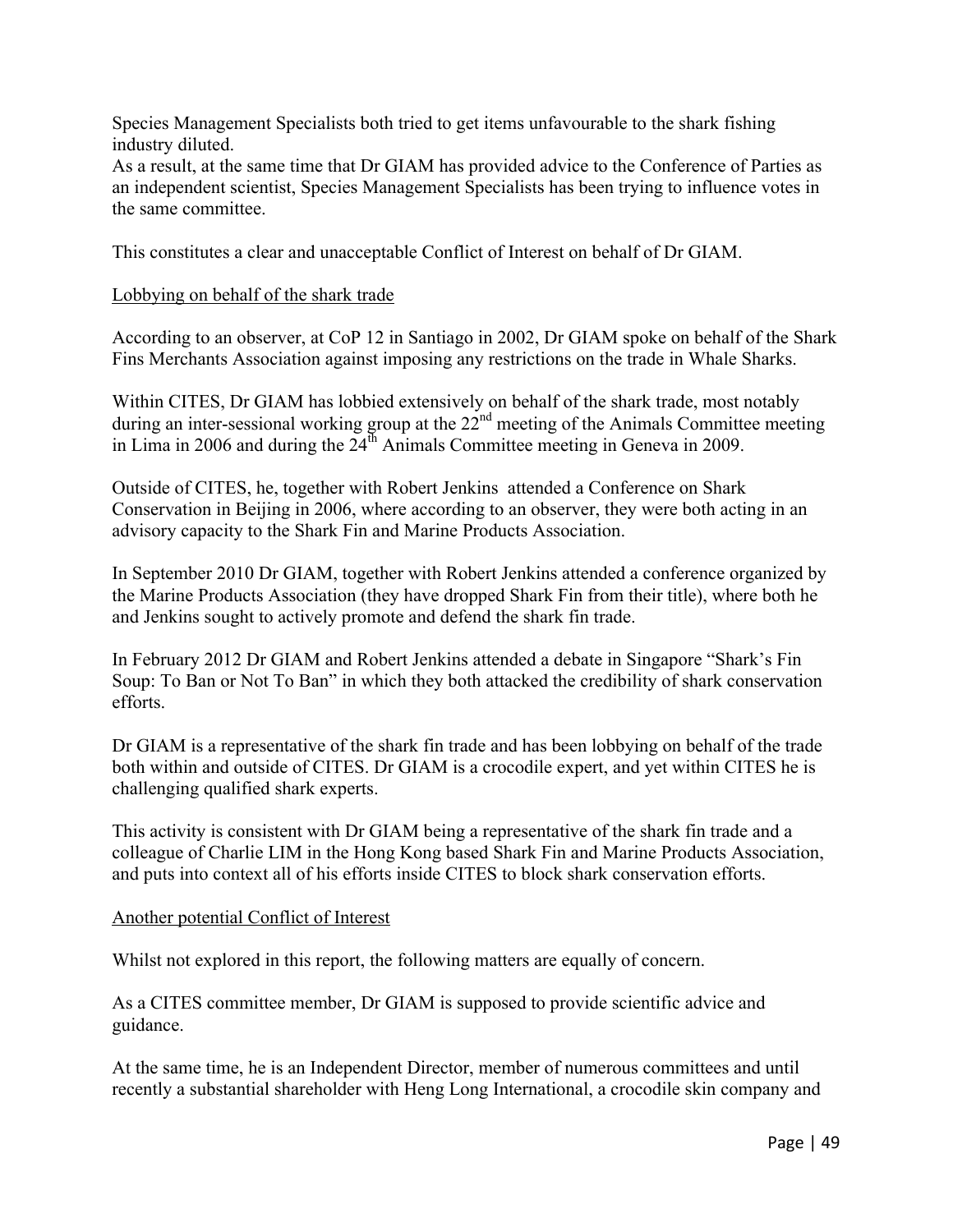he has attended the following CITES meetings as a representative of the Singapore Reptile Skin Trade Association:

- (a) CoP 13 in Bangkok in 2004;
- (b) 57<sup>th</sup> meeting of the CITES Standing Committee in Geneva in 2008; and
- $(c)$  58<sup>th</sup> meeting of the CITES Standing Committee in Geneva in 2009.

It should be noted the Singapore Reptile Skin Trade Association was set up by KOH Chon-tong, the Managing Director of Heng Long International, who has been secretary of the Association since 1987.

The question arises, when Dr GIAM attends Animals Committee meetings, is he attending as a scientist or a reptile skin trade representative, because he is attending some CITES meetings as a representative of the reptile skin trade, or has he been representing his own interests in Heng Long International, being until recently a substantial shareholder in the company.

#### **General issues for CITES**

Research into this report has identified the following issues of concern which are relevant to the operation of CITES:

#### The rules in general

The rules on the establishment of committees are very difficult to read. They lack clarity and are therefore open to liberal interpretation and abuse. They are a classic example of rules which have been added to over time, but never properly edited.

#### Timing and rotation of membership

CITES rules on the establishment of committees suggest a rotation in selection of members is recommended (Conf.11.1 (Rev.CoP 14)). These "rules" have clearly not been applied to Dr GIAM, who has now been a member of the Animals Committee for 17 years.

#### Financing of members

CITES rules on the establishment of committees states that parties proposing candidates as representatives should confirm, at the time of nomination, that candidates will be supported and that **they will obtain the necessary means to undertake their activities.**

Such funding arrangements for members, many of whom are expected to be supported or self financing, are clearly open to abuse.

#### Conflict of Interest

CITES committees are currently not covered by Conflict of Interest provisos.

Decision 15.9 made at the  $15<sup>th</sup>$  CoP meeting in Doha in March 2009, covers the issue of conflict of interest: